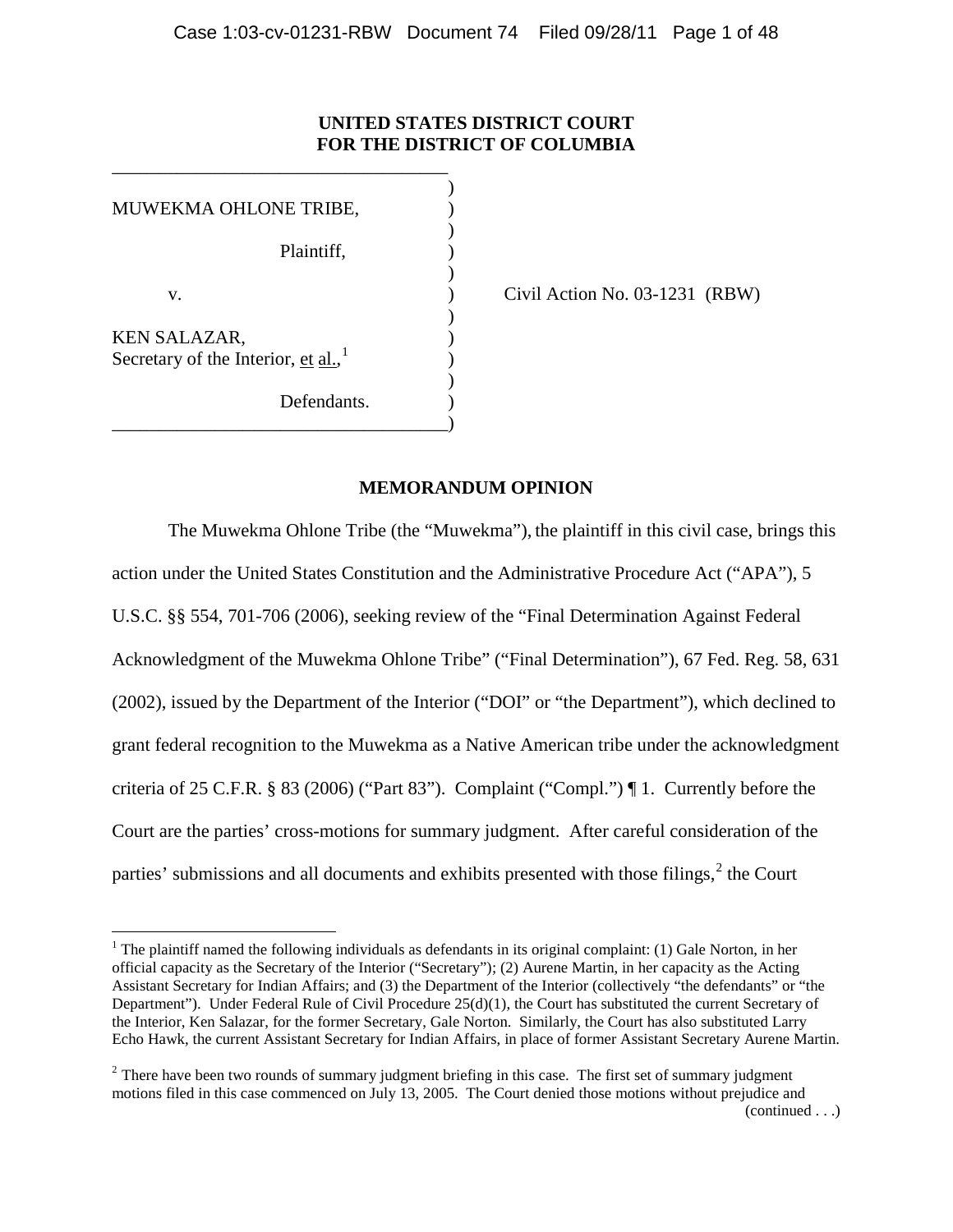concludes for the following reasons that it must deny the plaintiff's motion for summary

judgment and grant the defendants' cross-motion for summary judgment.

# **I. Background**

# A. Regulatory Framework

"The question of whether a Native American Group constitutes an Indian tribe is one of

immense significance in federal Indian law." H.R. Rep. 103-781, P.L. 103-454, Federally

Recognized Indian Tribe List Act of 1994, 1994 U.S.C.C.A.N. 3768, 1994 WL 542741. This is

because federal recognition of a Native American group as a tribe "is a prerequisite to the

Accordingly, the Court considered the following submissions in reaching its decision: (1) the plaintiff's Complaint ("Compl."); (2) the defendants' Answer; (3) the Points and Authorities in Support of Plaintiff's Motion for Summary Judgment ("Pl.'s First SJ Mem."); (4) the defendants' first Memorandum in Support of Defendants' Cross-Motion for Summary Judgment and Response in Opposition to Plaintiffs' Motion for Summary Judgment ("Defs.' First SJ Mem."); (5) the Reply Brief in Support of Plaintiff's Motion for Summary Judgment and Opposing Defendants' Motion for Summary Judgment ("Pl.'s First SJ Opp'n"); (6) the Reply Memorandum in Support of Defendants' Cross-Motion for Summary Judgment ("Defs.' First SJ Reply"); (7) the Plaintiff's Notice of Supplemental Authority ("Pl.'s Supp. Not."); (8) the Defendants' Response to Plaintiff's Filing of Supplemental Authority ("Defs.' Resp. to Supp. Not."); (9) the Plaintiff's Second Notice of Supplemental Authority ("Pl.'s Second Supp. Not."); (10) the Defendants' Response to Plaintiff's Second Notice of Supplemental Authority ("Defs.' Resp. to Second Supp. Not."); (11) the Plaintiff's Reply in Support of Second Notice of Supplemental Authority ("Pl.'s Reply to Second Resp."); (12) the Memorandum of Points and Authorities in Support of Plaintiff's Motion for Summary Judgment ("Pl.'s Second SJ Mem."); (13) the Defendants' second Memorandum in Support of Defendants' Cross-Motion for Summary Judgment and Response in Opposition to Plaintiff's Motion for Summary Judgment ("Defs.' Second SJ Mem."); (14) the Reply Memorandum of Points and Authorities in Support of Plaintiff's Motion for Summary Judgment and in Opposition to Defendants' Cross-Motion for Summary Judgment ("Pl.'s Second SJ Opp'n"); (15) the Defendants' Reply in Support of Defendants' Cross-Motion for Summary Judgment ("Defs.' Second SJ Reply"); (16) the Defendants' Supplemental Memoranda ("Defs.' Supp. Mem."); and (17) the Plaintiff's Opposition to Defendants' Supplemental Memorandum on Issues Set Forth in the Court's September 30, 2008 Order ("Defs.' Supp. Opp'n").

 <sup>(. . .</sup> continued)

remanded the case to the Department for the purpose of having the agency explain why it "require[d the] Muwekma to proceed through the . . . tribal acknowledgment procedures while allowing other tribes that appear to be similarly situated to bypass the procedures altogether." Muwekma Ohlone Tribe v. Kempthorne, 425 F. Supp. 2d 105, 125 (D.D.C. 2006) (Walton, J.). After the Department supplemented the agency record with regard to the waiver issue, a second round of summary judgment briefing commenced on February 16, 2007. In these second summary judgment briefs, the parties focused on the question to be answered on remand by the Department, but they also renewed their other arguments on the remaining claims. See Memorandum of Points and Authorities in Support of Plaintiff's Motion for Summary Judgment at 36 (reasserting all grounds for summary judgment raised in its initial memorandum in support of motion for summary judgment); Memorandum in Support of Defendants' Cross-Motion for Summary Judgment and Response in Opposition to Plaintiff's Motion for Summary Judgment at 25 (recounting arguments raised in its initial cross-motion for summary judgment). The Court, therefore, will consider the arguments presented in both the first and second round of summary judgment briefing in assessing the merits of the plaintiff's claims under the APA and the Constitution.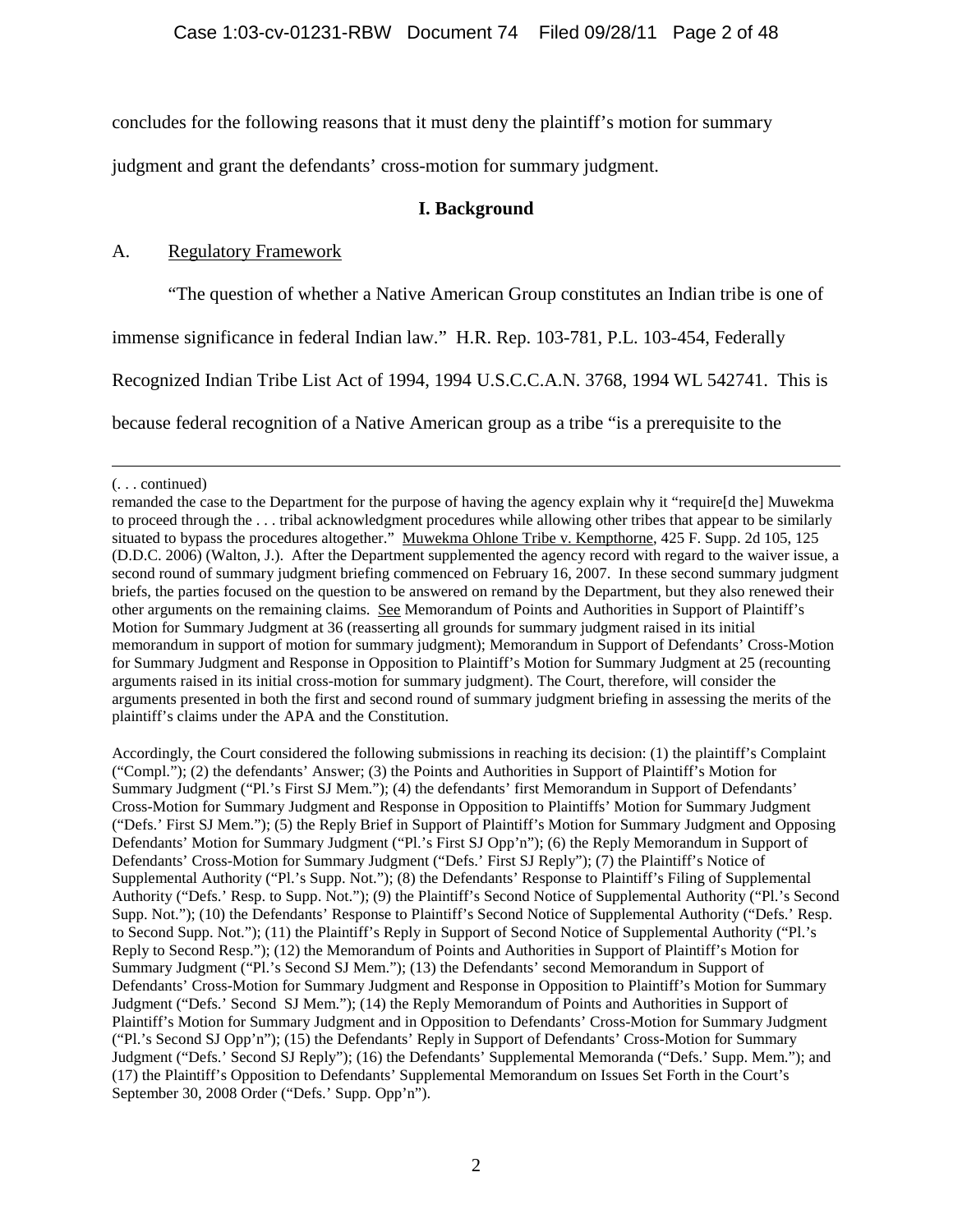### Case 1:03-cv-01231-RBW Document 74 Filed 09/28/11 Page 3 of 48

protection, services, and benefits" provided by the Federal government to Indian tribes, as well as the "immunities and privileges available to other federally acknowledged Indian tribes by virtue of their government-to-government relationship with the United States." 25 C.F.R. § 83.2. Pursuant to statutorily delegated authority, the Department is empowered with the authority to determine which currently unrecognized Native American groups meet the criteria for federal recognition. 25 U.S.C. §§ 2, 9 (2006); see also James v. HHS, 824 F.2d 1132, 1137 (D.C. Cir. 1987) (stating that "Congress has specifically authorized the Executive Branch to prescribe regulations concerning Indian affairs and relations. The purpose of the regulatory scheme is to . . . determine which Indian groups exist as tribes" (citations omitted)).

In 1978, the Department promulgated regulations that formally addressed the tribal recognition process, 43 Fed. Reg. 39, 361 (Sept. 5, 1978) (codified at 25 C.F.R. § 54 et seq.) (recodified at 25 C.F.R. § 83 et seq.), and it later revised these regulations in 1994, Muwekma Ohlone Tribe v. Kempthorne, 452 F. Supp. 2d 105, 108 (D.D.C. 2006) (Walton, J.). Under these regulations, there are three avenues available to an Indian entity seeking recognition as a tribe by the federal government. The principal means for an American Indian entity to be recognized as a tribe is under 25 C.F.R. § 83.7, which sets forth seven "mandatory criteria" for tribal recognition. 25 C.F.R. § 83.7. The Part 83 criteria are the following:

- (a) The petitioner has been identified as an American Indian entity on a substantially continuous basis since 1900. . . .
- (b) A predominant portion of the petitioning group comprises a distinct community and has existed as a community from historical times until the present. . . .
- (c) The petitioner has maintained political influence or authority over its members as an autonomous entity from historical times until the present. . . .
- (d) A copy of the group's present governing document including its membership criteria. . . .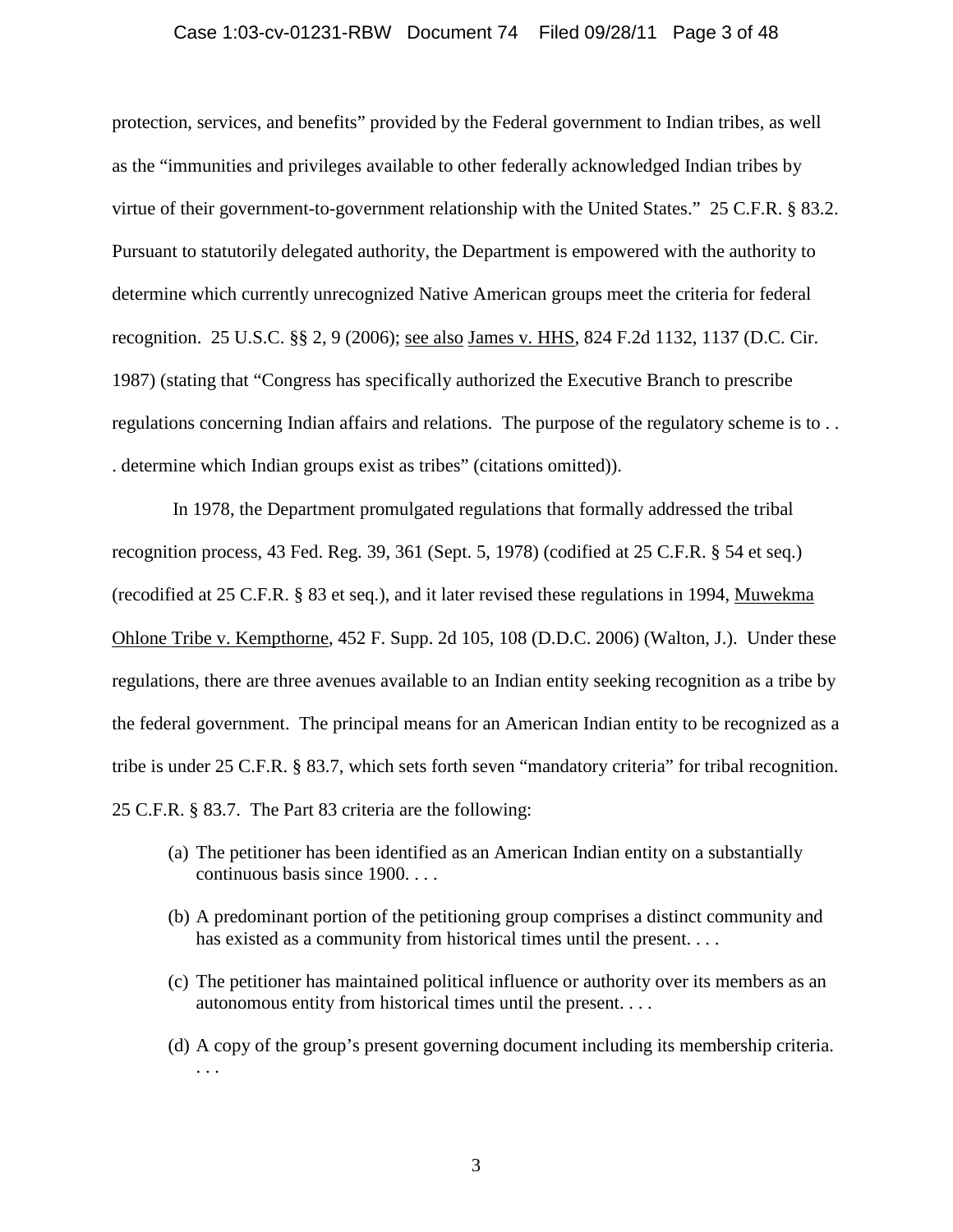- (e) The petitioner's membership consists of individuals who descend from a historical Indian tribe or from historical Indian tribes which combined and functioned as a single autonomous political entity....
- (f) The membership of the petitioning group is composed principally of persons who are not members of any acknowledged North American Indian tribe. . . .
- (g) Neither the petitioner nor its members are the subject of congressional legislation that has expressly terminated or forbidden the [f]ederal relationship.

Id. The second means of attaining acknowledgment is through the "modified" Part 83 process, which is available to those entities that had been previously (but are not currently) acknowledged by the federal government as a Native American tribe. 25 C.F.R. § 83.8(a). Under the modified criteria, petitioning Native American entities that can provide substantial evidence of "[u]nambiguous previous [f]ederal acknowledgment," id., need only provide the following showing as to the first three Part 83 criteria: (1) that it had been identified as an American Indian entity on a substantially continuous basis "since the point of [its] last [f]ederal acknowledgment," 25 C.F.R. § 83.8(d)(1); (2) that "it comprises a distinct community at present," 25 C.F.R. § 83.8(d)(2); and (3) that "political influence or authority is exercised within the group . . . from the point of [its] last [f]ederal acknowledgment to the present," 25 C.F.R. § 83.8(d)(3). Finally, the last option for federal acknowledgment available to a Native American group is to seek a waiver of the Part 83 requirements, which the Secretary has the authority to grant if waiver of the requirements would be "in the best interests of the Indians."<sup>[3](#page-0-0)</sup> 25 C.F.R.  $\S$  1.2.

<span id="page-3-0"></span>A petitioner, however, is not required to provide conclusive evidence under each of the Part 83 criteria; rather, a "criterion shall be considered met if the available evidence establishes a reasonable likelihood of the validity of the facts relating to that criterion." Id. Furthermore, the Department, in evaluating a petition, is required to "take into account historical situations and

<sup>&</sup>lt;sup>3</sup> As discussed below, there have been at least two recent instances in which the Secretary has waived the Part 83 requirements and granted federal acknowledgment to those entities. See infra at 17-18.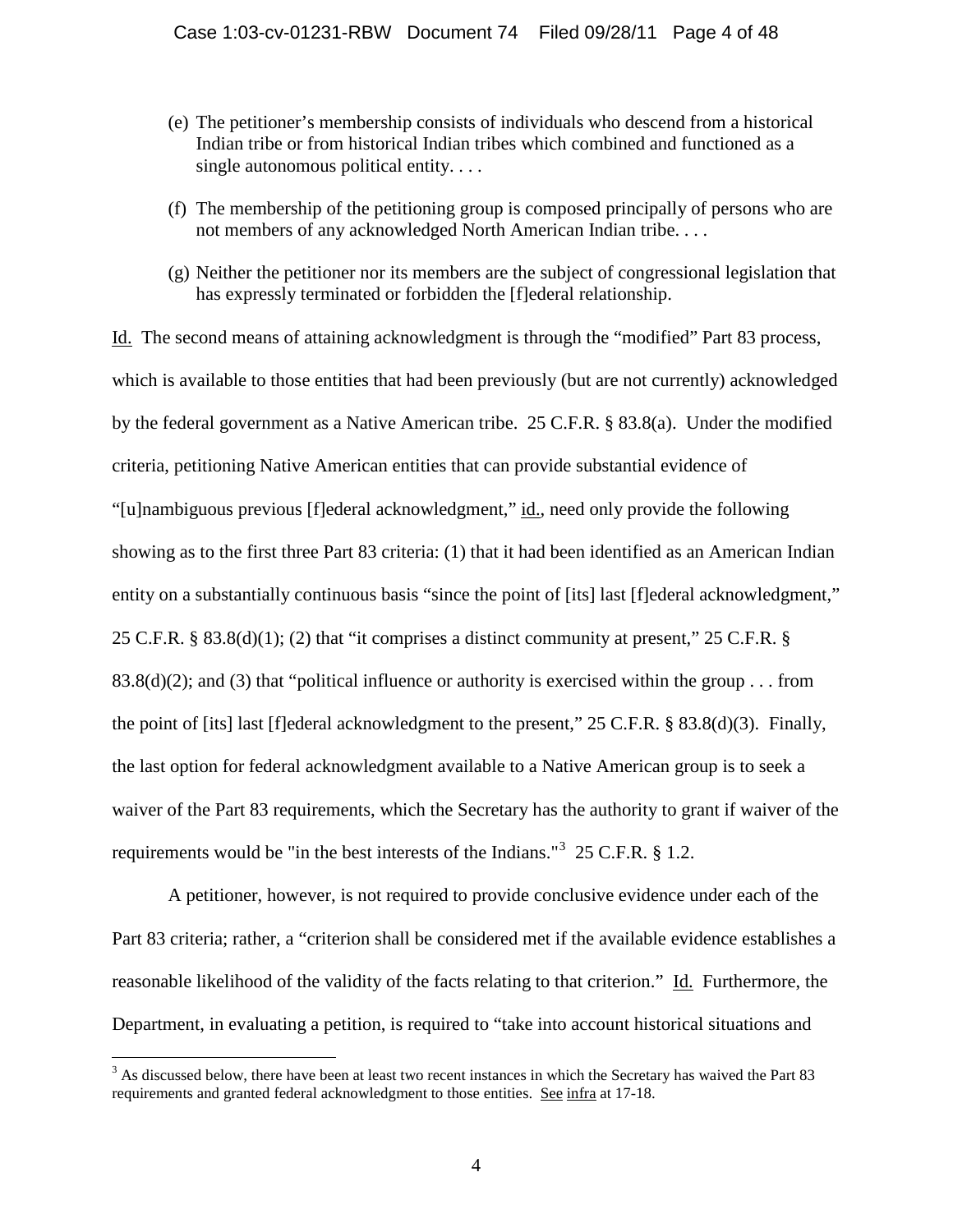## Case 1:03-cv-01231-RBW Document 74 Filed 09/28/11 Page 5 of 48

time periods for which evidence is demonstrably limited or not available." 25 C.F.R. § 83.6(e). After evaluating all of the evidence proffered by a petitioner, should the Department conclude that the evidence "demonstrates that it does not meet one or more criteria," or if "there is insufficient evidence that it meets one or more of the criteria," then the Agency "may" deny acknowledgment to a petitioner. $4\,$  $4\,$  25 C.F.R. § 83.6(d).

## B. History of the Verona Band and its Descendants

The Muwekma Ohlone Tribe is a group of American Indians "located in Northern California in the San Francisco Bay Area." Compl. ¶ 5. The name "Ohlone" is an alternative to "Costanoan," which was a label given to "[t]he Indians along the Pacific coast near San Francisco Bay," and "who were concentrated by the Spaniards before 1834 at the Mission San Jose." Pl.'s First SJ Mem., Exhibit ("Ex.") 7 (Proposed Finding) at  $10<sup>5</sup>$  $10<sup>5</sup>$  $10<sup>5</sup>$  The plaintiff asserts that its members descended from these Indians, id., although nine other Indian groups that submitted petitions to the Department also "use[d] the Ohlone or Costanoan tribal name," which, according to the Department, suggests that "the Muwekma . . . does not have an uncontested claim to represent the descendants of all the Ohlone of the San Francisco Bay Area or all the territory of the Costanoan-speaking peoples," id. at 9.

<span id="page-4-1"></span><sup>&</sup>lt;sup>4</sup> As discussed below, the Court ultimately concludes that the Muwekma failed to provide sufficient evidence to the Department that it "has been identified as an American Indian entity on a substantially continuous basis since" 1927, when the Verona band was last recognized by the federal government. 25 C.F.R. § 83.7(a); see also 25 C.F.R. § 83.8(d)(1) (requiring petitioners with previous federal acknowledgment to demonstrate that "[t]he group meets the requirements of . . . [Section] 83.7(a), except that such identification shall be demonstrated since the point of last Federal acknowledgment"). Because the Muwekma's failure to meet the requirements of Section 83.7(a) was a sufficient basis for the Department to deny federal recognition to the group, see 25. C.F.R. § 83.6(d), the remainder of this background section, as well as the Court's analysis of the Muwekma's claims, will focus only on the facts relevant to the Department's Section 83.7(a) analysis.

<span id="page-4-0"></span><sup>&</sup>lt;sup>5</sup> When providing a pincite for either the Department's Proposed Finding or Final Determination, the Court will utilize the administrative-record page number, rather than the number affixed by the Department in creating the report.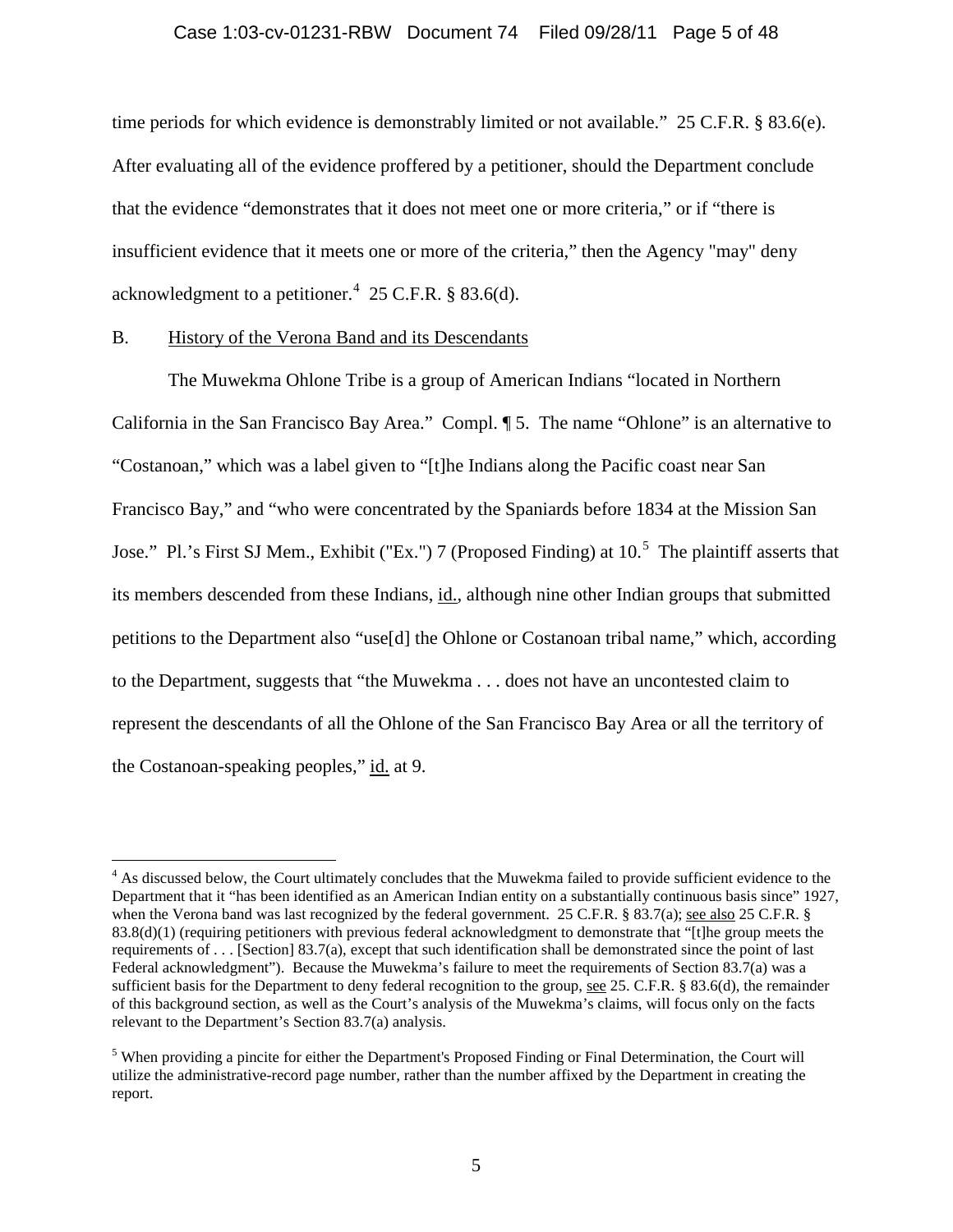### Case 1:03-cv-01231-RBW Document 74 Filed 09/28/11 Page 6 of 48

Nonetheless, the evidence in the administrative record does reflect that many of the Muwekma descended from Indians who resided near the Mission San Jose. Id. at 10. Specifically, there were two settlements located "in the area north of [the] historical Mission San Jose and east of San Francisco Bay, an area referred to today as the "'East Bay.'" Id. "The most prominent of these settlements was located in a canyon just southwest of the town of Pleasanton, California, and near a railroad station named Verona." Id.. The settlement came to be "known as the Alisal or Pleasanton rancheria, and its members were referred to by [United States] Indian agents as the Verona band." Id. The "second settlement, known as El Molino, was located near the town of Niles, which was within ten miles of Verona." Id. These "two Indian settlements, or Rancherias, . . . existed until the 1910[]s in Alameda County." Id.

In 1906, the Department appointed C.E. Kelsey to conduct a census of landless Indians residing on the Alisal and Niles settlements, id. at 67, in connection with the Act of June 21, 1906, which, inter alia, appropriated funds for the purchase of land for Indians who were not then residing on reservations, Compl. ¶ 14. Kelsey ultimately prepared a documented titled "Schedule [S]howing [N]on-[R]eservation Indians in Northern California," which noted that there were 29 individuals residing at the Pleasanton rancheria, and 14 individuals residing at the Niles Rancheria. Pl.'s First SJ Mem., Ex. 7 (Proposed Finding) at 67. In addition to the Kelsey census, the federal census conducted for Alameda County in 1910 "included a special Indian population schedule which enumerated 17 Indian residents of 'Indian town,' which appears to have been the Pleasanton rancheria." Id. at 10. According to the Department's findings, approximately "48 percent of the [Muwekma's] members descend directly from an Indian . . . on either the 1905-1906 Kelsey census of Pleasanton or Niles, or the 1910 Federal census of 'Indian town."" Id. Within that 48 percent, "[a]bout 70 percent of the [Muwekma's] members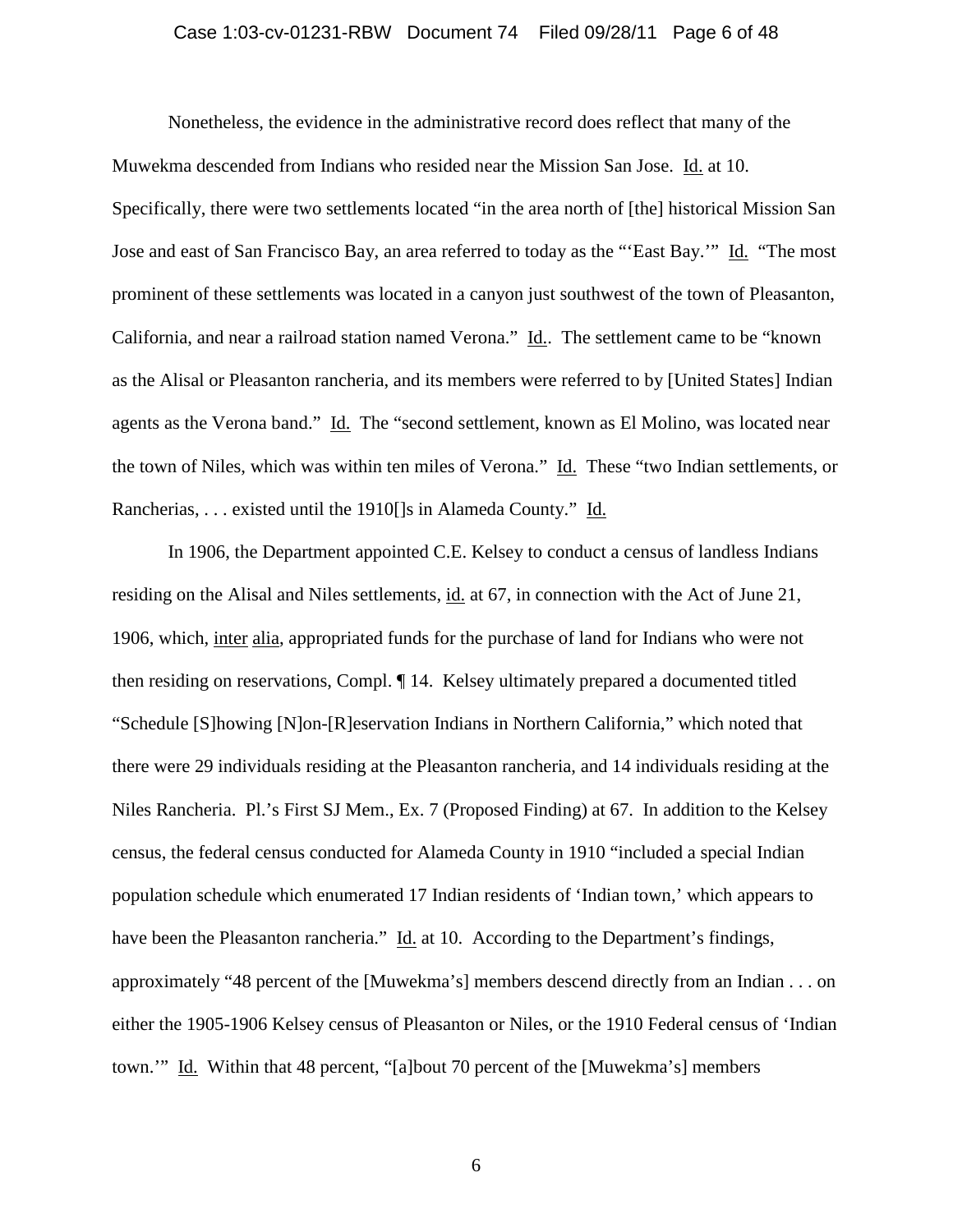### Case 1:03-cv-01231-RBW Document 74 Filed 09/28/11 Page 7 of 48

descend[ed] from an Indian woman, Avelina (Cornates) Marine . . . , who, according to recollections of her son in the 1960[]s, may have been raised in the household of the chief of one of those Indian Rancherias before the 1880[]s." Id. Furthermore, "[t]wo of Marine's children were listed on the 1910 census," although "Marine's other children . . . were not listed on [that] census." Id. It is from those unlisted children from whom "[t]he majority of the [Muwekma's] members descend." Id. Accordingly, "[a]ll of the [Muwekma's] members descend either from an Indian individual listed on the 1905-1906 Kelsey census," an Indian individual listed on the 1910 census, "or from an unlisted Marine sibling of an individual on these lists." Id.

The Department acknowledges that the Verona band was previously recognized by the federal government as an Indian tribe. Id. at 8. This prior recognition was based on evidence that "[t]he band was among the groups . . . under the jurisdiction of the Indian agency at Sacramento, California," and that "[t]he agency dealt with the Verona [b]and as a group and identified it as a distinct social and political entity." Pl.'s First SJ Mem., Ex. 47 (May 24, 1996 Letter from Department of Interior to Rosemary Cambra) at 1. Specifically, the Department found that in 1914, an agent of the Office of the Indian Affairs, C.H. Asbury, mentioned a "Verona band in Alameda County" as a "potential beneficiary of the" land-purchase program created by the Act of June 21, 1906. Pl.'s First SJ Mem., Ex. 7 (Proposed Finding) at 12. The Sacramento Agency also mentioned the possibility of purchasing land for the Verona band in 1923. Id. According to the Department, "[h]owever, no land was purchased for the group[,] and no negotiations to buy land on its behalf are known to have taken place." Id. And, "[i]n 1927, Superintendent L.A. Dorrington referred to the [Verona] band but concluded that land should not be purchased on its behalf." Id. Despite these references to the Verona band, the Department asserts that it is not aware of any "census of the members of the Verona band during the years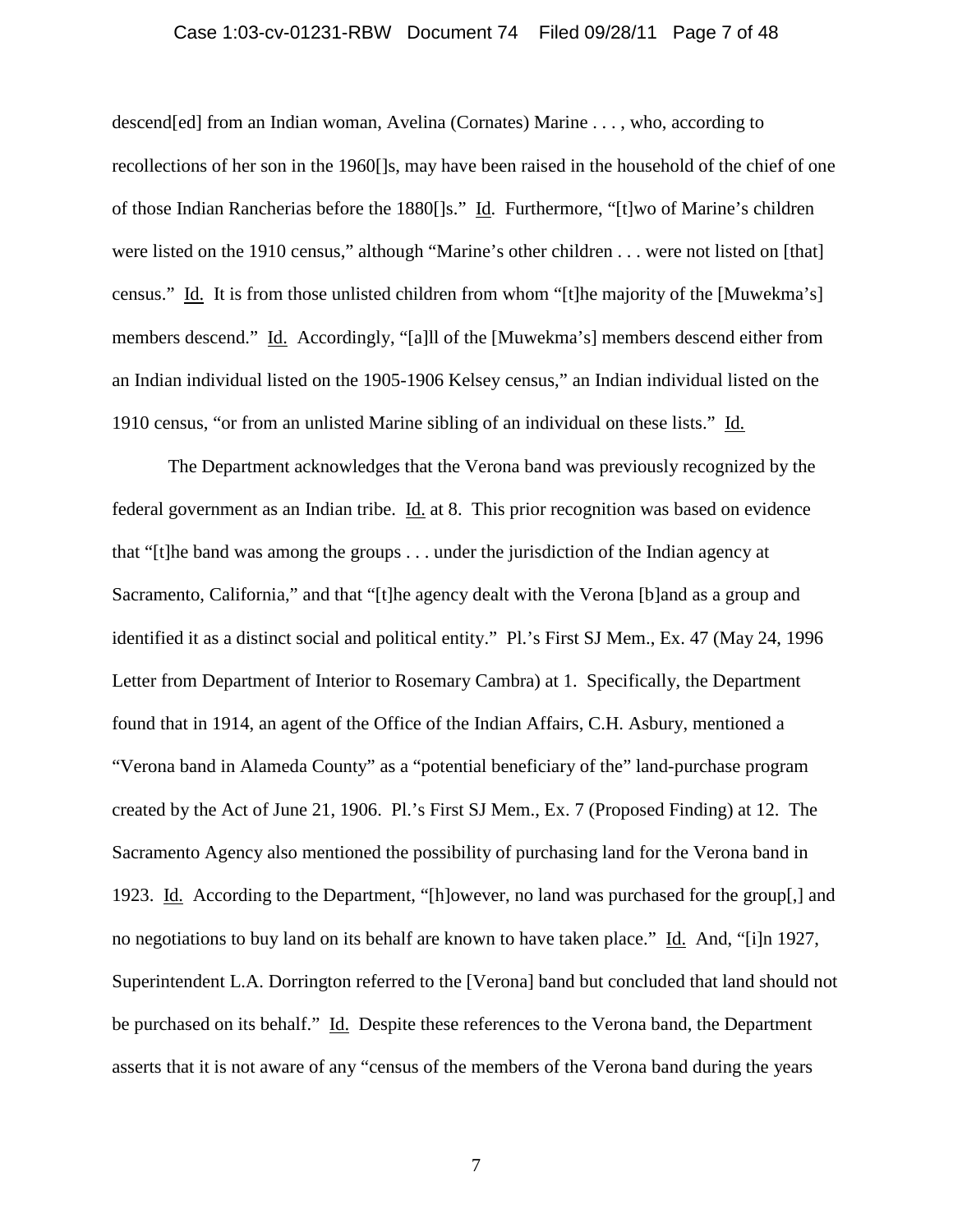### Case 1:03-cv-01231-RBW Document 74 Filed 09/28/11 Page 8 of 48

between 1914 and 1927." Id. Nonetheless, the Department acknowledges that the Verona band had been previously recognized by the federal government from Asbury's identification of the Band in 1914 to Dorrington's recommendation that the government not purchase land for the Band in 1927, id. at 8, and that neither Congress nor any executive agency ever formally withdrew federal recognition of this group, Answer at 14.

In early 1989, the Muwekma submitted to the Department a letter of intent to petition for federal acknowledgment as an Indian tribe. Pl.'s First SJ Mem. at 11; Defs.' First SJ Mem. at 4. In its response, the Department directed the Muwekma to file a formal petition for acknowledgment along with detailed documentation in accordance with the Part 83 criteria. Pl.'s First SJ Mem., Ex. 46 (April 25, 1989 letter from Joseph Little to Rosemary Cambra) at 1 (cautioning Muwekma that "[b]ecause of the significance and permanence of acknowledgment as a tribe, the process of evaluation is a lengthy and thorough one"). The Muwekma then submitted a formal petition for acknowledgment in early 1995, as well as "thousands of pages" of supplemental material, Pl.'s First SJ Mem. at 11, which included "primary and secondary source documents, genealogical evidence, arguments by its researchers, and responses to questions posed by the Department's staff," Defs.' First SJ Mem. at 5. After reviewing the Muwekma's petition and the accompanying materials, the Department concluded preliminarily in May 1996 "that the Pleasanton or Verona Band of Alameda County[, from which members of the Muwekma tribe are directly descended,] was previously acknowledged by the federal government between 1914 and 1927." Defs.' First SJ Mem. at 5; see also Pl.'s First SJ Mem. at 11. The Department thus informed Muwekma "that it would be able to complete its petition documentation with the expectation that it would be evaluated under the federal acknowledgment regulations' modified criteria set out in § 83.8." Defs.' First SJ Mem. at 5.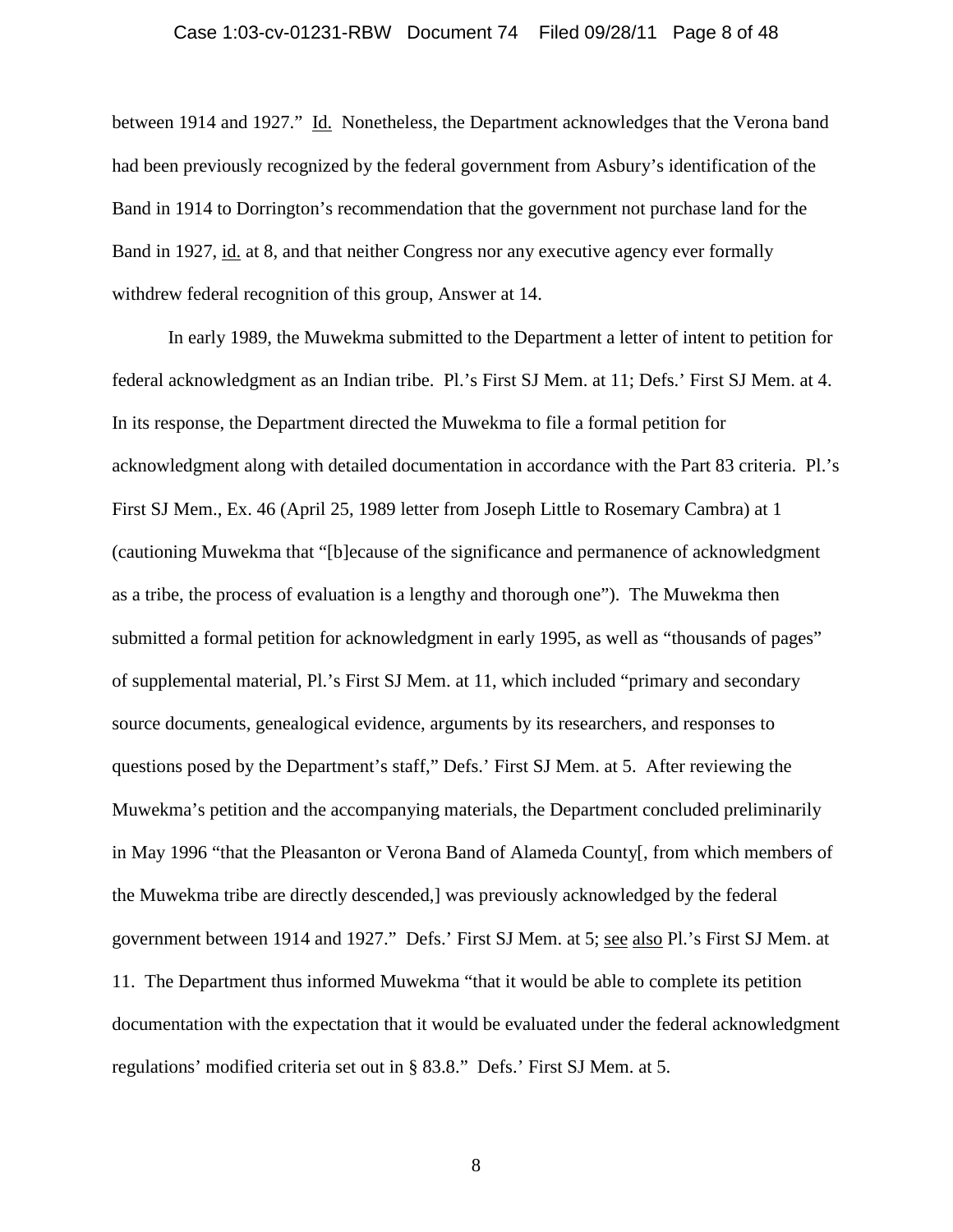# C. The Muwekma's Petition for Acknowledgment

In its petition, the Muwekma asserts that the Verona band continued to exist as a tribal entity after 1928.<sup>[6](#page-4-1)</sup> See Pl.'s First SJ Mem. at 5 (asserting that "Congress . . . never enacted legislation terminating the trust relationship with the . . . Verona Band," and that the Band did "not voluntarily abandon[] tribal relations."). For instance, the Muwekma presented evidence of a genealogical connection between the members of the Muwekma and "24 persons listed by the" Bureau of Indian Affairs ("BIA")<sup>[7](#page-8-0)</sup> on a census of California Indians issued in 1933," Pl.'s First SJ Mem., Ex. 7 (Proposed Finding) at 12, and that its members had been listed on the judgment roll "on three separate occasions[:] in 1933, 1955[,] and 1970," Pl.'s First SJ Mem. at 6. This list of Indians "was produced as a result of an act passed by Congress in 1928 [that] gave the Court of Claims jurisdiction to hear claims against the United States on behalf of the 'Indians of California' for compensation for aboriginal territory acquired by the [federal g]overnment." Pl.'s First SJ Mem., Ex. 7 (Proposed Finding) at 12. Specifically, the Act provided compensation to those claimants who were "Indians . . . residing in the State of California on June 1, 1852[, as well as] their descendants [who were] living in [the] State." Id., Ex. 6 (Final Determination) at 22.

According to the Muwekma, "eligibility for the [judgment] roll depended on the applicant's ability to demonstrate affiliation with[,] and descent from[,] a tribe that had retained

<sup>&</sup>lt;sup>6</sup> The Muwekma presented numerous items of evidence in support of its position that it had been recognized by external sources as an Indian entity between 1927 and 1985, but the Department ultimately concluded that the evidence only reflected identification by external sources from 1965 to 1971, and from 1982 to the present. See id., Ex. 6 (Final Determination) at 47. The Court, therefore, will limit its discussion to only those items of evidence that the Muwekma contends demonstrate external identifications of its organization from 1928 to 1965, and 1972 to 1982, and the Court will not consider whether the Department's conclusions as to the other items of evidence run afoul of the APA.

<span id="page-8-1"></span><span id="page-8-0"></span> $<sup>7</sup>$  The BIA is a component of the Department. See United States Department of the Interior Official Website,</sup> http://www.interior.gov/bureaus/index.cfm.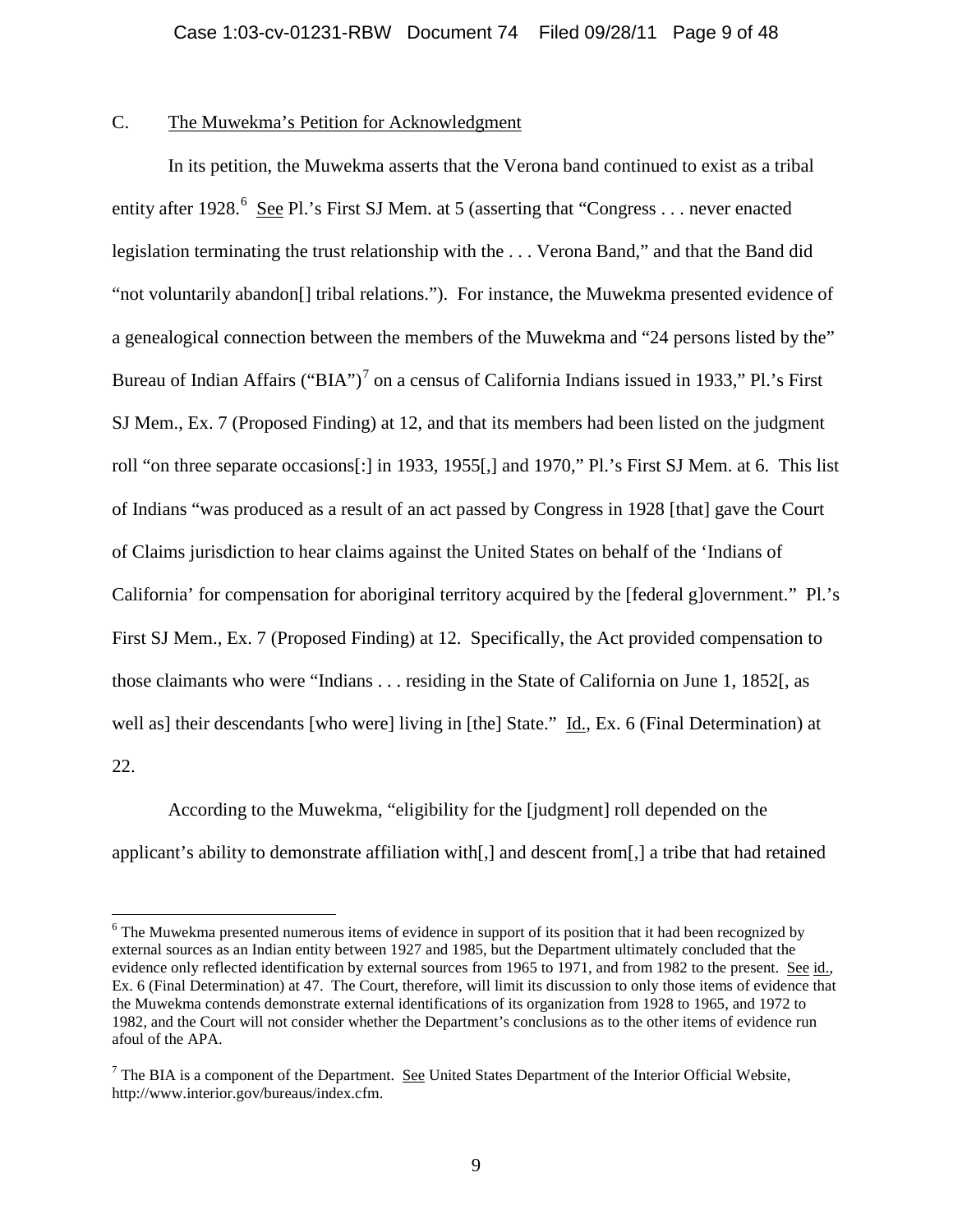### Case 1:03-cv-01231-RBW Document 74 Filed 09/28/11 Page 10 of 48

tribal relations at least through the period of treaty-making." Id. In support of its position that participation in the California Claims Act required membership in a federally recognized Indian tribe, the Muwekma cited a question on the application form that asked the following question: "What is your degree of Indian blood and to what Tribe or Band of Indians of the State of California do you belong?" Id. Furthermore, the Muwekma noted in its petition that fourteen of the eighteen applicants answered that question by identifying themselves as members of "some variant of 'Mission San Jose.'" Id.; see also id. at 23 ("In its discussion of these 18 applications, the petitioner concludes every chart entry but one with the statement that the evidence shows applicants 'identifying themselves' and their ancestors as 'Mission San Jose' Indians."). In particular, the Muwekma pointed to the application form of Jose Binoco, in which a BIA examiner had written on the application that "[t]he applicant is a full blood Indian. He is one of the last surviving members of the Mission San Jose Indian band"; the Muwekma argued that this comment exhibited an external identification by the BIA examiner of the individual's contemporary tribal affiliation. Id. at 24. All of this evidence, the Muwekma argued, supported its position that inclusion on the judgment roll "required tribal affiliation," and that "the approval of applications provid[es] . . . an identification of a contemporary entity." Id. at 21.

In addition to their ancestors' participation in the California Claims Act, the Muwekma asserted in its petition that two of its members attended schools operated by the BIA. Pl.'s First SJ Mem., Ex. 7 (Proposed Finding) at 74. Specifically, the Muwekma provided "twelve pages of records from the Sherman Institute . . . which demonstrate[d] that Domingo Marine attended this Indian school during the 1930's," as well as "nine pages of records which demonstrate that John and Rayna Guzman attended the Indian school at Chemawa, Oregon." Id., Ex. 6 (Final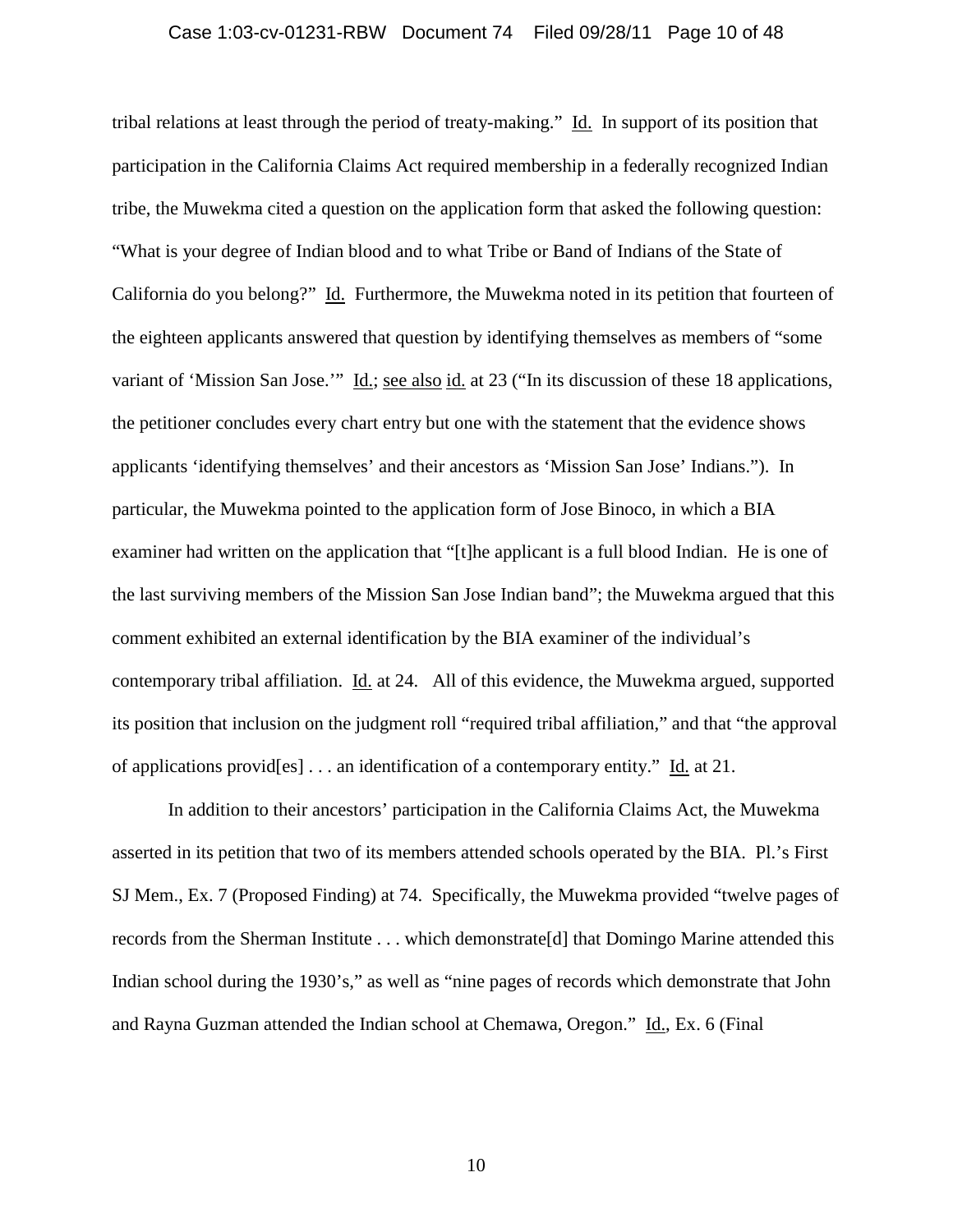### Case 1:03-cv-01231-RBW Document 74 Filed 09/28/11 Page 11 of 48

Determination) at 30. The Muwekma "contend[ed] that approval by the BIA of [school] enrollment constitutes evidence of an external identification of an Indian entity" by the BIA. Id.

The Muwekma also relied on scholarly publications in support of its position that external sources had identified it as a tribal entity. One example was "a paper written in 1955 by anthropologists Alfred Kroeber and Robert Heizer for use in Indian Claims Commission cases," id. at 32, which the Muwekma argued contained "a clear reference" to the Indians of the San Jose Mission, a group that had later taken refuge "in Pleasanton as one of the groups [that] continued to maintain their existence," Pl.'s First SJ Mem. at 39-40. The Muwekma relied as well on a book authored by Malcolm Margolin in 1978 titled The Ohlone Way: Indian Life in the San Francisco-Monterey Bay Area, in which Margolin made the following observation: "Today the descendants of the Ohlone Indians are still among us . . . [as] a small, seldom noticed part of the Bay Area population." Id. at 44. The Muwekma also cited a 1978 article by Richard Levy published in the Smithsonian Institution's Handbook of North American Indians, which mentioned the formation of the Ohlone Indian Tribe, Inc. in 1971. Pl.'s First SJ Mem., Ex. 7 (Proposed Finding) at 16. The Muwekma argued that all of these references evidence an identification of the entity by external sources.

#### D. The Department's Findings

The Department issued its proposed finding regarding the Muwekma's petition on July 30, 2001. Id. at 1. Because the Department initially made "a preliminary finding that the [group] was a successor to a previously recognized" tribe known as the Verona band, "which had been recognized as late as 1927," id. at 15, the Department concluded that the Muwekma need only present evidence that "satisf[ied] all of the criteria in paragraphs (a) through (g) of [Section] 83.7," 25 C.F.R. § 83.6(c), as modified by Section 83.8, 25 C.F.R. § 83.8(a), since 1927, id. at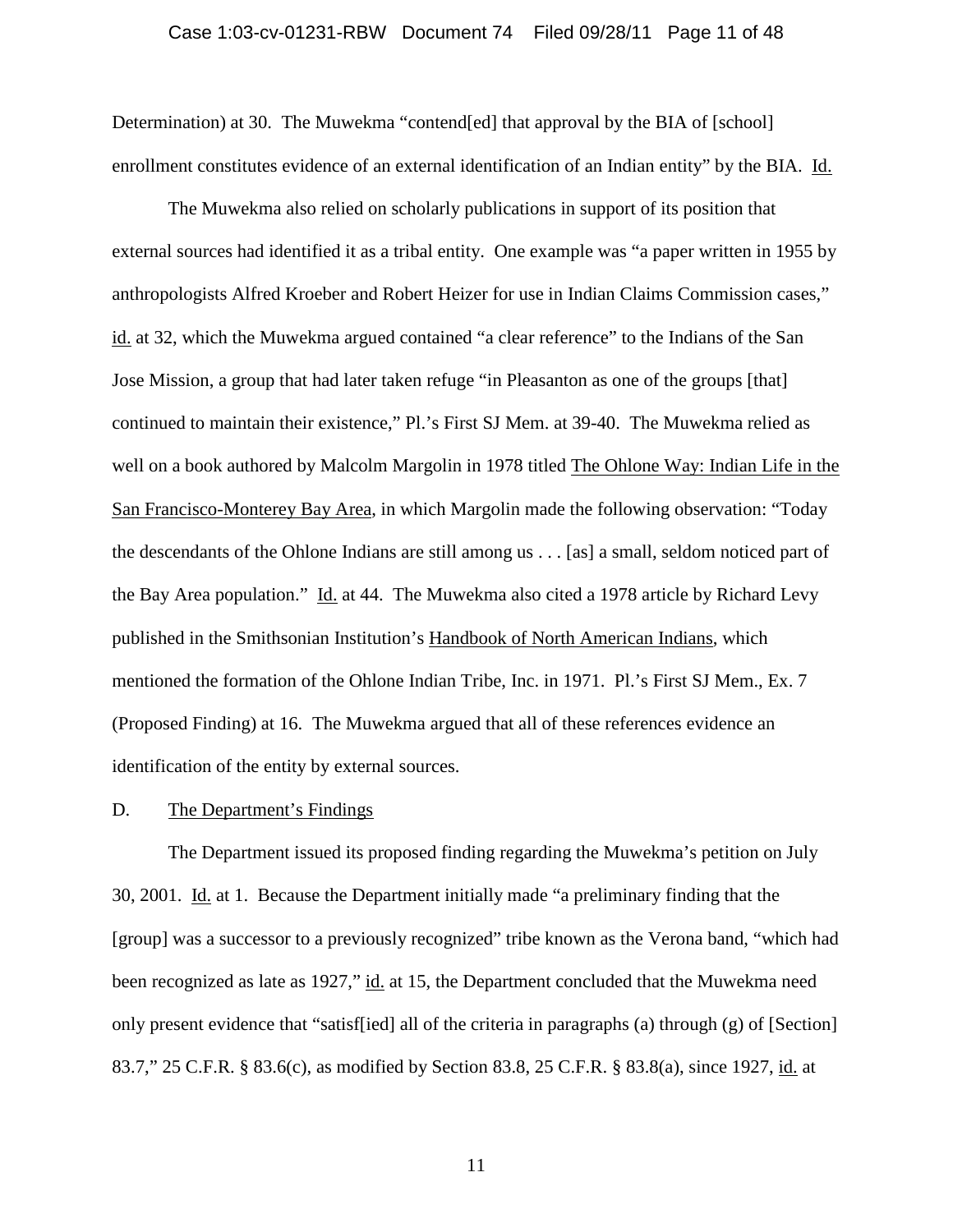### Case 1:03-cv-01231-RBW Document 74 Filed 09/28/11 Page 12 of 48

15. Even under the modified criteria of Section 83.8, however, "the Department propose[d] to decline . . . acknowledge[ment of] the . . . Muwekma . . . as an Indian Tribe" because the Muwekma did "not meet all seven criteria required for Federal acknowledgment." Id. at 61. Specifically, the Department concluded that the Muwekma did not, inter alia, meet the standard set forth in Section 83.7(a), as modified by Section 83.8(d)(1), id., because the Muwekma failed to present sufficient evidence of identification by external sources that it was "the same tribal entity that was previously acknowledged[,] or as a portion that has evolved from that entity." Id. at 15 (quoting 25 C.F.R. § 83.8(d)(1)). After the Muwekma presented additional evidence in response to the issues raised by the Department, the Department then issued its Final Determination on September 6, 2002, in which it adopted the conclusions presented in the Proposed Finding and provided additional analysis regarding the newly presented evidence by the Muwekma. See generally Pl.'s First SJ Mem., Ex. 6 (Final Determination).

As an initial matter, the Department concluded that the Muwekma failed to present sufficient evidence that the entity had been identified "as the same tribal entity that was previously acknowledged[,] or as a portion that has evolved from that entity." Pl.'s First SJ Mem., Ex. 7 (Proposed Finding) at 15 (quoting 25 C.F.R. § 83.8(d)(1)). According to the Department, the Muwekma could only produce one example between 1927 and 1995 where the Muwekma was identified "as [the entity] that had evolved from the Indian settlement at the Verona station," and the Department concluded that "[o]ne example is not sufficient to meet" Section [8](#page-8-1)3.8(d)(1).<sup>8</sup> Id. Accordingly, the Department evaluated the Muwekma's petition under

<span id="page-11-0"></span> $8$  It is not entirely clear why Rule 83.8(d)(1) requires a petitioner to demonstrate that not only has it been recognized as an American Indian entity on a substantially continuous basis since the date of last Federal acknowledgment, but that the petitioner must also show that it has "been identified by [external] sources as the same tribal entity that was previously acknowledged[,] or as a portion that has evolved from that entity." After all, Rule 83.8(d)(5) makes clear that if a petitioner is not able to demonstrate that external sources have identified it as the same entity that evolved from the previously acknowledged tribe, then that requirement is dispensed with, and the petitioner need only show (continued . . .)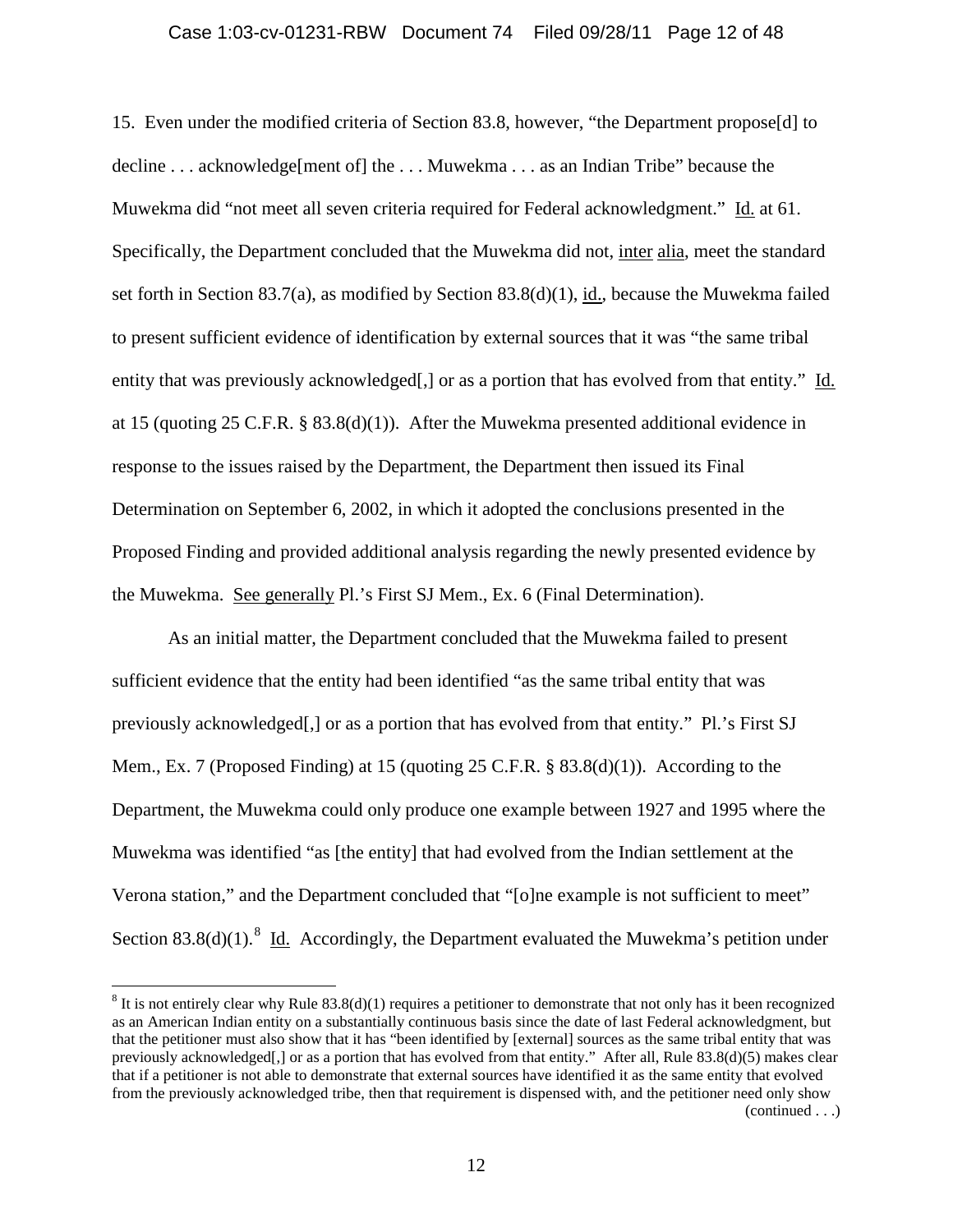### Case 1:03-cv-01231-RBW Document 74 Filed 09/28/11 Page 13 of 48

the alternative criteria prescribed in Rules 83.8(d)(5) and 83.7(a)—whether the Muwekma "has been identified as an American Indian entity on a substantially continuous basis" since the date it was last acknowledged by the Federal Government, or 1927.

Even under the modified standard of Rule 83.7(a), the Department concluded that the Muwekma failed to present sufficient evidence that it had been recognized as an American Indian entity on a substantially continuous basis by external sources between 1[9](#page-11-0)27 and 1985.<sup>9</sup> Id. at 24. First, the Department rejected the Muwekma's argument that the listing of "its members or their ancestors . . . by the Bureau of Indian Affairs pursuant to the Act of May 18, 1928, which allowed Indian claims to be made against the United States," constitutes evidence of an external identification. Id. at 73. The Department concluded that "the claims against the United States authorized by that . . . act, as the petitioner acknowledges, were brought on behalf of the 'Indians of California,'" and thus "[a]pplicants applied as individuals, and their statements about their historical tribe of their ancestors were a form of self-identification of a[] historical, not contemporary entity." Id. In other words, "there was no need for the BIA to identify any specific tribe or band of Indians for the accepted applicants" in order to determine whether an applicant was eligible to recover under the Claims Act. Id. As further evidence of its findings, the Department pointed to a 1936 letter by the superintendent of the Sacramento Agency, who informed "Dolores (Lola) Marine Galvan, one of the [plaintiff's] ancestors," that she did not have

<span id="page-12-0"></span> <sup>(. . .</sup> continued)

that it has been recognized as an American Indian entity on a substantially continuous basis since the date of last Federal acknowledgment. It would appear, then, that the requirement that the petitioner had been identified as the same tribal entity that was previously acknowledged is completely superfluous—indeed, the Department seemingly recognized as much in the Proposed Finding. See Pl.'s First SJ Mem., Ex. 7 (Proposed Finding) at 15 ("It is a peculiarity of the regulations that there is a lower evidentiary burden on this petitioner if it is evaluated since 1927 under 83.7(a) without modification by [S]ection 83.8(d)(1)."). In any event, the plaintiff does not challenge the Department's interpretation of Rule  $83.8(d)(1)$  or  $83.8(d)(5)$  in its motion for summary judgment, and thus the Department's interpretation of these provisions is of no concern to the Court in resolving the motions before it.<br><sup>9</sup> The Department concluded that the Muwekma provided sufficient evidence that it "ha[d] been identified as Indian entity by a variety of external observers on a consistent basis since 1985." Pl.'s First SJ Mem., Ex. 7 (Proposed Finding) at 23.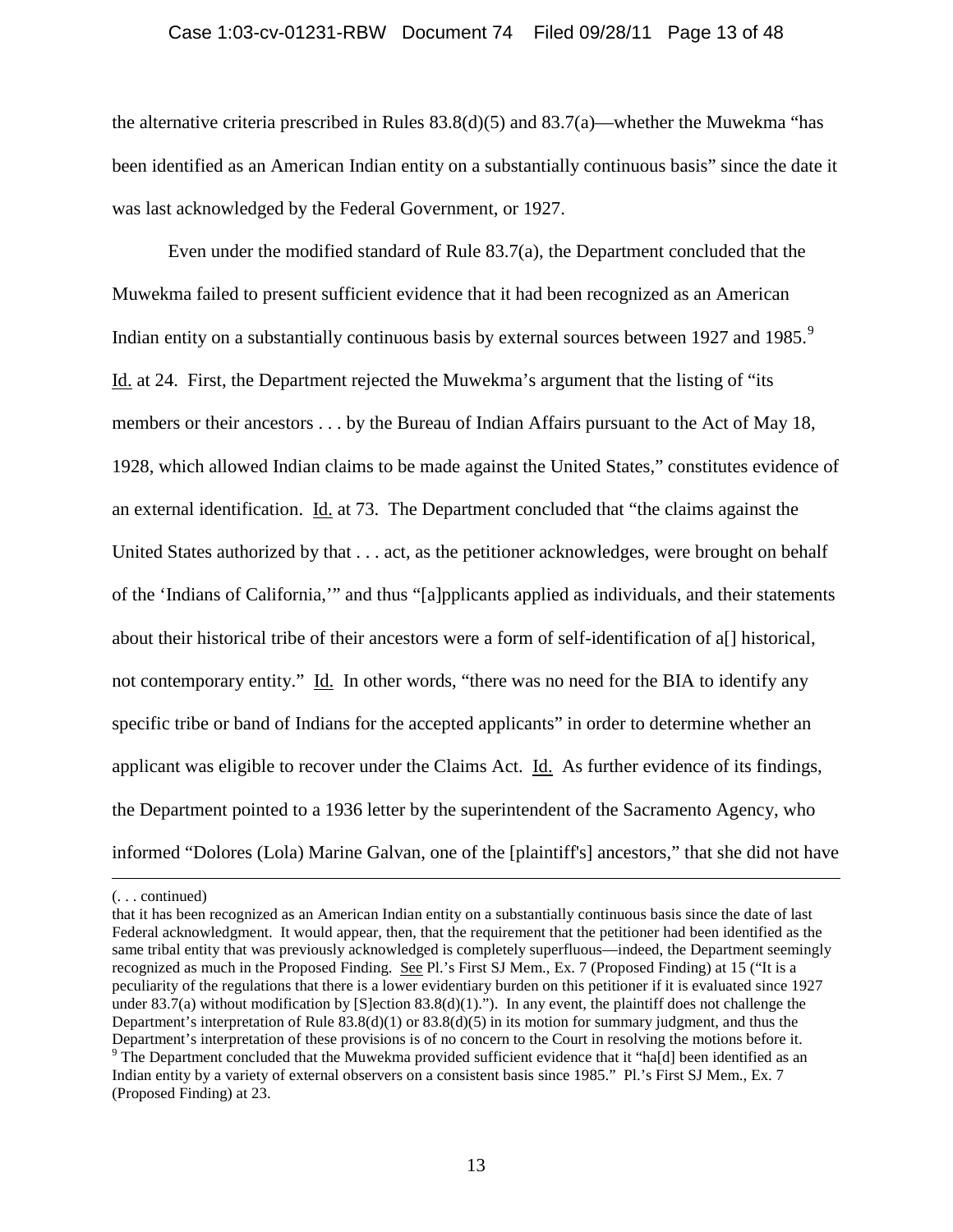### Case 1:03-cv-01231-RBW Document 74 Filed 09/28/11 Page 14 of 48

"'ward status' or Federal recognition." Id. This correspondence was significant to the Department because "Galvan was included on the 1933 judgment roll as a California Indian," and thus "the superintendent did not equate" eligibility under the Act "with 'ward status' or Federal recognition." Id. The Department found further corroboration of its analysis in another statement by the superintendent, in which he stated that "Mrs. Galvan is shown on the Roll of California Indians . . . but does not have ward status and[,] therefore, is not eligible for any aid from Federal funds through this agency." Id. at 73-74. As a result of its analysis, the Department gave no weight to any evidence that an individual's recovery under the Claims Act constituted an external identification of any American Indian entity. Id. at 73.

The Department also found no probative significance in the fact that the claims application asked the applicant to identify their "degree of Indian blood and [the] Tribe or Band of Indians of the State of California" to which the applicant belonged. Pl.'s First SJ Mem., Ex. 6 (Final Determination) at 22. The Department noted that "fourteen of the 18 applicants answer [that] question . . . with some variant of 'Mission San Jose,'" and that "[t]his response referred to [nineteenth] century tribal ancestry, not to contemporary membership." Id. Furthermore, the Department noted that two of the applicants had stated "Tribal name unknown," and that another applicant had answered "Ohlones(?) Tribal name [u]nknown," and that these answers hardly demonstrate contemporary tribal affiliation because "[g]enerally, an individual's active tribal membership would not be unknown to him or her, while his or her specific tribal ancestry back to 1852 could be unknown." Id. at 22-23. Thus, the claims application was "interpreted" by the Department "to inquire about the applicant's historical tribal ancestry" and did not constitute a contemporaneous identification by an external source. Id. at 23.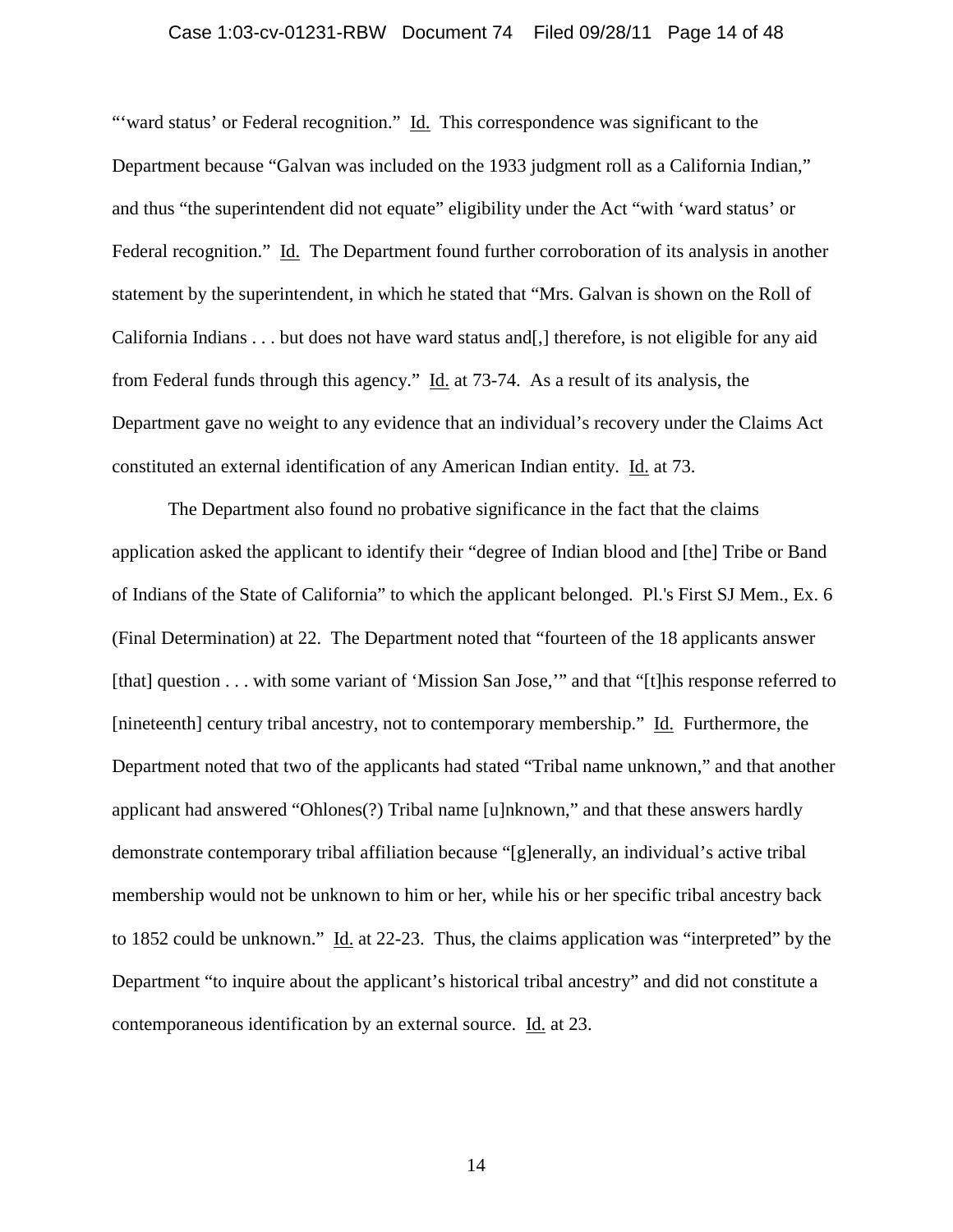### Case 1:03-cv-01231-RBW Document 74 Filed 09/28/11 Page 15 of 48

Evidence that several members of the Muwekma attended Indian boarding schools also failed to persuade the Department. Although the Department acknowledged a "1969 letter by [John] Guzman [that] refers to his attendance[] and his sister's attendance" at a BIA school, the Muwekma failed to provide the Department with "BIA records and school records," and thus it was "impossible" for the Department "to know on what basis these individuals attended these schools." Id. This was especially true, according to the Department, "because some Indian students were accepted on the basis of their blood degree, rather than their tribal membership." Id. at 74. Thus, the Department concluded that "attendance at these Indian schools was not necessarily based on identification of an Indian tribe or group." Id.

In response to the Proposed Finding, the Muwekma submitted, inter alia, "[a]n application form for John Guzman, dated 1944," but the Department concluded that "[t]he form contain[ed] no information on tribal membership and no tribal certification or endorsement." Pl.'s First SJ Mem., Ex. 6 (Final Determination) at 31. And, while the form listed John Guzman's tribe as "Mission," the Department found this to be a "generic reference [that] applies to many separate Indian groups," and that it did not "refer to the [Muwekma] as a specific Indian entity." Id. Indeed, "[a]n incomplete copy of a 1944 letter from the Sacramento Indian Agency about . . . [John] Guzman stated: "There is no doubt that these children have sufficient Indian blood to admit them to a Government Boarding School." Id. Based on this evidence, the Department concluded that entry into the boarding schools was not based on tribal affiliation, but rather on "their degree of Indian blood." Id.

Finally, the Department rejected the scholarly articles that the Muwekma relied on in demonstrating external identifications. First, the Department declined to accept the Smithsonian Institution's Handbook of North American Indians as an example of an external identification of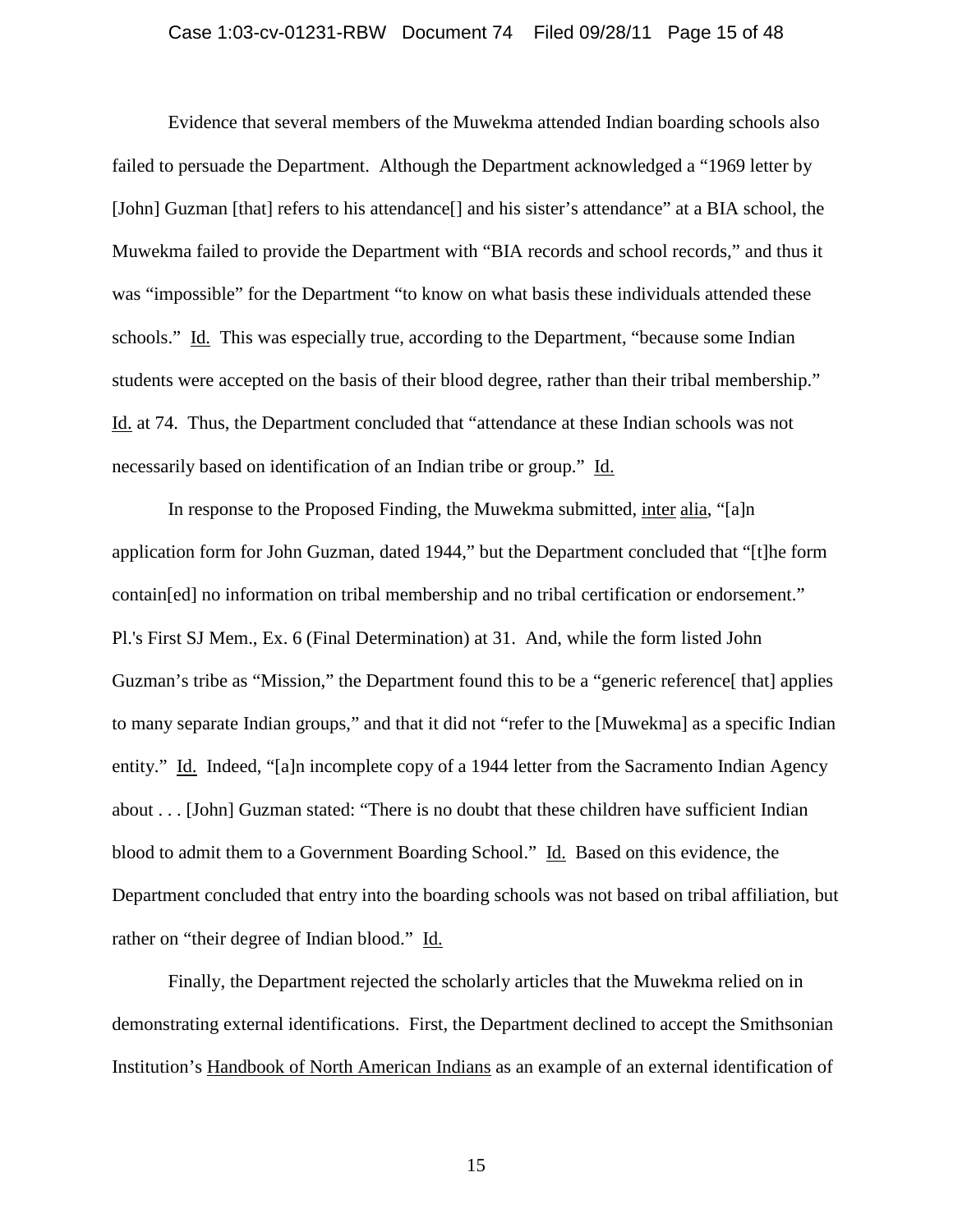### Case 1:03-cv-01231-RBW Document 74 Filed 09/28/11 Page 16 of 48

the Muwekma for several reasons. The Department found that the author of the article merely "described the Costanoan language family and concluded that the aboriginal Costanoan were neither a single ethnic group nor a political entity." Id. (internal quotation marks omitted). Furthermore, the Department noted that the author "referred to [the] Pleasanton [rancheria] as one of the multiethnic Indian communities [that] existed for a period of time after the secularization of the missions in 1834." Id. For these reasons, the Department discerned no reference to the Muwekma by the author of the book. See id.

Second, the Department rejected the Muwekma's reliance on the 1955 paper written by anthropologists Alfred Kroeber and Robert Heizer. Id. at 32-33. In the paper, the authors "selected and examined a small, non-random[] 'strategic sample' of the 1933 census roll of the 'Indians of California' as prepared by the [Department] in response to claims brought under the Indian claims jurisdiction act of 1928." Id. at 32-33. Based on the Department's analysis, it concluded that the authors "did not claim that Indian entities or settlements existed in 1955, or in 1933, but that historical groups that had lost their distinct culture had surviving lineal descendants in the population of California at the time of the 1933 list." Id. at 33. Put differently, the Department construed the 1955 paper as arguing "that even though Indian cultures had become extinct, Indian populations had not." Id. Thus, the Department concluded that the "1955 paper is not evidence sufficient to meet" Section 83.7(a) because "[w]hether individuals of Indian descent survived until 1933, or later, is not the test posed by criterion (a)." Id.

The Department also declined to give weight to the 1978 Margolin study. Id. at 44. The Department found that "the book is an account of an Ohlone lifestyle prior to European settlement, and thus is not relevant to an analysis of the petitioner since 1927." Id. The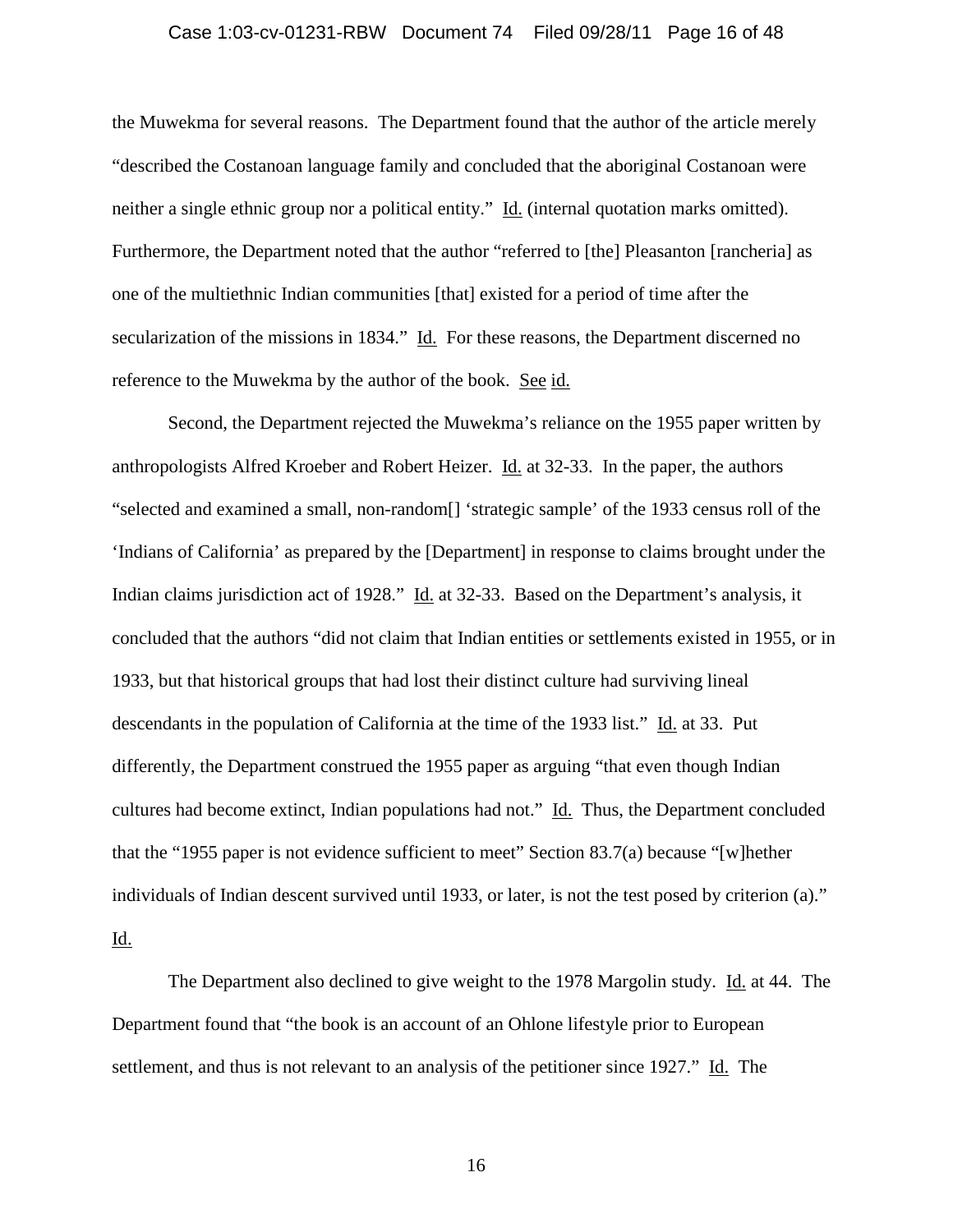### Case 1:03-cv-01231-RBW Document 74 Filed 09/28/11 Page 17 of 48

Department acknowledged a passage cited by the petitioner in which the author noted that "the descendants of the Ohlone Indians are still among us. . . . [as] a small, seldom noticed part of the Bay Area population," but the Department found this to be merely an "acknowledge[ment of] the existence of living Ohlone individuals," and not an identification of "any Indian entity in 1978." Id. (alteration in original).

# E. The Department's Affirmation of Tribal Status for the Lower Lake and Ione Tribes

In 1994, the Department conferred federal recognition upon the Ione Band of Miwok ("Ione"), a Central California Indian tribe. Pl.'s First SJ Mem. at 25; id., Exs. 61-63; see also Compl. ¶ 26; Answer at 22. The Department similarly acknowledged the tribal status of the Lower Lake Rancheria of California ("Lower Lake"), another Central California tribe, by placing it on the list of federally recognized tribes in 2001.<sup>[10](#page-12-0)</sup> Pl.'s First SJ Mem. at 24; id., Ex. 60; see also Compl. ¶ 26; Answer at 23. Neither the Ione nor Lower Lake were required by the Department to submit a formal petition for tribal acknowledgment under Part 83, nor were they required to undergo the "lengthy and thorough" process of evaluation "based on detailed documentation provided by the petitioner," Pl.'s First SJ Mem., Ex. 46, before receiving the benefits of federal tribal recognition, Compl. ¶ 26; Answer at 22, 23 (admitting that the Department "clarified the status of [Ione] . . . [and] reaffirmed the status of [Lower Lake]

<span id="page-16-0"></span> $10$  There is some confusion in the record regarding the year in which the tribal status of Lower Lake was formally acknowledged. See Compl. ¶ 26 (stating that "in 2002, [Lower Lake] . . . was reaffirmed by administrative action"); Answer at 23 (admitting that "in December 2000, [the Department] reaffirmed the status of [Lower Lake]"); Pl.'s First SJ Mem. at 24 (stating that "[o]n January 3, 2001, the Department announced that it would correct its records to recognize [Lower Lake]") (citing Pl.'s First SJ Mem., Ex. 60 (January 3, 2001 DOI news release)). The precise date of Lower Lake's recognition is not material to this litigation, but for convenience the Court will refer to January 3, 2001, the date on which the Department formally stated that it had "reaffirmed the federal trust relationship between the United States and . . . [Lower Lake]," as the operative date. Pl.'s First SJ Mem., Ex. 60 at 1. The Department also extended federal acknowledgment to two Alaska tribes, without requiring them to proceed through the Part 83 process, at the same time it recognized Lower Lake. Pl.'s First SJ Mem. at 24 (citing Pl.'s First SJ Mem., Ex. 60); Pl.'s Opp. at 2; Answer at 30 (stating that "the former Assistant Secretary reaffirmed the status of two Alaska Native villages outside the [P]art 83 acknowledgment procedures during the pendency of the Muwekma petition").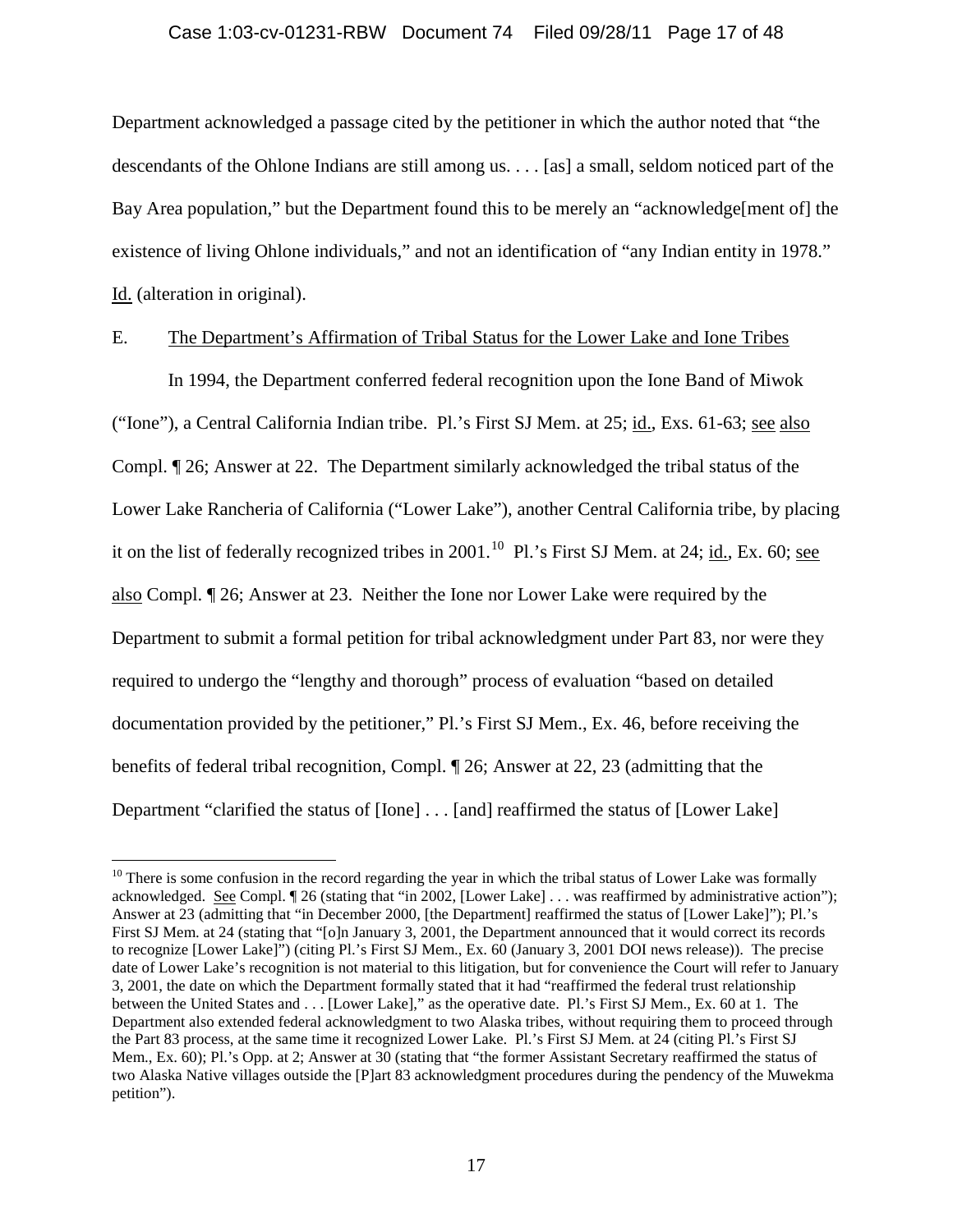### Case 1:03-cv-01231-RBW Document 74 Filed 09/28/11 Page 18 of 48

without requiring [them] to submit . . . petition[s] under . . . Part 83"); Answer at 30 (admitting that "while the [Muwekma] Tribe's petition for recognition was pending, the Department reaffirmed the status of [Ione] and [Lower Lake] outside the [Part 83] procedures"). Moreover, the Department does not dispute the Muwekma's allegation that the Ione and Lower Lake, like the Muwekma, "were . . . Central California tribes previously recognized at least as late as 1927" who did not appear on the 1979 list of federally recognized tribes despite "never [having] been terminated by Congress [or] by any official action of [the Department]." Pl.'s First SJ Opp. at 5; see also Pl.'s First SJ Mem. at 23-27; Answer at 22-23.

The Muwekma alleges that on several occasions, it requested that the Department reaffirm its tribal status through administrative correction, as the Department had done with the Ione and Lower Lake, without requiring that its completed petition be evaluated under the Part 83 criteria. Pl.'s First SJ Mem. at 11; Compl. ¶ 27; Answer at 23. The Department denied the Muwekma's requests, stating that it did not have the power to restore the Muwekma to the list of recognized tribes by administrative means. Pl.'s First SJ Mem. at 11; Compl. ¶ 27; Answer at 23 (admitting that "[n]otwithstanding the Department actions to the contrary with respect to the Ione Band and Lower Lake, [Department] staff repeatedly advised [Muwekma] that the Assistant Secretary [of Indian Affairs] lacked authority to administratively reaffirm tribal status").

# F. The Present Litigation

The Muwekma brought this action on June 6, 2003, seeking reversal of the Final Determination, placement on the Department's list of federally recognized tribes, and other injunctive relief. Compl. at 18. On July 13, 2005, the Muwekma moved for summary judgment, alleging that (1) "the Department recognized the Muwekma . . . under congressional legislation at least until 1927," Pl.'s First SJ Mem. at 17, and because "Congress has the sole authority to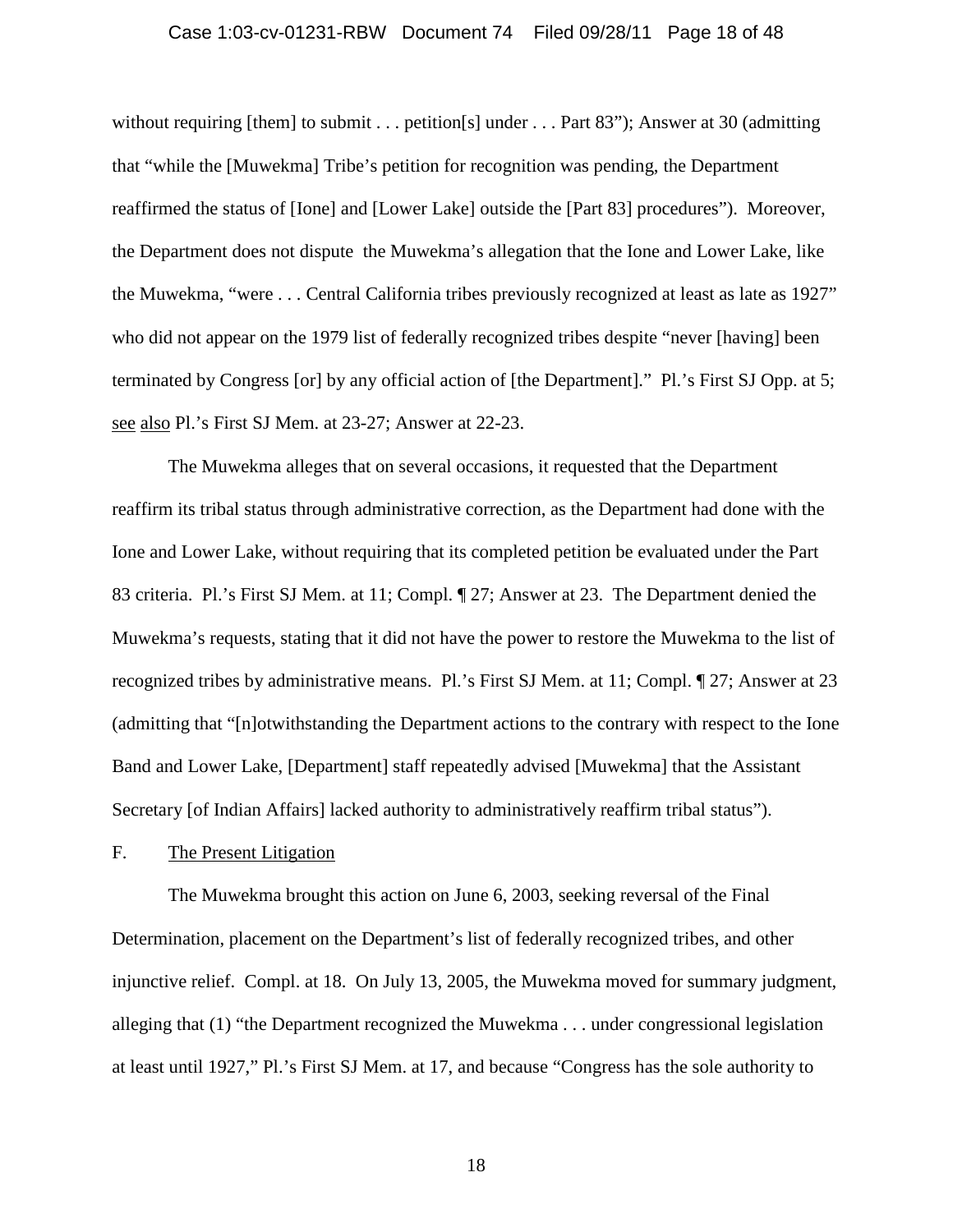terminate tribes," id. at 15, the Department "had no authority to withdraw recognition [of the Muwekma] in the Final Determination, id. at 17; (2) the Department's recognition of the Verona band in 1927 "established a trust relationship" and that the Department's Final Determination "constituted [a] serious violation<sup>[]</sup> of its fiduciary duty to the Muwekma," id.; (3) the Department violated the APA and the Equal Protection Clause when it required Muwekma to petition for acknowledgment of its tribal status pursuant to the "lengthy and thorough" regulatory procedures of Part 83, id., Ex. 46, despite administratively reaffirming the status of similarly situated tribes without requiring those tribes to undertake the Part 83 process and without sufficient explanation for the disparate treatment, id. at 21-22, 26-30; see also Pl.'s First SJ Opp'n at 9-12; Compl. ¶¶ 37-39, 44-47; (4) the Department violated the Muwekma's due process "right to continued recognition, including the associated services, protections[,] and financial benefits," id. at 30; (5) the Department violated Section 554(d) of the APA by allowing "one of its attorney advisors" to both represent the Department in an earlier litigation involving the Muwekma,  $^{11}$  $^{11}$  $^{11}$  and "advise[] ... the Department in its] decision on the merits of the Muwekma's petition for recognition," id. at 33; see also 5 U.S.C. § 554(d) (barring "[a]n employee or agent" of an agency to participate both "in the performance of investigation or prosecuting functions for an agency" and to "participate or advise in the decision recommended decision, or agency review" of that same or "factually related case, . . . except as witness or counsel in public proceedings"); and (6) "the Final Determination was arbitrary and capricious because it improperly refused to consider, rejected[,] or misconstrued substantial evidence demonstrating

<span id="page-18-0"></span> $11$  The prior litigation in this Court referenced by the Muwekma involved a petition for a writ of mandamus it filed to compel the Department "to complete within twelve months its review of the [Muwekma's] petition for acknowledgment as a federally recognized Indian tribe." Muwekma Tribe v. Babbitt, 133 F. Supp. 2d 30, 31 (D.D.C. 2000) (Urbina, J.). Judge Urbina ultimately directed the Department to conclude its review of the Muwekma's petition by March 11, 2002. Muwekma Tribe v. Babbitt, 133 F. Supp. 2d 42, 51 (D.D.C. 2001) (Urbina, J.).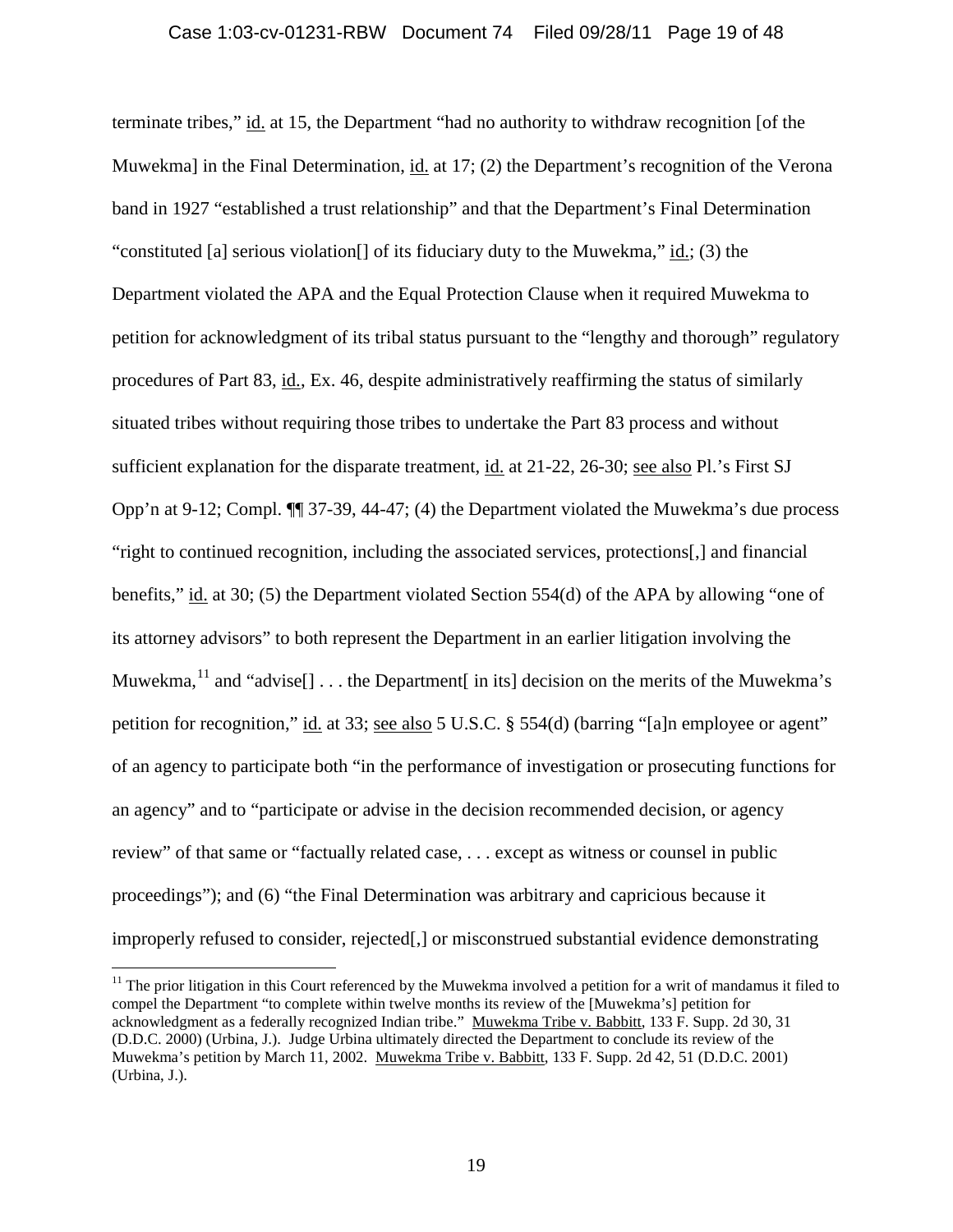#### Case 1:03-cv-01231-RBW Document 74 Filed 09/28/11 Page 20 of 48

that the Tribe satisfied the recognition criteria" set forth under Section 83, id. at 35. In response to Muwekma's summary judgment motion, the defendants filed a cross-motion for summary judgment on September 12, 2005, arguing that (1) the Muwekma's claim that the Department unlawfully withdrew recognition in the Final Determination "is barred by the statute of limitations[] because it accrued more than six years ago," Defs.' First SJ Mem at 28; (2) even assuming that the action is not barred by the statute of limitations, "it is clear that [the Department's] application of the federal acknowledgment regulations to [the p]laintiff's petition and subsequent [F]inal [D]etermination were lawful," id. at 32; (2) the Muwekma's assertion of a trust obligation owed to it by the Department "has no merit," id. at 37, because its "claim is premised on its faulty belief that it continues to be a recognized tribe," id. at 38; (3) the Muwekma's due process claim cannot survive because it does not have a "critical constitutionally protected property interest" in federal acknowledgment as a Native American tribe, id. at 42; (4) Section 554(d) is inapposite because "by its express terms," the statute applies in cases where an "[a]djudication [is] required by statute to be determined on the record after opportunity for an agency hearing," id. at 48; (5) the Department did not violate the Equal Protection Clause because it had a rational basis for requiring the Muwekma to petition under Section 83, id. at 39-40, and that "groups demonstrating or alleging characteristics similar to [Muwekma] are regularly required to proceed through the federal acknowledgment process," id. at 40; see also Defs.' Reply at 17-19; and (6) "[t]he Assistant Secretary's final determination that [the p]laintiff was not entitled to a government-to-government relationship with the United States is fully supported by the lengthy administrative record in this case," id. at 9.

The Court issued a memorandum opinion and order on September 21, 2006, in which it denied both parties' motions for summary judgment and remanded this case back to the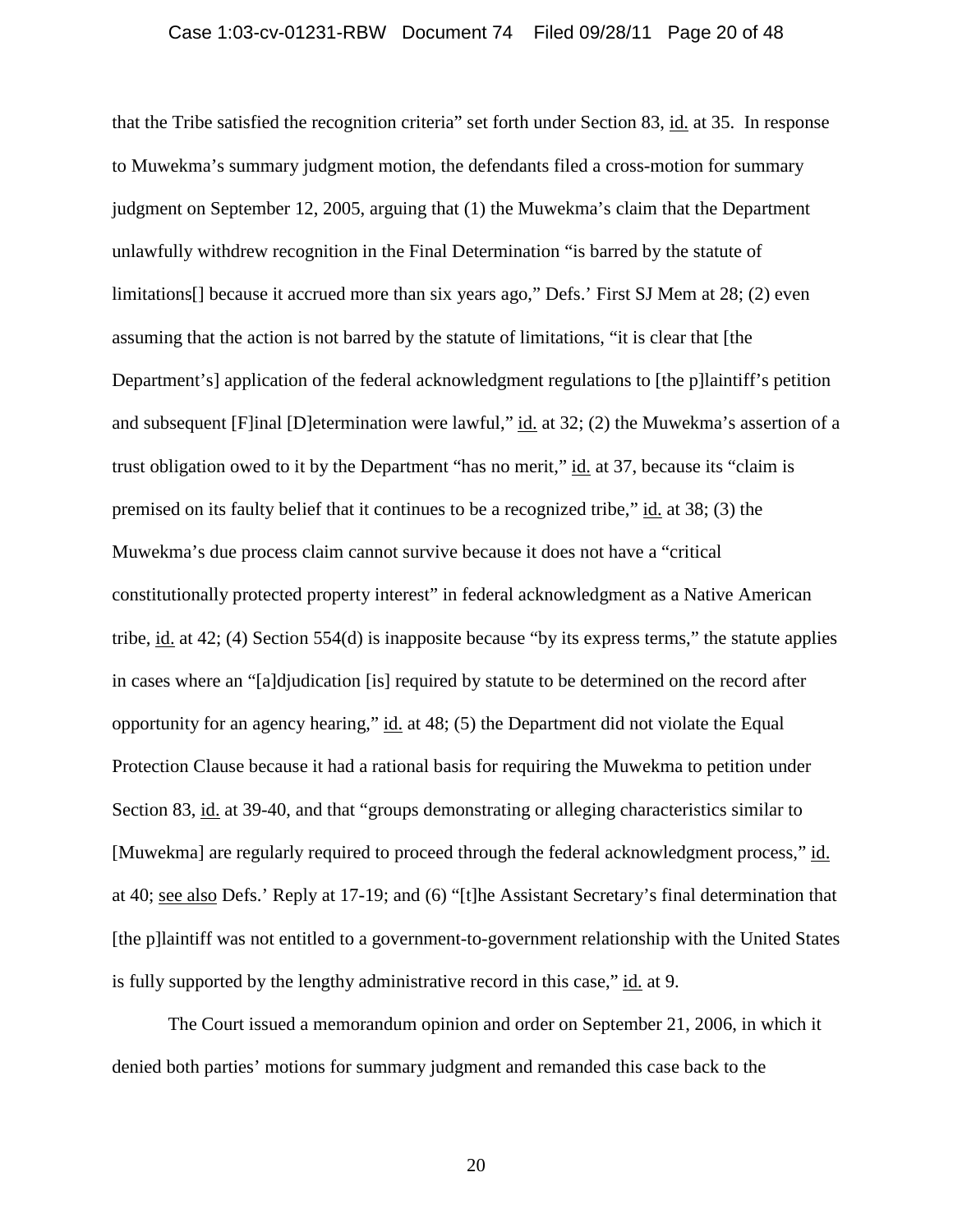### Case 1:03-cv-01231-RBW Document 74 Filed 09/28/11 Page 21 of 48

Department to allow the agency to supplement the record. Muwekma Ohlone Tribe v.

Kempthorne, 452 F. Supp. 2d 105, 107 (D.D.C. 2006). Specifically, "the Court conclude[d] that the defendants [had] not articulated a sufficient basis for the Department's disparate treatment of Muwekma and the Ione and Lower Lake tribes." Id. at 116. While the Court acknowledged the existence of the modified Part 83 procedures for those entities that can demonstrate prior federal acknowledgment, the Court found the relevant inquiry to be "whether the Department has provided a rational basis for requiring Muwekma to adhere to the Part 83 procedure while exempting other tribes that are purportedly similarly situated." Id. at 116. After reviewing the record, the Court concluded that "the Department . . . has never provided a clear and coherent explanation for its disparate treatment of Muwekma when compared with Ione and Lower Lake, nor has it ever, in the administrative record or in the papers before this Court, articulated standards that guided its decision to require Muwekma to submit a petition and documentation under Part 83 while allowing other tribes to bypass the formal tribal recognition procedure altogether." Id. at 121; see also id. at 119 ("[T]he defendants here have cited nothing to explain the basis for [its] decision to treat Muwekma differently from Ione and Lower Lake."); id. at 120 ("[T]he administrative record contains no indication why the Department would refuse to consider Muwekma's requests for administrative correction while allowing Ione and Lower Lake to proceed outside the Part 83 regulatory process."); id. at 124 ("There is <u>no</u> contemporaneous explanation of the Department's decision to treat Muwekma differently from Ione and Lower Lake; indeed, it is the lack of a reasoned explanation in this regard that Muwekma is challenging under the Equal Protection Clause and the APA."); id. at 125 ("[T]he Court is unable to discern the Department's rationale for requiring Muwekma to proceed through the Part 83 tribal acknowledgment procedures while allowing other tribes that appear to be similarly situated to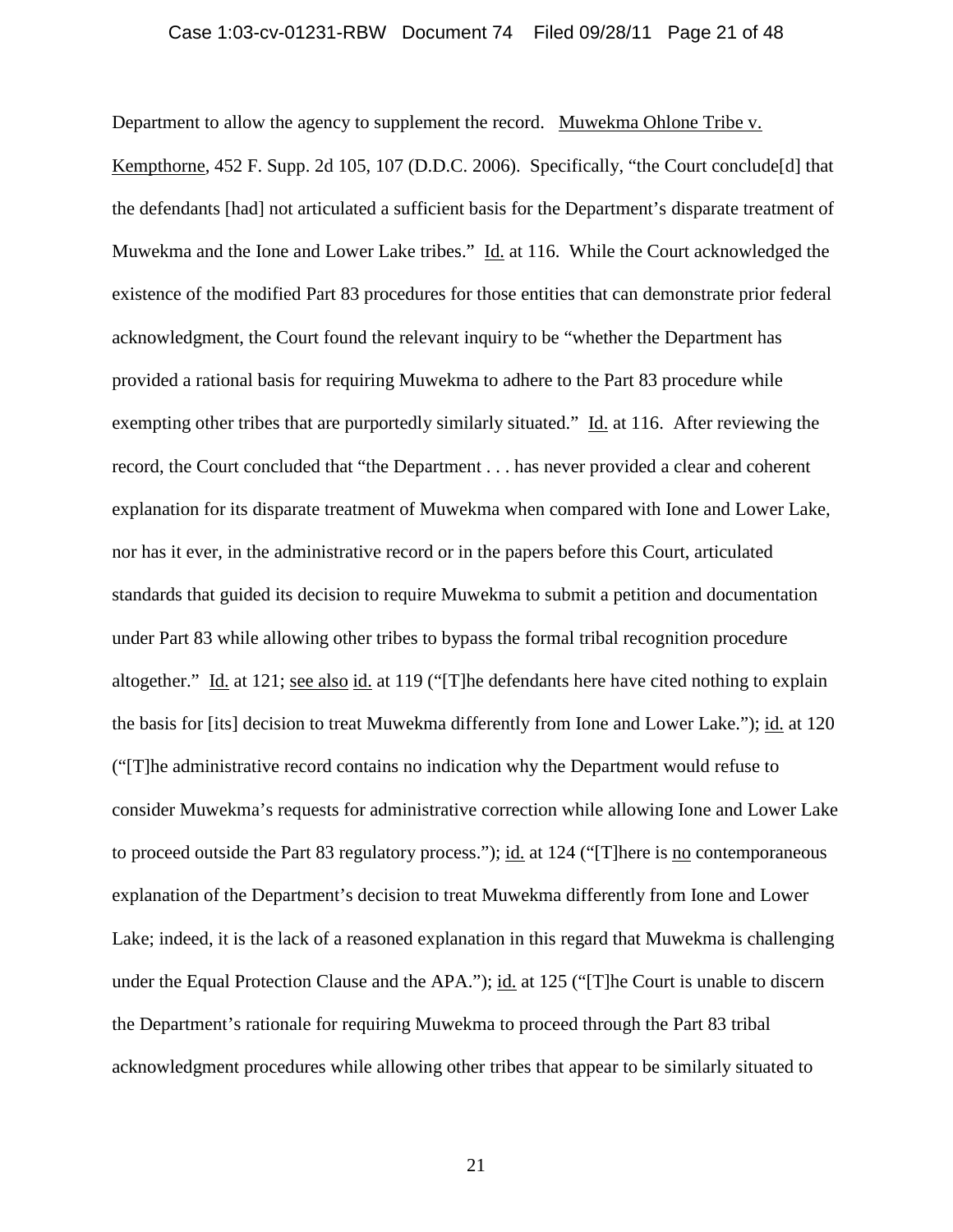### Case 1:03-cv-01231-RBW Document 74 Filed 09/28/11 Page 22 of 48

bypass the procedures altogether . . . ."). The Court did observe in a footnote that the agency had "obliquely" attempted to distinguish the Muwekma from the Lower Lake by noting that the government had previously acquired land in trust for the Lower Lake, and that the Lower Lake participated in an Indian Reorganization Act election, but the Court found this explanation insufficient to justify "the Department's allegedly differential treatment of Muwekma" because "this explanation pertain[ed] only to a difference between Muwekma and one of the tribes with whom it is claiming to be similarly situated," and that the record does not reflect that "it required the Muwekman and not Lower Lake to undergo the Part 83 procedure because the latter, unlike the former, had received land in trust and had participated in an election." Id. at 118 n.13. The Court, therefore, directed the Department to "provide a detailed explanation of the reasons for its refusal to waive the Part 83 procedures when evaluating Muwekma's request for federal tribal recognition." Id. at 124.

On November 27, 2006, in response to the Court's memorandum opinion and order, the Department filed a document titled "Explanation to Supplement the Administrative Record – Muwekma Ohlone Tribe." Explanation to Supplement the Administrative Record at 1. In this submission, the Department explained that its "decisions to clarify the status of Ione in 1994 and to reaffirm [f]ederal recognition of Lower Lake in 2000 . . . were not based merely on a finding that those groups were previously recognized by the [f]ederal [g]overnment at some time in the past." Id. at 2. Rather, the Department found that the "Lower Lake and Ione . . . had trust lands, agreements, legislation, or consultation [with the Federal Government] decades later than 1927," where as the Muwekma had no such interactions with the federal government. Id. at 7. Rather, the Department explained that "[t]he Ione and Lower Lake decisions justified action on behalf of those groups that Muwekma did not share." Id. at 3. For those reasons, the Department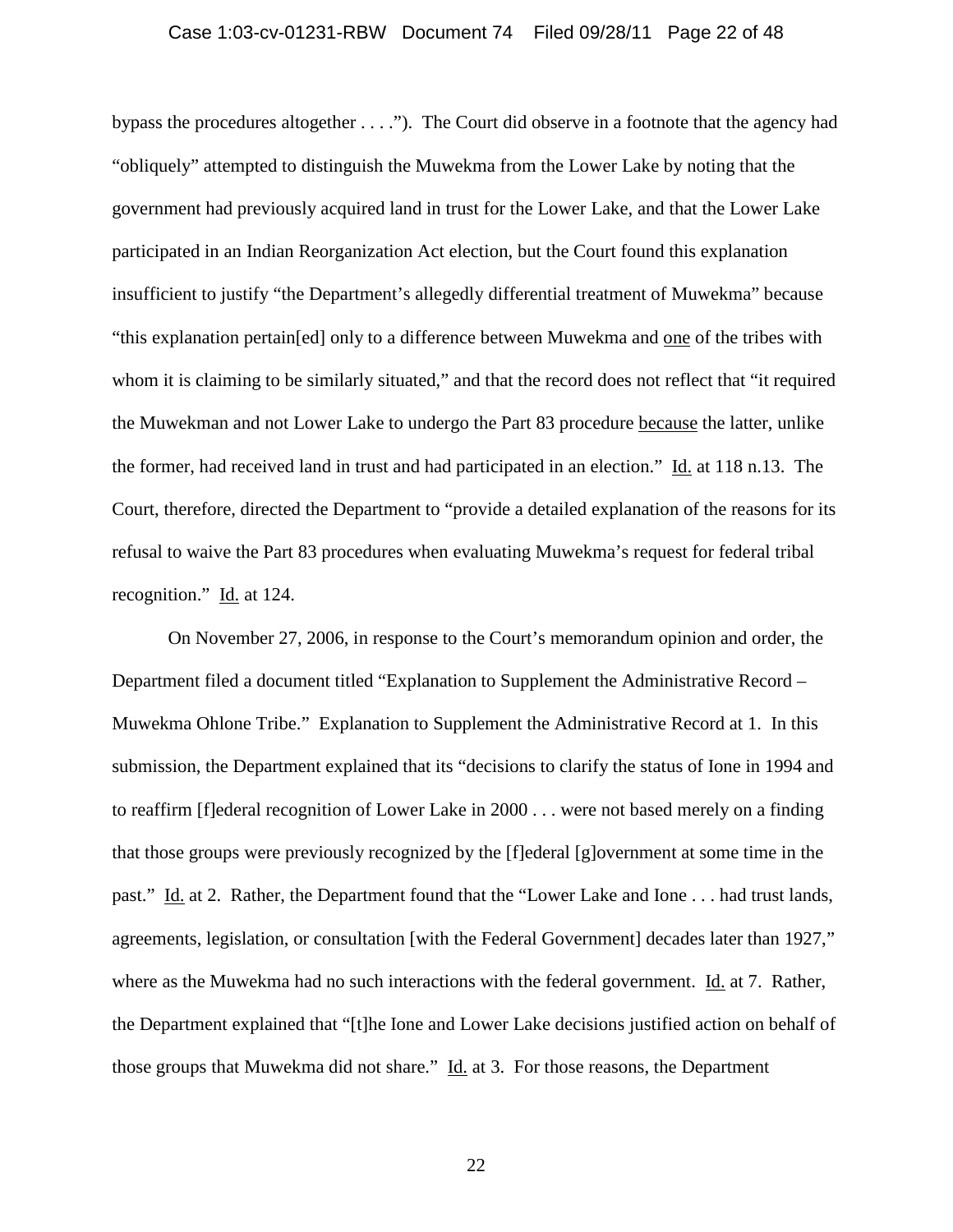concluded that the "Muwekma was not similarly situated to either Ione or . . . Lower Lake." Id. at 3.

With regard to the Lower Lake, the Department noted that the record in that case "demonstrates a pattern of Federal dealings with the Lower Lake Rancheria that differs from the absence of any similar evidence for a Verona band." Id. at 7. For instance, "[t]he [f]ederal [g]overnment purchased land to establish the Lower Lake Rancheria on January 25, 1916," and "[t]he government held this land in trust until the Act of 1956 authorized its sale." Id. The Department also cited a report issued in 1927 that both "advised against the purchase of land for a Verona band," and "recommended that land be purchased for the Lower Lake band." Id. Then, "[i]n 1935," the agency again sought to acquire additional land for the band and other small groups." Id. Several years later, the Department issued a report in which it "noted the existence of a Lower Lake group living off the rancheria," after which it "authorized an individual to move onto the rancheria and . . . surveyed the rancheria's population." Id. The Department also noted that the existence of the Lower Lake had been recognized by the federal government on two separate occasions—in 1953, when the United States "House of Representatives listed the Lower Lake Rancheria" in House Report 2503, and in 1980 when "the BIA central office and regional office considered including the Lower Lake Rancheria on the list of federally recognized tribes, but did not do so." Id. Based on these dealings with the federal government, the Department concluded that the "Lower Lake and Muwekma were not similarly situated." Id. at 6.

The Department also identified a history of contact between the federal government and the Ione. "The [f]ederal [g]overnment attempted to purchase land for" the Ione, which had been explicitly "identified by a census made by a special agent in 1915." Id. at 7. In 1916, "the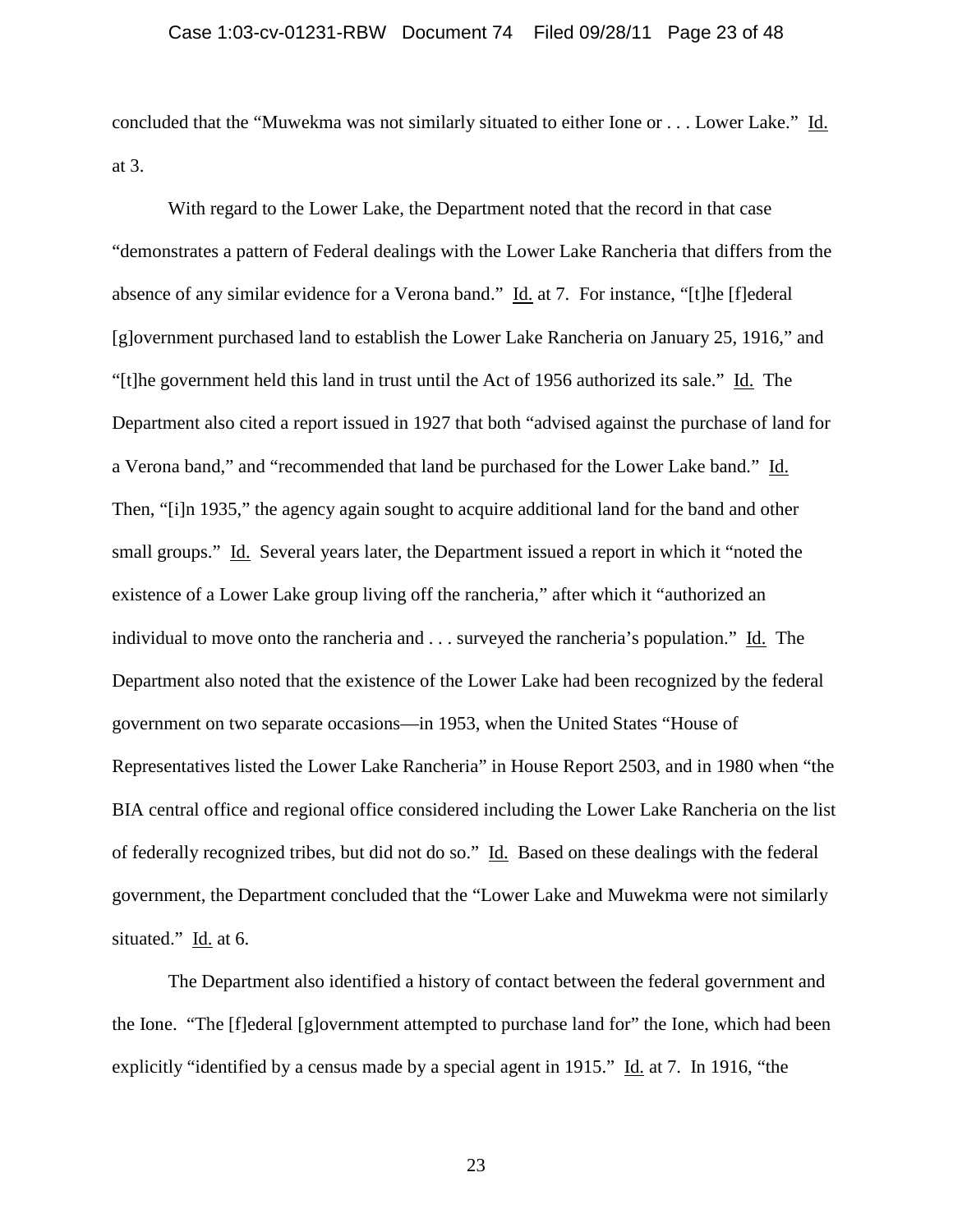### Case 1:03-cv-01231-RBW Document 74 Filed 09/28/11 Page 24 of 48

Indian Office obtained a deed and abstract of title for the purchase of land for the Ione[,] . . . and the Department provided the Office with a formal "Authority" for the purchase. Id. The Department then cited documents reflecting an "extensive, but unsuccessful, effort[] to clear title to the land for the" Ione from 1915 to 1925. Id. Then, "[i]n 1941, the Department considered a petition from the 'Indians of the Ione Valley' requesting the purchase of land." Id. at 7-8. "In 1970, two Ione individuals contacted the BIA about the status of the land on which they lived," and subsequently "the California Rural Indian Land Project . . . of the California Indian Legal Services proposed bringing a quiet-little action on behalf of the Ione Band . . . and requesting that the land be accepted and held in trust." Id. As a result, in October 1972, the Department issued a letter "accept[ing] by relinquishment of title or gift [a] parcel of land to be held in trust for the Ione Band of Miwok Indians." Id. The Department found that these facts, which evidenced a "historical circumstance of an uncompleted acquisition of trust land on the [Ione's] behalf," were sufficient to differentiate the Ione from the Muwekma.

As for the Muwekma, the Department concluded that the same 1927 report that recommended a land purchase for the Lower Lake concluded that "a land purchase did not need to be made for members of a Verona band." Id. The Department also noted that after 1906, various "appropriation acts that authorized purchases of land for homeless California Indians . . . also did not mandate action specifically on behalf of the Verona band." Id. Although the Muwekma contended that the author of the report "failed to carry out his instructions" to purchase land on behalf of the Verona band, the Department concluded that the author's "instructions contained no request for specific action or a specific result on behalf of a Verona band." Id. Rather, "[t]he instructions [he] received in 1927 were to submit a general report about California Indians, without making an extensive field investigation, and to identify the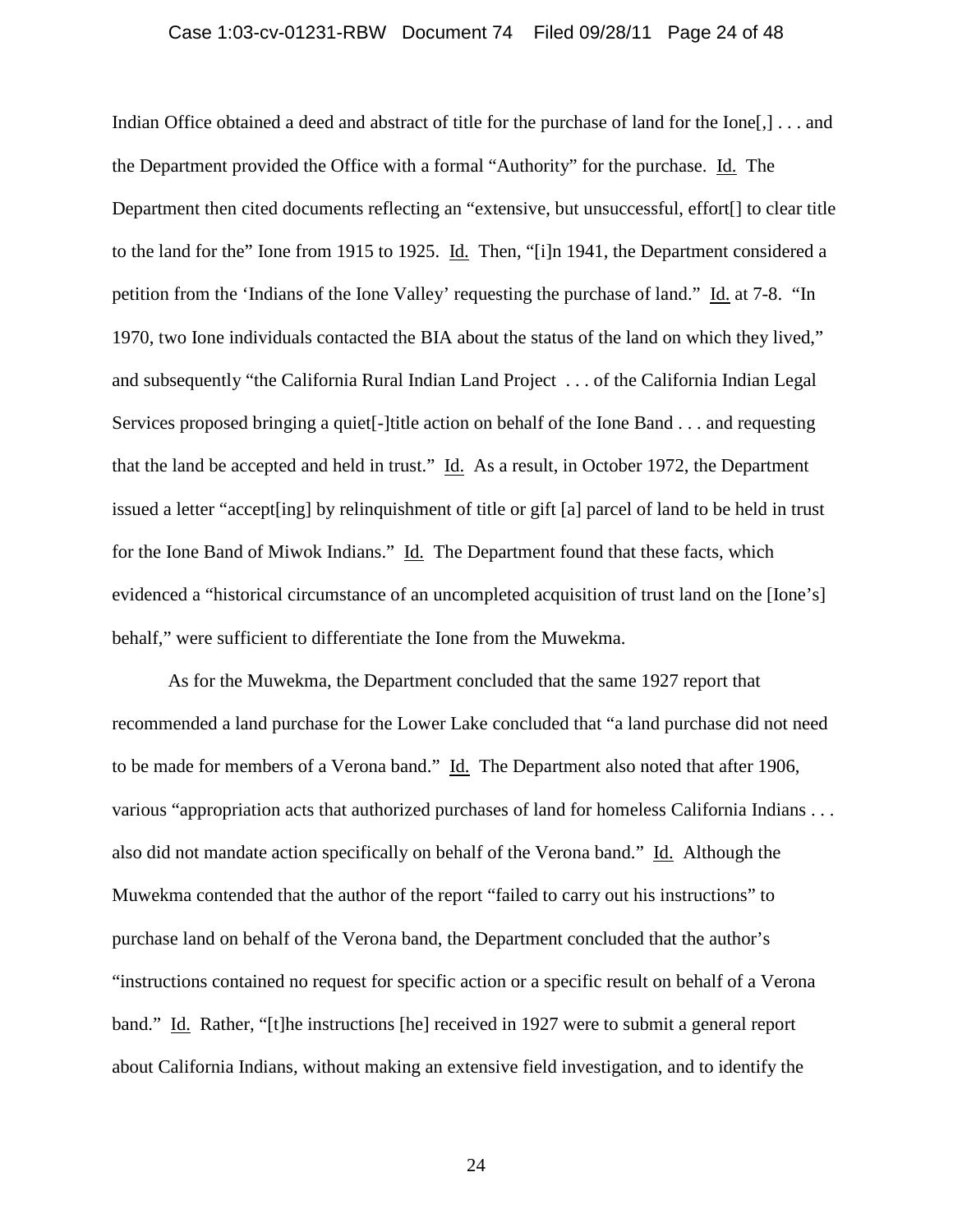### Case 1:03-cv-01231-RBW Document 74 Filed 09/28/11 Page 25 of 48

band for whom land should be purchased." Id. (internal quotation marks omitted). Thus, the Department concluded "that the historical circumstances of Muwekma can be distinguished from those of Ione and Lower Lake." Id. at 9.

Based on the Department's supplementation of the record, the plaintiff once again moved for summary judgment. Although the plaintiff has reasserted all of the grounds it relied upon in its initial summary judgment filing, Pl.'s Second SJ Mem. at 36, the plaintiff focused its efforts on demonstrating that "the Department . . . denied equal protection of the law and acted arbitrarily and capriciously toward the Muwekma . . . by unreasonably refusing to reaffirm Muwekma's recognized status and by requiring it to submit instead to the burdensome procedures of . . . []Part 83[]," Id. at 1. Specifically, the plaintiff argued, inter alia, that the Department's reliance on having "at least intended to purchase federal trust property" as a basis for distinguishing the Muwekma from Lower Lake and Ione "is merely a post hoc rationalization by Department officials that had nothing to do with the Ione or Lower Lake decisions at the time," id. at 28, because "[b]oth Congress and the Department of the Interior have repeatedly recognized tribes that had no land, and have specifically provided for the purchase of land, to be held in trust, after recognition, id. at 29 (footnotes omitted). The Muwekma further argues that its review of federal-acknowledgment "decisions demonstrates that not one . . . decision uses the lack of federal trust land (or any attempts to secure such trust land) as evidence against a petitioner or as a negative factor under the criteria." Id. at 30 (footnote omitted). The Muwekma also notes that "in neither of [the] decisions" relating to the Lower Lake or the Ione "did the Department state that the trust land . . . issue was a factor weighing in the decision to recognize these two Tribes outside of the Part 83 process." Id. at 33. In any event, the Muwekma argues that "the trust land issue is a false factual distinction in any case" because "the Muwekma . . . , as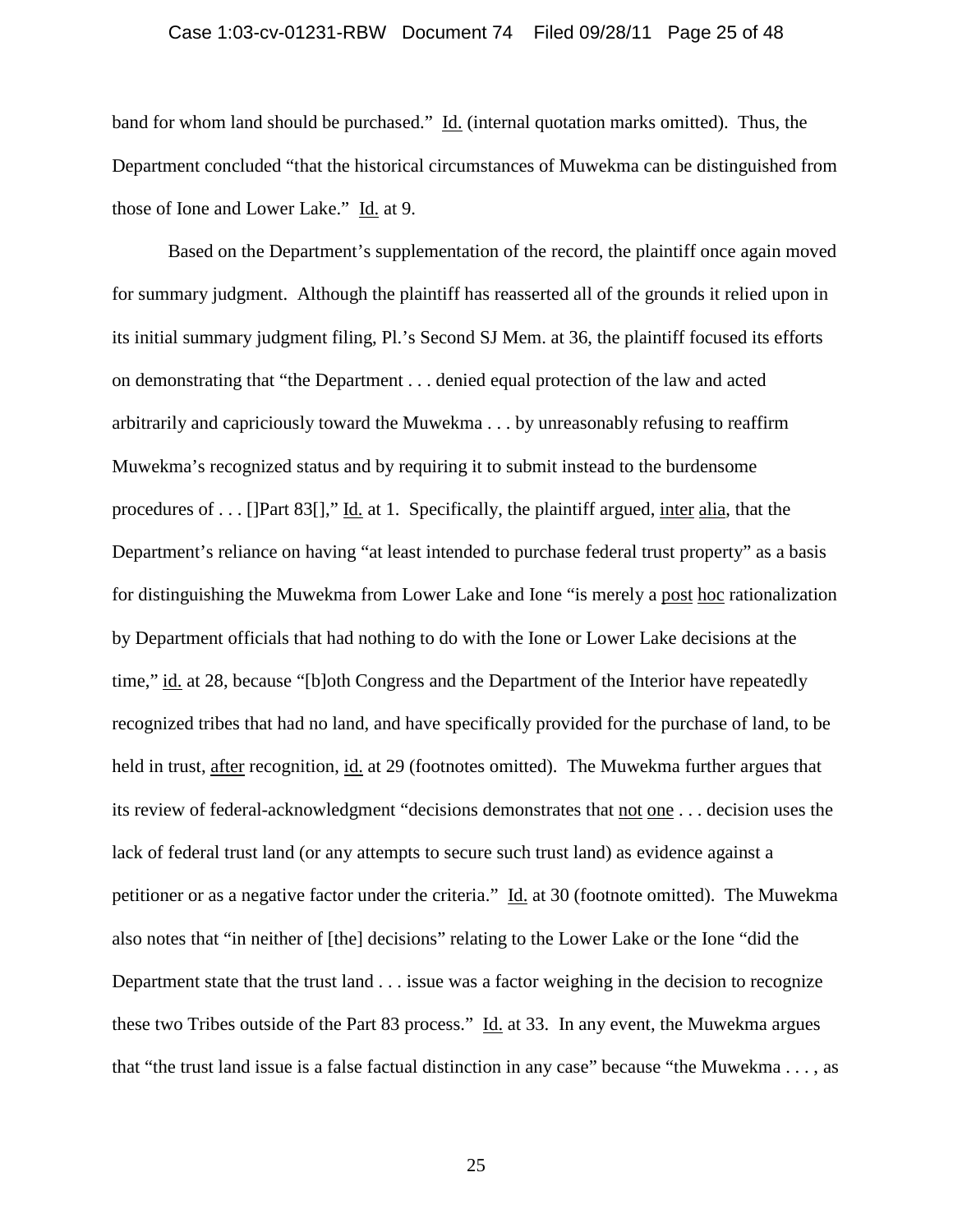### Case 1:03-cv-01231-RBW Document 74 Filed 09/28/11 Page 26 of 48

the Verona [b]and, was found to be eligible for trust land purchase," and that "none of [the three Tribes] possessed any trust land at the time they sought recognition" by the federal government. Id. (emphasis omitted).

The Department renewed its cross-motion for summary judgment, arguing, inter alia, that the "[p]laintiff is not similarly situated to Lower Lake or Ione[] because it lacks a long-standing governmental relationship with the United States." Defs.' Second SJ Mem. at 8. The Department noted that "[i]n contrast to [the Lower Lake and Ione], there is no evidence of any federal dealings with a Muwekma group or Verona band after 1927." Id. (internal quotation marks omitted). The Department emphasized the fact that it had multiple dealings with the Lower Lake, id., and that "[l]ike Lower Lake, Ione had a long-standing governmental relationship with the United States[,] although sporadically documented." Id. at 10. As to the Muwekma, however, the Department argued that the "[p]laintiff's relationship with the United States ended much farther in the past." Id. at 12. The Department once again rejected the position that the enrollment of individuals "for judgment funds awarded to the 'Indians of California,'" and the attendance at BIA schools by "three individuals in the 1930[]s and 1940[]s" was proof that the Muwekma was recognized as a tribal entity by the United States, arguing that "the United States . . . provided funds and services to individual Indians." Id. at 13. As a result, the Department argued that "these allegations fail to establish that [the p]laintiff is similarly situated to [the] Lower Lake and Ione." Id.

After considering the parties' renewed submissions, the Court issued an order on September 30, 2008, concluding that the Department's "arguments, and the explanation . . . giving rise to them, seemingly cannot be reconciled with the Court's September 21, 2006 [M]emorandum [O]pinion." Id. at 5. The Court noted that it had "determined in its prior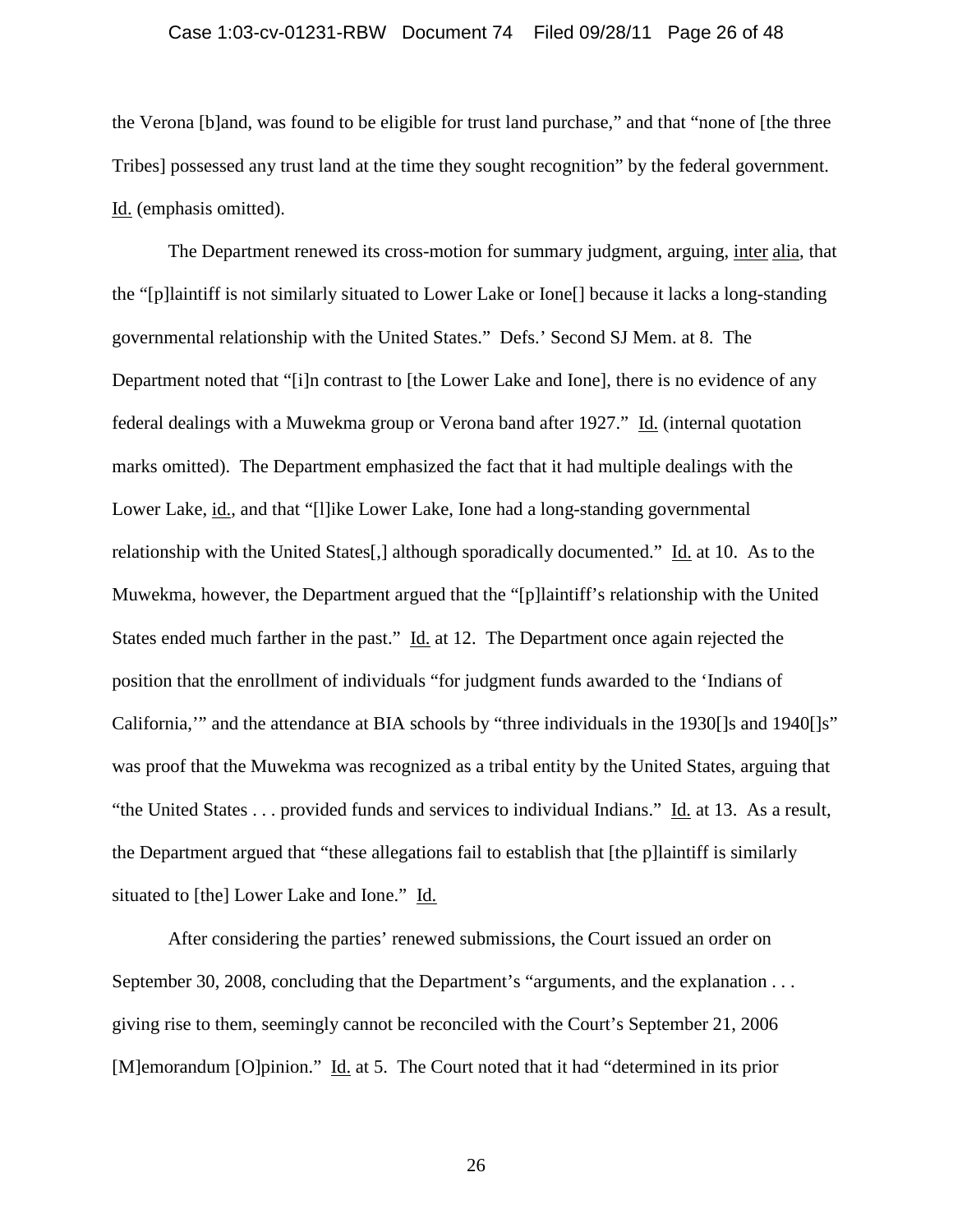### Case 1:03-cv-01231-RBW Document 74 Filed 09/28/11 Page 27 of 48

[M]emorandum [O]pinion that the defendants' arguments to the effect that the plaintiff was not similarly situated to Ione and Lower Lake were without merit," and that "[t]he necessary implication of both conclusions is that the Court found the plaintiff to be similarly situated to Ione and Lower Lake." Id. at 7. The Court explained that it had "remanded the case to the Department so it could explain why it treated similarly situated tribes differently, not so that it could construct post-hoc arguments as to whether the tribes were similarly situated in the first place." Id. at 9. The Court further stated that "[i]t certainly did not remand the case so that the Department could re-open the record, weigh facts that it had never previously considered, and arrive at a conclusion vis-à-vis the similarity of the plaintiff's situation to those of Ione and Lower Lake that it had never reached before." Id. at 9. Accordingly, the Court stayed the parties' summary judgment motions, id. at 1, and directed "the parties to file supplemental memoranda of law addressing . . . whether the Court should consider administrative records pertaining to the [Lower Lake and Ione] that were not considered when the Department issued its initial decision denying the plaintiff's petition for recognition," id. at 9.

The Department filed its Supplemental Memorandum on October 30, 2008. Defs.' Supp. Mem. at 16. The Department asserts that it "did not understand the Court's Order of September 21, 2006, to have held that [the p]laintiff was similarly situated to [the] Ione and Lower Lake" because the Court had concluded that . . . 'it lack[ed] sufficient information about the Department's decision to recognize [the] Ione and Lower Lake outside of the Part 83 process." Id. (quoting Muwekma, 452 F. Supp. 2d at 113). In any event, the Department argues that "neither the law-of-the-case doctrine nor the mandate rule apply to [the d]efendants' arguments regarding [the p]laintiff's equal protection and APA claim," id. at 2, "because the Court's Order of September 21, 2006, was an interlocutory order," id. at 3, and such "'orders are not subject to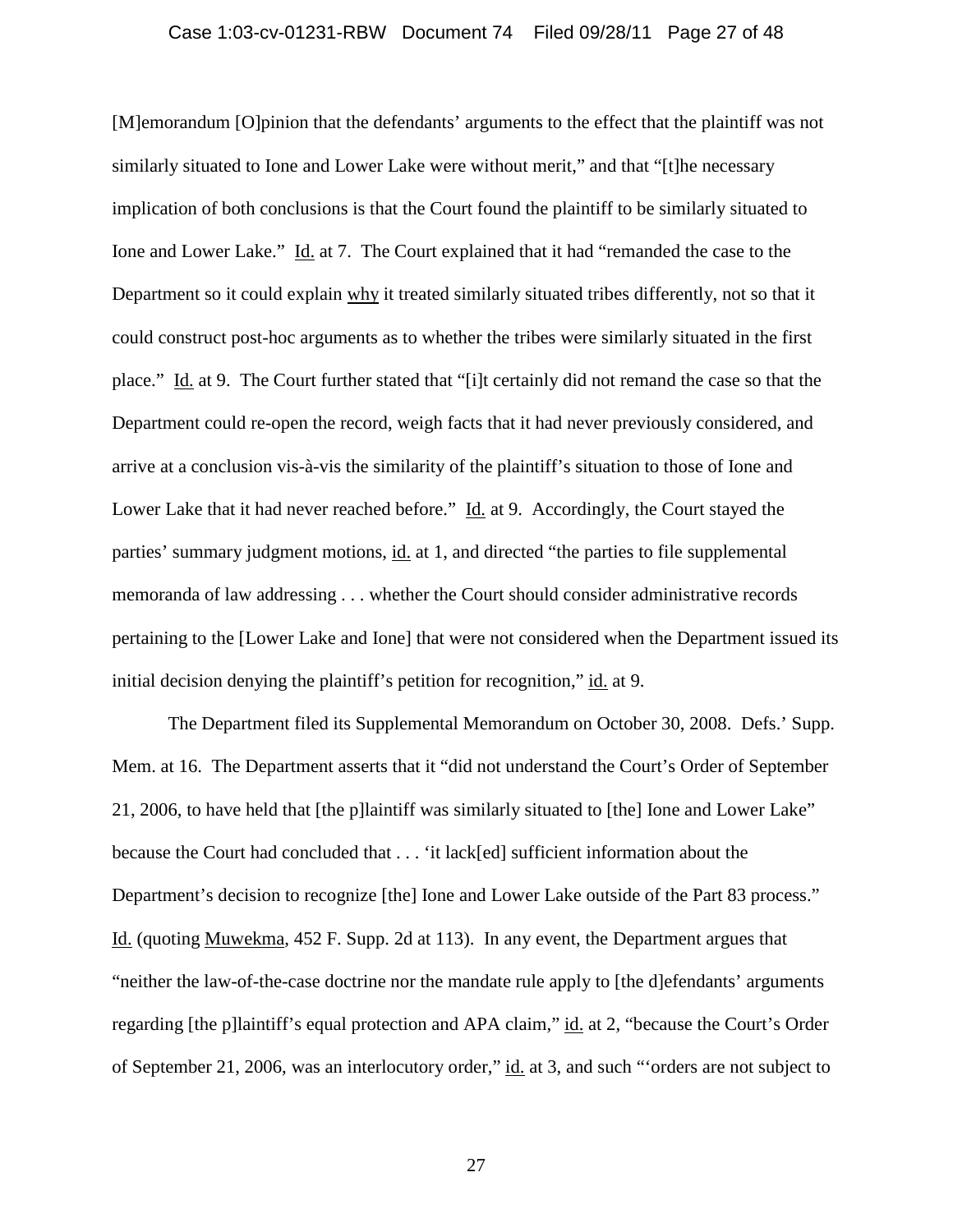### Case 1:03-cv-01231-RBW Document 74 Filed 09/28/11 Page 28 of 48

the law-of-the-case doctrine and may always be reconsidered prior to final judgment,'" id. (quoting Langevine v. Dist. of Columbia, 106 F.3d 1018, 1023 (D.C. Cir. 1997)). Furthermore, the Department notes that "courts generally recognize an exception to the mandate rule in the event that an earlier decision was erroneous," id. at 5 (citing United States v. Allen, 41 Fed. App'x 367, 369 (10th Cir. 2002) and United States v. Amedeo, 487 F.3d 823, 830 (6th Cir. 2006)), and because it asserts that the findings set forth in the Explanation to Supplement the Administrative Record "demonstrate[] that [the p]laintiff is not similarly situated to Ione and Lower Lake in critical respects . . . . [,] the Court should deviate from its earlier mandate and further consider the question of whether [the p]laintiff is similarly situated to Ione and Lower Lake,"  $id$  at 6.

The Muwekma has responded to the Department's supplemental memorandum by asserting that the Department "was . . . bound to follow the mandate of this Court and limit the scope of its remand to the Memorandum Opinion's order of an 'express justification' and a 'detailed explanation of the reasons' for requiring Muwekma to proceed through the lengthy federal acknowledgment process while exempting" the Lower Lake and the Ione. Pl.'s Supp. Opp'n at 6. And the Muwekma contends that "[o]nly three exceptionally narrow reasons may provide a basis" for "depart[ing] from the law[-]of[-]the[-]case and this Court's mandate," id. at 8 (internal quotation marks omitted): "(1) if there is new intervening law; (2) if a prior holding is clearly erroneous and would work a manifest justice; and (3) where the evidence in a subsequent trial or before a second judge is substantially different," id. at 8-9 (footnote omitted), all of which it argues "do not apply here," id. at 8; see also id. at 9. Thus, the Muwekma posits that it is "entitled to summary judgment restoring it to the list of federally recognized tribes." Id. at 1.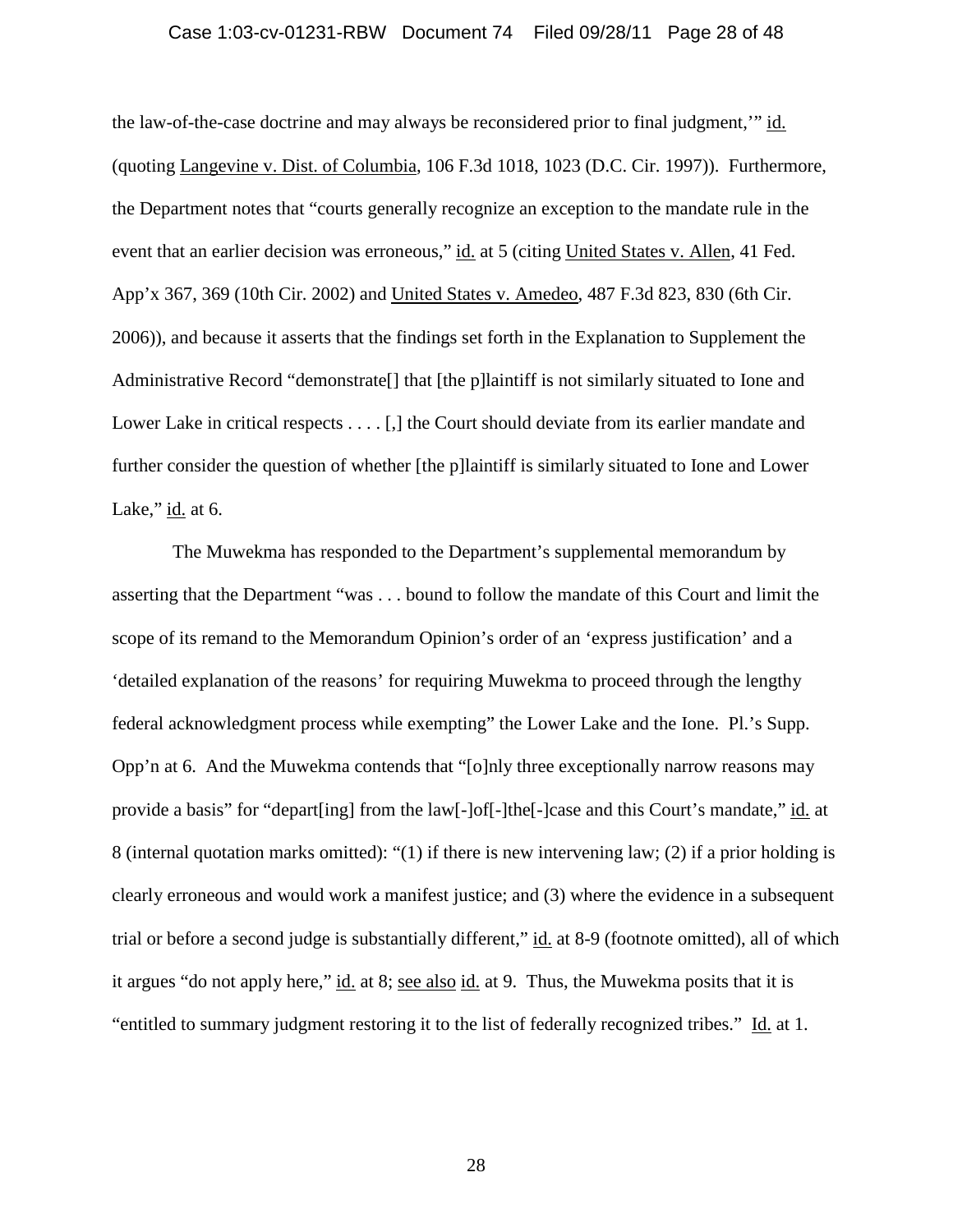## **II. Standard of Review**

Courts will grant a motion for summary judgment under Rule 56(a) of the Federal Rules of Civil Procedure only if the moving party has shown "that there is no genuine dispute as to any material fact and [it] is entitled to judgment as a matter of law." Fed. R. Civ. P. 56(a). Moreover, "in ruling on cross-motions for summary judgment, the Court shall grant summary judgment only if one of the moving parties is entitled to judgment as a matter of law upon material facts that are not genuinely disputed." Muwekma Ohlone Tribe, 452 F. Supp. 2d at 113 (citation omitted). Summary judgment "is an appropriate procedure when a court reviews an agency's administrative record," Shays v. FEC, 424 F. Supp. 2d 100, 109-10 (D.D.C. 2006), and, because this case "involves a challenge to a final administrative action, the Court's review is limited to the administrative record," Fund for Animals v. Babbitt, 903 F. Supp. 96, 105 (D.D.C. 1995) (citing Camp v. Pitts, 411 U.S. 138, 142 (1973)).

"The APA entitles a person suffering legal wrong because of agency action, or adversely affected or aggrieved by agency action" to "judicial review thereof." 5 U.S.C. § 702; Hill Dermaceuticals, Inc. v. FDA, 524 F. Supp. 2d 5, 9 (D.D.C. 2007). The APA requires the reviewing court to set aside an agency action that is "arbitrary, capricious, an abuse of discretion, or otherwise not in accordance with law." 5 U.S.C. § 706(2)(A). In conducting this review, considerable deference must generally be accorded to the agency. See Citizens to Pres. Overton Park, Inc. v. Volpe, 401 U.S. 402, 416 (1971), overruled on unrelated grounds by Califano v. Sanders, 430 U.S. 99, 105 (1977). Specifically, in the context of this case, the Department has "special expertise" in determining whether petitioning Indian tribes are entitled to tribal recognition, James, 824 F.2d at 1138, and thus, the Court must be particularly deferential to its determinations, Bldg. & Const. Trades Dep't v. Brock, 838 F.2d 1258, 1266 (D.C. Cir. 1988).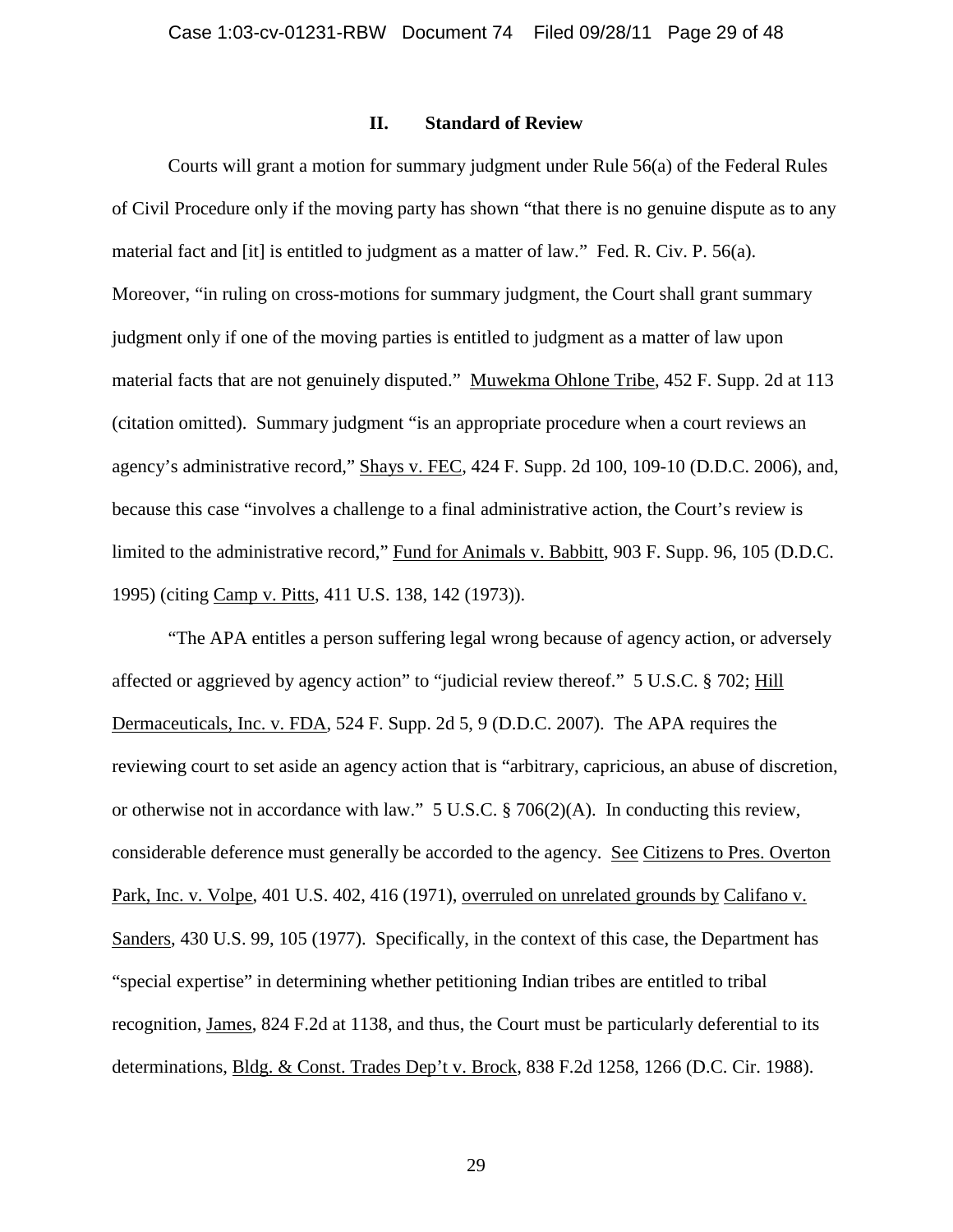## Case 1:03-cv-01231-RBW Document 74 Filed 09/28/11 Page 30 of 48

Accordingly, "[t]here is a presumption in favor of the validity of the administrative action." Bristol–Myers Squibb Co. v. Shalala, 923 F. Supp. 212, 216 (D.D.C. 1996); see also James, 824 F.2d at 1138 ("the Department [of the Interior] has been implementing its regulations for [several] years and . . . it employs experts in the fields of history, anthropology and geneology, to aid in determining tribal recognition. This . . . weighs in favor of giving deference to the agency by providing it with the opportunity to apply its expertise.").

Despite the presumption of validity and the deference that must be afforded to an agency's actions, a reviewing court "must consider whether the [agency's] decision was based on a consideration of the relevant factors and whether there has been a clear error of judgment." Marsh v. Or. Natural Res. Council, 490 U.S. 360, 378 (1989) (internal quotation marks omitted). At a minimum, the agency must have considered relevant data and articulated an explanation establishing a "rational connection between the facts found and the choice made." Bowen v. Am. Hosp. Ass'n, 476 U.S. 610, 626 (1986) (citation omitted).

[A]n agency rule would be arbitrary and capricious if the agency has relied on factors which Congress has not intended it to consider, entirely failed to consider an important aspect of the problem, offered an explanation for its decision that runs counter to evidence before the agency, or is so implausible that it could not be ascribed to a difference in view or the product of agency expertise.

Motor Veh. Mfrs. Ass'n v. State Farm Mut. Auto. Ins. Co., 463 U.S. 29, 43 (1983); see also Cnty. of Los Angeles v. Shalala, 192 F.3d 1005, 1021 (D.C. Cir. 1999) ("Where the agency has failed to provide a reasoned explanation, or where the record belies the agency's conclusion, [the court] must undo its action."). As noted, the "requirement that agency action not be arbitrary or capricious includes a requirement that the agency adequately explain its result." Pub. Citizen, Inc. v. FAA, 988 F.2d 186, 197 (D.C. Cir. 1993). This requirement is not particularly demanding, however. Id. Nothing more than a "brief statement" is necessary, so long as the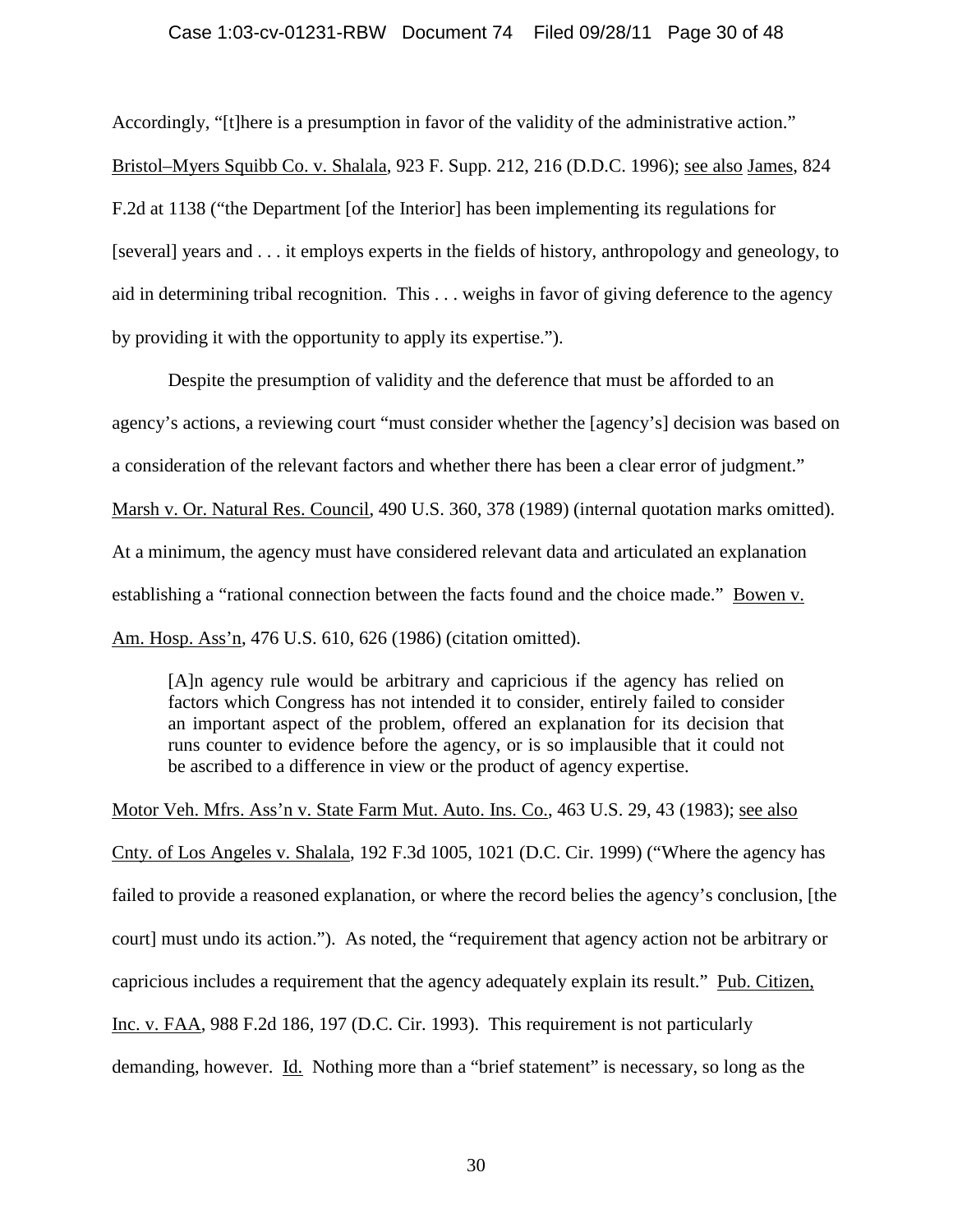### Case 1:03-cv-01231-RBW Document 74 Filed 09/28/11 Page 31 of 48

agency explains "why it chose to do what it did." Tourus Records, Inc. v. DEA, 259 F.3d 731, 737 (D.C. Cir. 2001). Thus, if the court can "reasonably ... discern[]" the agency's path, it will uphold the agency's decision. Pub. Citizen, 988 F.2d at 197 (citing Bowman Transp., Inc. v. Arkansas–Best Freight Sys., Inc., 419 U.S. 281, 286 (1974)).

# **III. Legal Analysis**

The overarching question to be decided by the Court on the parties' cross-motions for summary judgment is whether to uphold the Department's decision to deny acknowledgment of the Muwekma as a Native American Tribe entitled "to the protection, services, and benefits" provided by the Federal government to such entities, as well as the "immunities and privileges available to other federally acknowledged Indian tribes by virtue of their government-togovernment relationship with the United States." 25 C.F.R. § 83.2. In addressing this question, the Court must confront and resolve the following issues: (1) whether the Department unlawfully terminated federal recognition of the Muwekma as a Native American tribe; (2) whether the Department's recognition of the Verona band in 1927 established a trust relationship, and whether any fiduciary duties owed as a result of that relationship were breached by the Department; (3) whether the Department's Final Determination was arbitrary and capricious; (4) whether the Department violated the Muwekma's due process rights when it denied a "right to continued recognition, including the associated services, protections[,] and financial benefits," Pl.'s Opp'n at 30; (5) whether the participation in the decision-making and litigation process by an attorney-advisor at the Department violated Section 554(d) of the APA; and (6) whether the Department violated the APA and the Equal Protection Clause by requiring the Muwekma to petition for acknowledgment of its tribal status pursuant to the Part 83 procedures, while waiving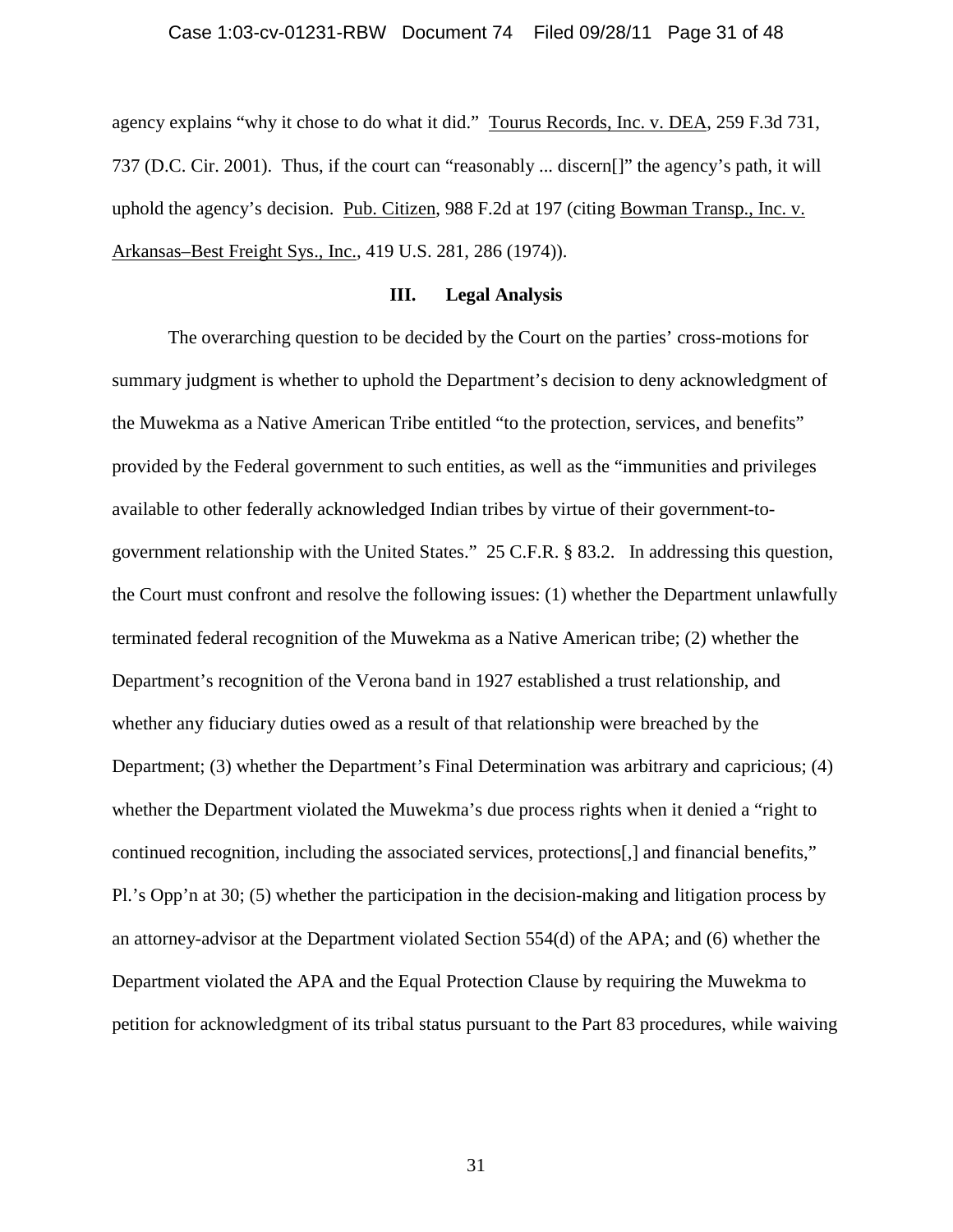### Case 1:03-cv-01231-RBW Document 74 Filed 09/28/11 Page 32 of 48

those same procedures for the Lower Lake and Ione tribes. The Court will consider each issue in turn.

#### A. The Muwekma's Unlawful Termination of Tribal Status Claim

The Muwekma argues, and it does not appear to be disputed, that "Congress has the sole authority to terminate tribes." Pl.'s First SJ Mem. at 15. Because the Muwekma was found to have descended from a Native American tribe (the Verona band) that had been federally recognized until at least 1927, the Muwekma asserts that the Department "had no authority to withdraw [its] recognition in the Final Determination." Id. at 16. The Department, on the other hand, responds that this claim is barred by the statute of limitations, and that even assuming the Muwekma has timely brought this claim, the claim is without merit because "it improperly assumes that its descent from the once recognized Pleasanton or Verona band[] automatically indicates that it is a continuously existing political entity." Def.'s First Cross-Mot. SJ Mem. at 32.

The Court agrees with the defendants that this claim is barred by the statute of limitations of 28 U.S.C. § 2401(a). Under this statute, "every civil action commenced against the United States shall be barred unless the complaint is filed within six years after the right of action first accrues." 28 U.S.C. § 2401(a). The moment at which a cause of action first accrues within the meaning of Section 2401(a) is when "the person challenging the agency action can institute and maintain a suit in court." Spannaus v. U.S. Dep't of Justice, 824 F.2d 52, 56 (D.C. Cir. 1987). Here, the Department asserts several dates at which the Muwekma could have pursued a cause of action against the agency: (1) in 1927, when the Muwekma contends that "the Department provided [it with only] a fraction of the federal funding and services allocated to . . . Indian tribes, Defs.' First SJ Mem. at 30 (quoting Pl.'s First SJ Mem. at 20); (2) in 1979, when the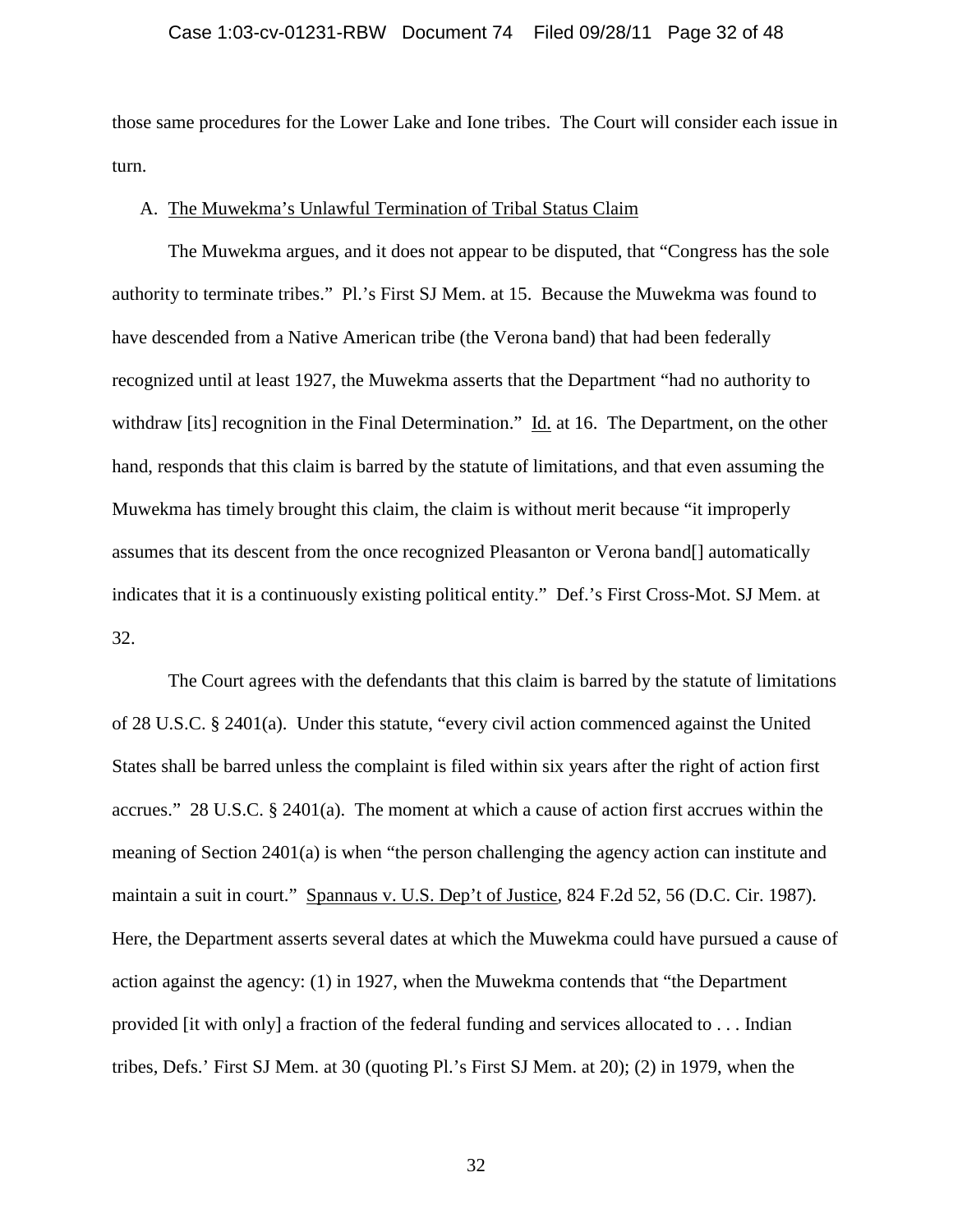### Case 1:03-cv-01231-RBW Document 74 Filed 09/28/11 Page 33 of 48

Muwekma "was not listed on the Federal Register list of entities recognized by the Secretary of Interior as a tribe," id.; and (3) in 1989, when the Muwekma filed its petition for federal acknowledgment, id. at 31. Of these three dates, the Court finds that the most obvious point at which the Muwekma could have first brought suit against the agency for purportedly terminating its tribal status was in 1989, when it was clear that it was aware that it was not a federally recognized tribe. Given that the Muwekma did not bring this action against the Department until 2001, approximately twelve years after it undoubtedly possessed knowledge that it lacked acknowledgment by the federal government as a tribe, its unlawful termination of tribal status claim is plainly barred by the limitations period of 28 U.S.C. § 2401(a).

The Court cannot accept the Muwekma's argument that "[t]he triggering event fixing liability in this case is the [Department's] Final Determination." Pl.'s First SJ Mem. at 19. The Muwekma conflates two distinct causes of action that an aggrieved party could, in theory, bring against the Department regarding tribal-acknowledgment status: one for a wrongful denial of federal acknowledgment, and one for a wrongful termination of federal acknowledgment. The Part 83 procedures fall squarely into the former category; the purpose of such procedures is to determine whether a Native American entity is entitled to a status that it does not have upon petitioning the Department: "[a]cknowledgement of tribal existence." 25 C.F.R. § 83.2. The procedures are not a mechanism for reviewing whether a federally recognized tribe should retain its tribal status—a process that could lead to litigation falling within the latter cause of action mentioned above because the end result would be the termination of that tribe's status. Otherwise, it would make no sense that a federally recognized tribe would voluntarily initiate a letter of intent to request acknowledgment under the Part 83 Procedures. See 25 C.F.R. § 83.4(a) ("Any Indian group in the continental United States that believes it should be acknowledged as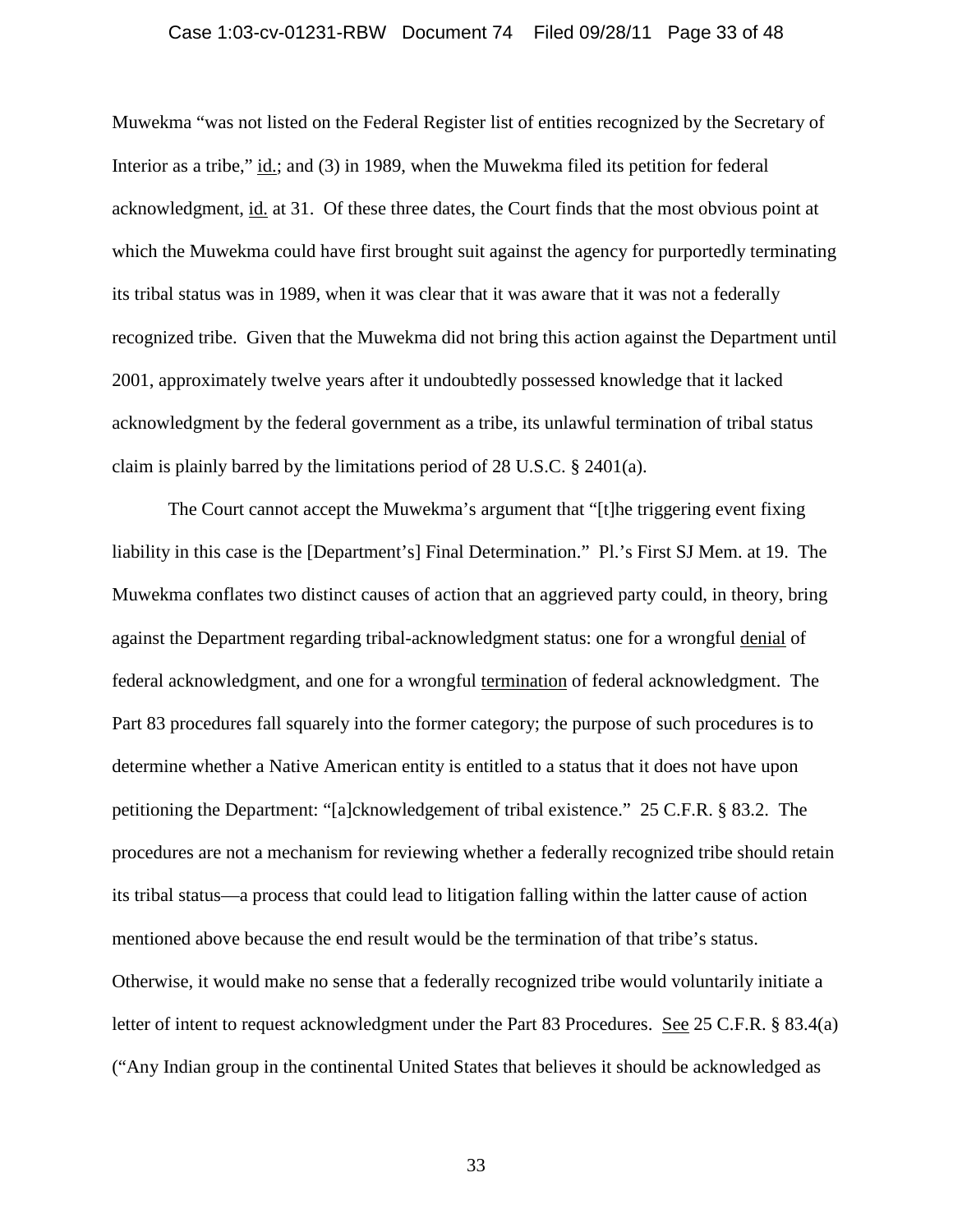### Case 1:03-cv-01231-RBW Document 74 Filed 09/28/11 Page 34 of 48

an Indian tribe . . . may submit a letter of intent."). Thus, the point of accrual for the Muwekma's cause of action for wrongful termination of tribal status was the moment at which it realized the federal government no longer recognized the entity as a tribe—a point in time that occurred long before the Department's issuance of the Final Determination.

The Muwekma's reliance on the "continuing claim" doctrine also fails. See Pl.'s First SJ Mem. at 20 n.17. The "continuing claim" doctrine "allows a plaintiff to get relief for a timebarred act by linking it with an act that is within the limitations period," Selan v. Kiley, 969 F.2d 560, 564 (7th Cir. 1992), and here, the Muwekma argues that "the linking governmental act would be the Final Determination itself, which relied heavily on the premise that the Muwekma . . . was not recognized externally by the Department or others in the period after 1927," Pl.'s First SJ Mem. at 20 n.17. Such an application of the doctrine "effectively would eradicate the statute of limitations" because "lack of formal recognition is the gravamen of the plaintiff['s] complaint, so only formal recognition could bring an end to the 'continuing claim,'" thereby "preserving [the Muwekma's] cause of action until it becomes moot." Miami Nation of Indians of Indiana, Inc. v. Lujan, 832 F. Supp. 253, 257 (N.D. Ind. 1993). The "continuing claim" doctrine, therefore, has no application to the facts of this case.

Accordingly, the Court concludes that the Muwekma's cause of action based on its claim that the Department wrongfully terminated its tribal status is barred by the statute of limitations.

#### B. The Muwekma's Arbitrary and Capricious Claim

The Muwekma argues that "the [Department's] Final Determination was arbitrary and capricious because it improperly . . . rejected or misconstrued substantial evidence demonstrating that the Tribe satisfied the recognition criteria." Pl.'s First SJ Mem. at 35. With respect to the requirement under Section 83.8(a) that the Muwekma proffer evidence that it had been identified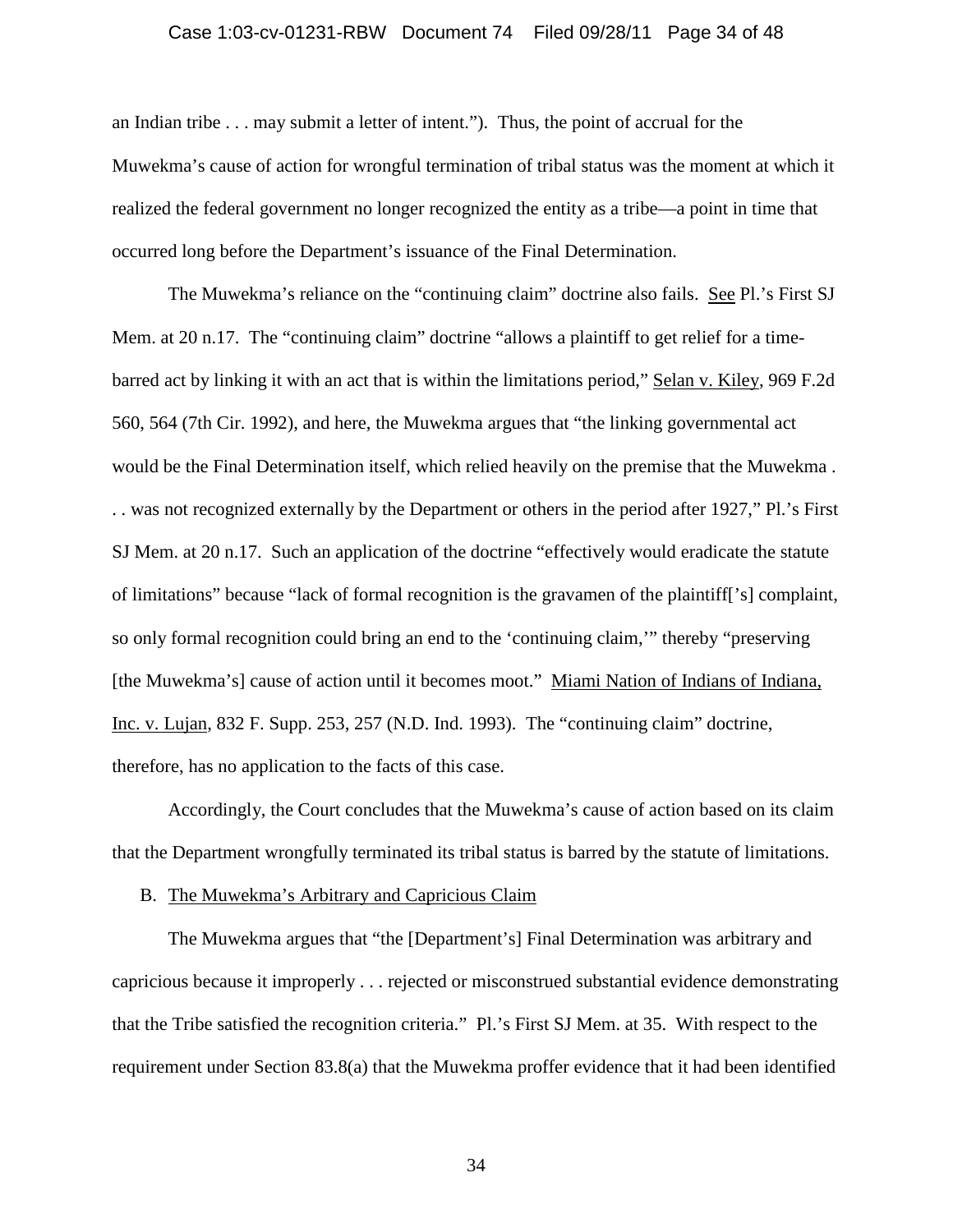### Case 1:03-cv-01231-RBW Document 74 Filed 09/28/11 Page 35 of 48

as a tribal entity by external sources on a substantially continuous basis, the Muwekma contends that the Department arbitrarily rejected evidence that members of the organization "enrolled . . . in the California Judgment Act," id. at 37, because "the BIA required applicants to identify their tribal affiliation in sworn and witnessed applications," see id. at 38 (noting that the application asked "What is your degree of Indian blood and to what Tribe or Band of Indians of the State of California do you belong?"), and that "the Bureau approved these applications, including the response of the Muwekma . . . members who replied to this [inquiry] by referring to the Mission San Jose," id. The Muwekma also argues that the Department erred in "reject[ing] evidence that [its] members attended BIA boarding schools in Oregon and . . . California during the 1930[]s and 1940[]s on the ground that the record did not indicate whether these tribal members were accepted based on their degree of Indian blood or membership in a recognized tribal group," because the Department may not provide special services to Indians on the account of their race. Id. at 39 (citing Morton v. Mancari, 417 U.S. 535, 553-54 (1974)). Lastly, the Muwekma asserts that "[t]he Final Determination arbitrarily rejected substantial evidence of external identification by scholars, including a 1955 report . . . prepared by anthropologists Alfred L. Kroeber and R.F. Heizer," id. at 39, as well as "references to the continuing existence of the Muwekma Ohlone people in a book written in 1978 by Malcolm Margolin" and in a 1978 Smithsonian publication, id. at 40. In rejecting all of this evidence, the Muwekma contends the Department "appl[ied] a standard of proof far beyond the regulatory standard" of proof, id. at 35, and that "the Department ignored critical historical circumstances" in its Final Determination by "fail[ing] to. . . account [for] the impact of the lack of a landbase and the particularly horrible experience of California tribes on the [Muwekma's] ability to document its prior activities," id. at 36.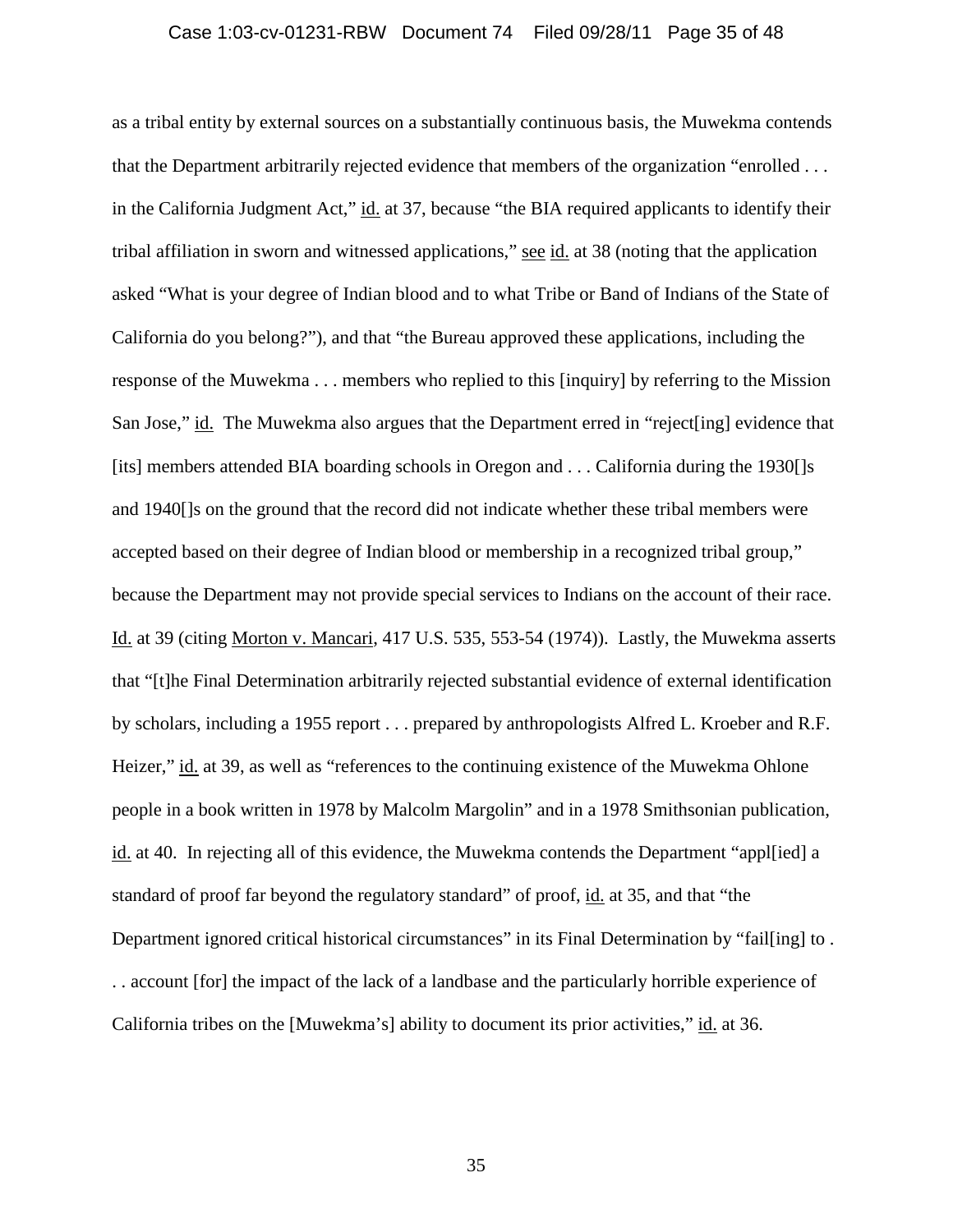### Case 1:03-cv-01231-RBW Document 74 Filed 09/28/11 Page 36 of 48

The Court finds all of the Muwekma's arguments to be without merit. With regard to the Muwekma's contention that its members participated in the California Claims Act, the Department reasonably concluded that such evidence did not constitute an external identification of the Muwekma. The Department adequately explained that applicants' indications of some association to "Mission San Jose" in response to the question: "What is your degree of Indian blood and to what Tribe or Band of Indians of California do you belong?" is insufficient to constitute an external identification of the Muwekma because that identification "referred to 19th century tribal ancestry, not to contemporary membership." Pl.'s First SJ Mem., Ex. 6 (Final Determination) at 22. The Department's conclusion is further supported by the answers provided by two other approved applicants who answered the same question by stating "Tribal name unknown" and "Ohlones(?) Tribal name [u]nknown." Id. As the Department noted, "an individual's active tribal membership would not be unknown to him or her, while his or her specific tribal ancestry back to 1852 could be unknown." Id. at 22-23. The Court does not find the Department's analysis to be wanting in logic, and thus there is no reason for the Court to disturb the agency's conclusions regarding this evidence.

Likewise, the Court finds the Department's conclusion that attendance at a BIA boarding school did not require membership in a federally recognized tribe to be supported by the record. First, the Court is not persuaded that the BIA's admission of students in its boarding schools must have been based on their tribal membership, rather than their race as Indians, because of the Supreme Court's decision in Mancari. See Mancari, 417 U.S. at 554 (holding that the Indian Reorganization Act's employment preference for qualified Indians does not constitute invidious racial discrimination because "[t]he preference, as applied, is granted to Indians not as a discrete racial group, but, rather, as members of quasi-sovereign tribal entities whose lives and activities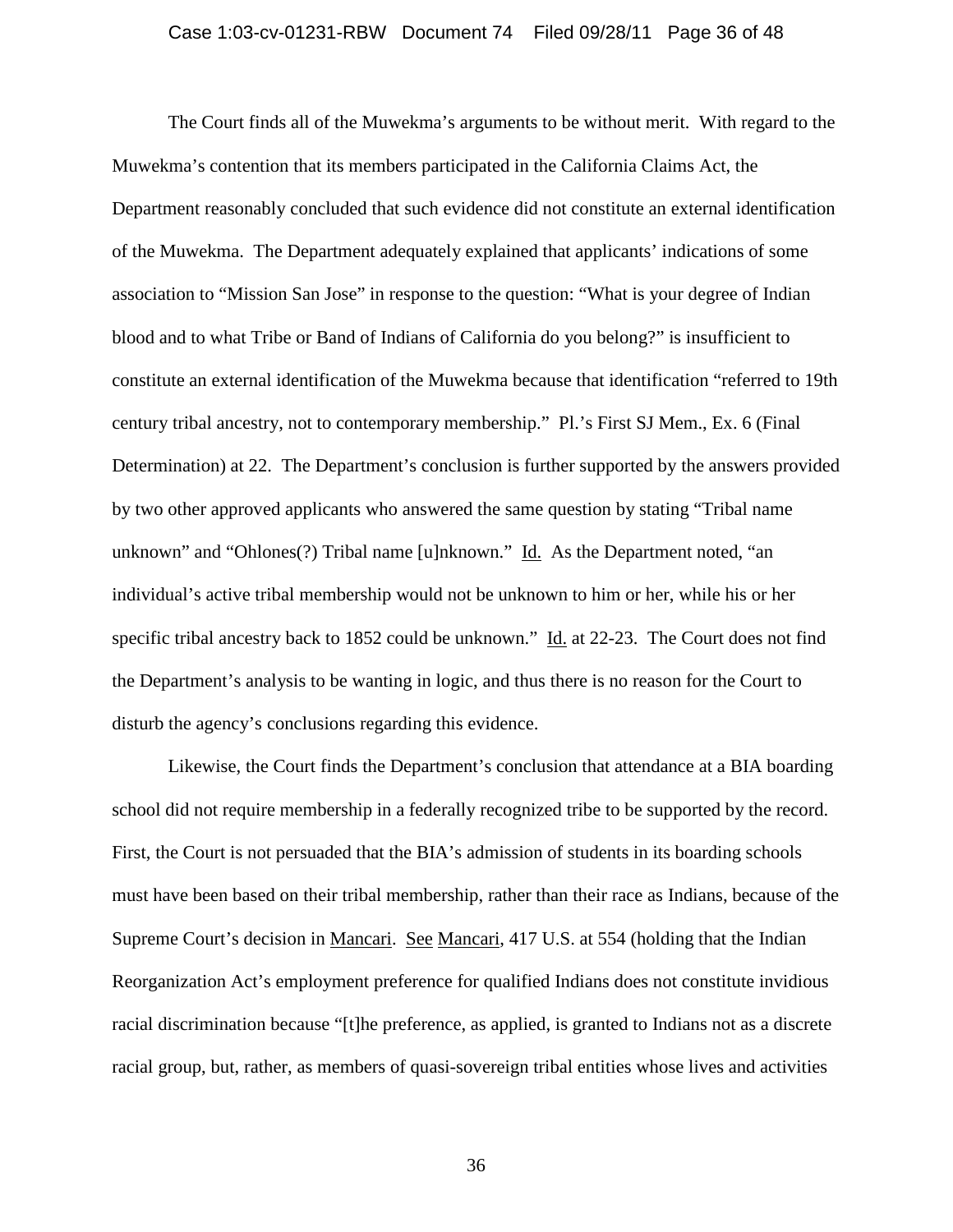### Case 1:03-cv-01231-RBW Document 74 Filed 09/28/11 Page 37 of 48

are governed by the BIA in a unique fashion."). Even assuming that the Court agreed with the Muwekma that, under Mancari, "the legal basis for providing special services to Indians is not their race but the political relationship between the tribe and the federal government," Pl.'s First SJ Mem. at 39., the Mancari decision was issued in 1974, decades after the Muwekma's members attended these boarding schools, see id. (discussing evidence of attendance at BIA boarding schools "during the 1930[]s and 1940[]s"). The Court cannot logically conclude that the Mancari decision has any relevance to the BIA's earlier student admissions policies for its schools; such illogical reasoning is no more convincing than the premise that segregation did not exist in the 1940s because the Supreme Court later held the practice unconstitutional in Brown v. Board of Education of Topeka, 349 U.S. 294 (1955). Thus, Mancari can have no sway on the Court's analysis of the Department's position concerning earlier BIA boarding school attendance.

Second, the Department closely analyzed one of the boarding school student's applications, which it noted did not include "information on tribal membership and . . . tribal certification or endorsement." Pl.'s First SJ Mem., Ex. 6 (Final Determination) at 31. The Department noted that the applicant had identified his tribe as "Mission," and that such a reference was merely a "generic" one that "applies to many separate Indian groups," and not the Muwekma specifically. Id. This conclusion is consistent with the Department's observation that various "Ohlone" Indians "were concentrated by the Spaniards before 1834 at the Mission San Jose," id., Ex. 7 (Proposed Finding – Summary) at 10, and that several other Native American entities have claimed descent from those Indians residing at the Mission San Jose, see id., Ex. 7 (Proposed Finding) at 9 (noting that the existence of other "Ohlone" applicants demonstrates that "the Muwekma . . . does not have an uncontested claim to represent the descendants of all the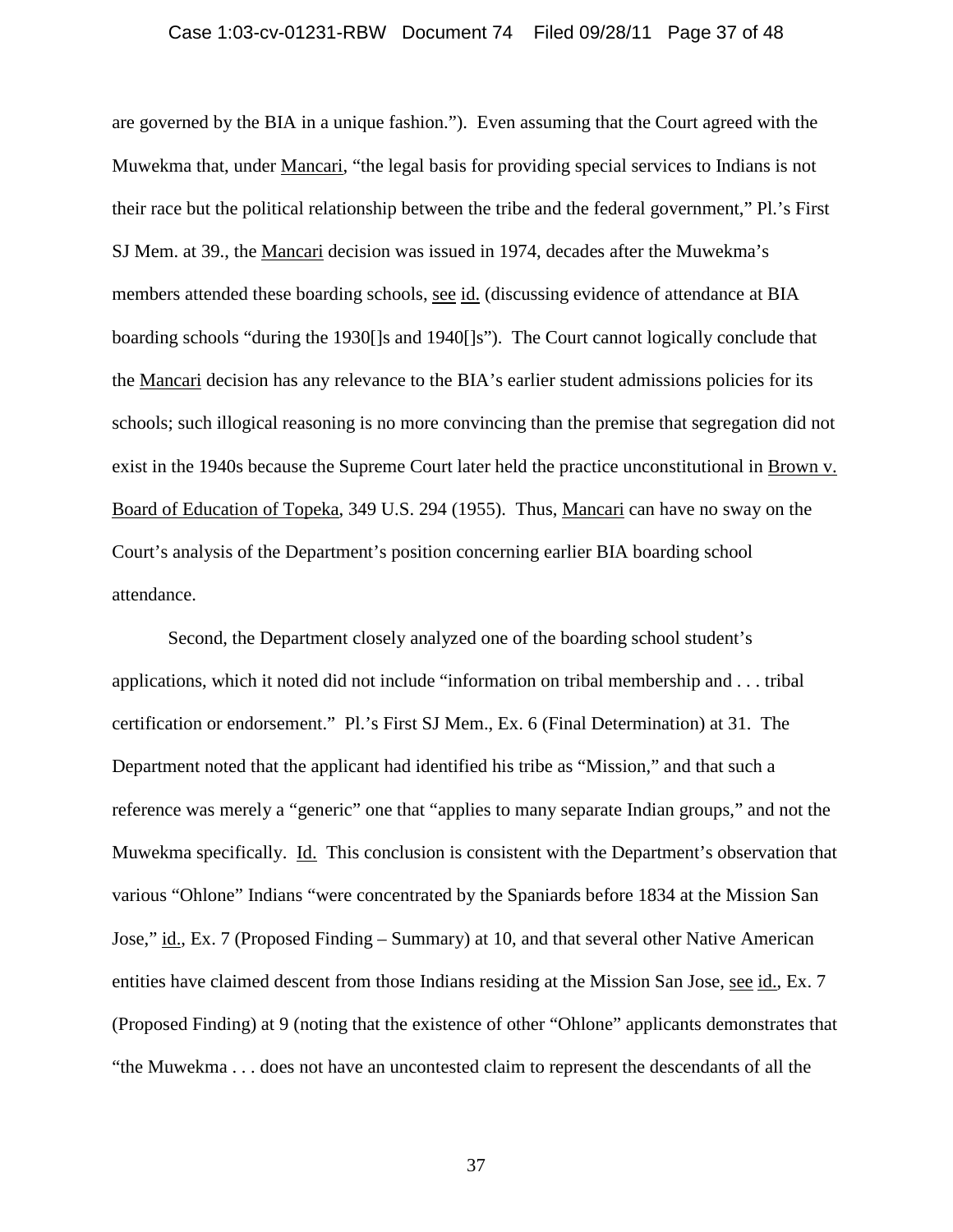### Case 1:03-cv-01231-RBW Document 74 Filed 09/28/11 Page 38 of 48

Ohlone of the San Francisco Bay Area or all the territory of the Costanoan-speaking peoples"). The Department's conclusion is further buttressed by a 1944 letter which stated: "There is no doubt but what these children have sufficient Indian blood to admit them to a Government Boarding School." Id., Ex. 6 (Final Determination) at 31. This evidence, when viewed collectively, plainly supports the Department's conclusion that evidence of attendance at BIA boarding schools does not reasonably demonstrate identification of the Muwekma by an external source.

Third, the Court does not find any error in the Department's rejection of the Muwekma's scholarly evidence. According to the Department, the author of the Smithsonian article merely "described the Costanoan language family and concluded that the aboriginal Costanoan were neither a single ethnic group nor a political entity." Id., Ex. 7 (Proposed Finding) at 76 (internal quotation marks omitted). With regard to Kroeber and Heizer's 1955 paper, the Department found the authors to be arguing "that even though Indian cultures had become extinct, Indian populations had not." Id., Ex. 6 (Final Determination) at 33. This proposition, the Department found, "was a statement about the survival of individual descendants, rather than Indian groups." Id. Accordingly, "[b]ecause [Kroeber and Heizer] referred to surviving descendants rather than groups, they did not identify an Indian entity in either [the 1930s or 1950s]." Id. As for the 1978 Margolin book, the Department acknowledged that "[i]n general, the book is an analysis of an Ohlone lifestyle prior to European settlement," which it found "is not relevant to an analysis of the [Muwekma] since 1927." Id., Ex. 6 (Final Determination) at 44. Moreover, the Department found that "[w]hile Margolin acknowledged the existence of living Ohlone individuals [when his research was conducted, he] did not identify" any Indian entity in 1978. Id. There is nothing in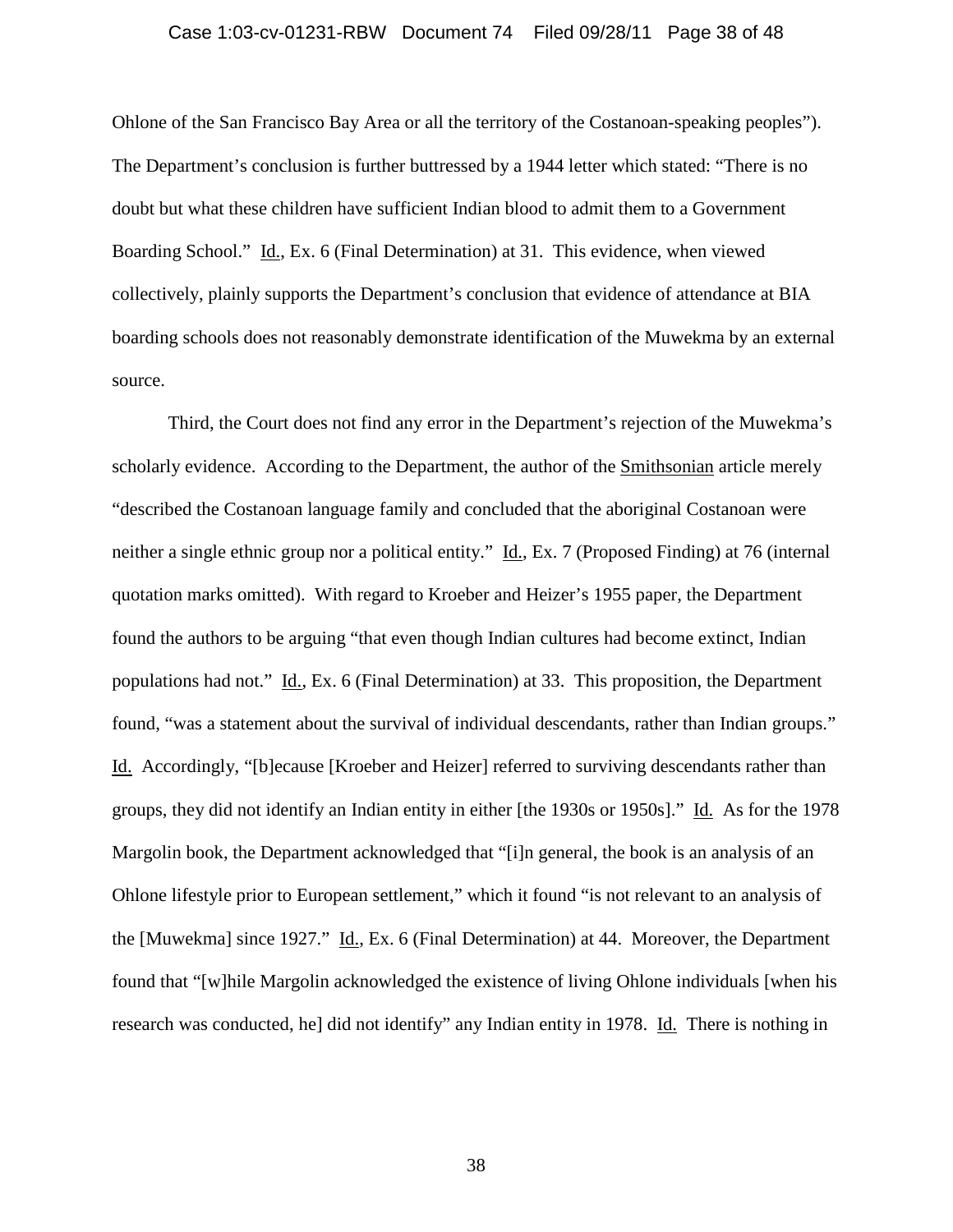### Case 1:03-cv-01231-RBW Document 74 Filed 09/28/11 Page 39 of 48

these findings from which the Court can conclude that the Department erred in rejecting this evidence as external identifications of the Muwekma.

Lastly, the Court is not persuaded that the Department misapplied 25 C.F.R. § 83.6. None of the evidence proffered by the Muwekma establishes a "reasonable likelihood" that external sources had identified it as a Native American tribe; simply because the Muwekma believes that its evidence is persuasive does not mean it is so. As the Department sufficiently explained in its Proposed Finding and Final Determination, the evidence proffered by the Muwekma and discussed above has no bearing on the issue of whether external sources identified it as a Native American tribe. Moreover, the Court does not discern how it could find that the Department failed to consider the Muwekma's "historical circumstances" in assessing its application for federal acknowledgment. See Pl.'s First SJ Mem. at 36. Indeed, the Muwekma does not explain how "the particularly horrible experience of California tribes," id., would have affected its ability to retain documentation of its existence after  $1927$ .<sup>[12](#page-18-0)</sup> Thus, the Court finds this argument to be without merit.

For the foregoing reasons, the Court finds that the agency's Final Determination was not arbitrary and capricious and must therefore be upheld.

#### C. The Muwekma's Breach of Fiduciary Duty Claim

Next, the Muwekma argues that the Department's recognition of the Verona band in 1927 established a trust relationship, that the Department owed the Muwekma fiduciary duties as a result of that relationship, and that these duties were breached by the Department. Pl.'s First Mem. at 18. Specifically, the Muwekma argues that "[o]nce the Department recognized [it in

<span id="page-38-0"></span> $12$  Indeed, the "horrible" experiences alleged by the Muwekma took place several decades before 1927, the point at which it was required to produce evidence of its continuing tribal existence. See Pl.'s First SJ Mem. at 2 ("During the late nineteenth century, non-Indians were particularly hostile to tribes, seeking out and killing Indians outright, often encouraged by local governments." (emphasis added)).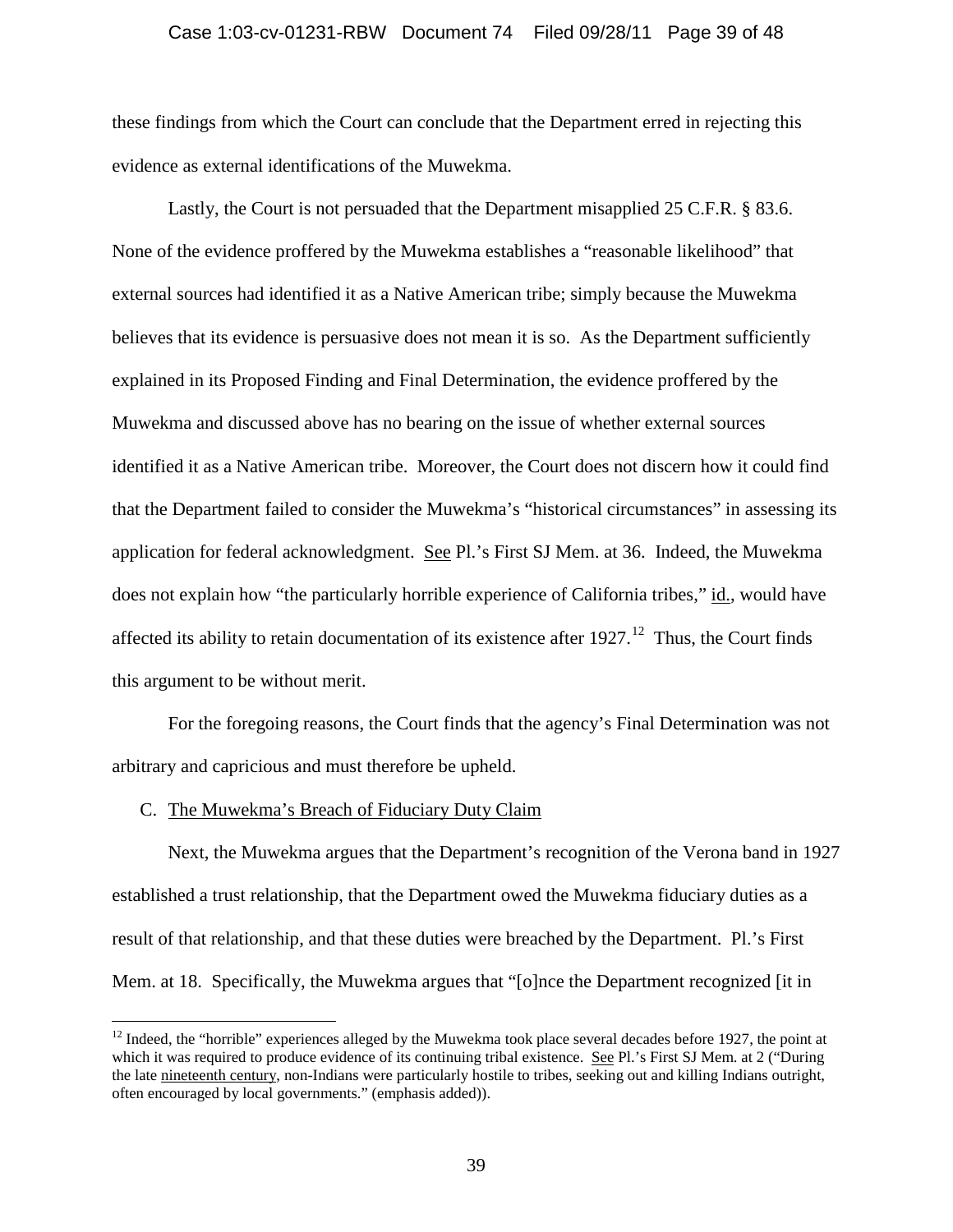### Case 1:03-cv-01231-RBW Document 74 Filed 09/28/11 Page 40 of 48

1927] . . . as a tribe under its care and supervision, it had a duty to support and preserve the Tribe," and that the Department "lacked authority . . . to resign from or terminate the trust." Id. at 19. Furthermore, the Muwekma argues that even assuming the Department possessed the authority "to unilaterally withdraw from the  $\dots$  trust relationship  $\dots$ , it failed to do so in accordance with basic principles of fairness and trust responsibility." Id. at 20.

The Court is not persuaded by the Muwekma's position. Even if a trust relationship was created as a result of the federal government's recognition of the Verona band, the Muwekma's argument assumes that it was the Department that withdrew from that relationship. After all, as Judge Posner noted in Miami Nation of Indians of Indiana, Inc. v. U.S. Dep't of the Interior, 255 F.3d 342, 346 (7th Cir. 2001), "[i]t is . . . obvious that Indian nations, like foreign nations, can disappear over time . . . whether through conquest, or voluntary absorption into a larger entity, or fission, or dissolution, or movement of population." Should a tribe cease to exist, it follows that the federal government would no longer have a trust relationship with that entity. See id. at 350 ("If a nation doesn't exist, it can't be recognized"). The Muwekma thus needs to demonstrate it did not cease to exist after 1927, and the manner in which the Muwekma is required to prove its existence as a tribe is through the Part 83 procedures. See 25 C.F.R. § 83.2 ("The purpose of ... [P]art [83] is to establish a departmental procedure and policy for acknowledging that certain American Indian groups exist as tribes."). And, because the Court finds that the Department's decision to deny acknowledgment of the Muwekma as a Native American tribe was a legally defensible position, the Court also finds that the Department did not owe the Muwekma any fiduciary duties after 1927, and that any purported breach asserted by the Muwekma after this date is without merit.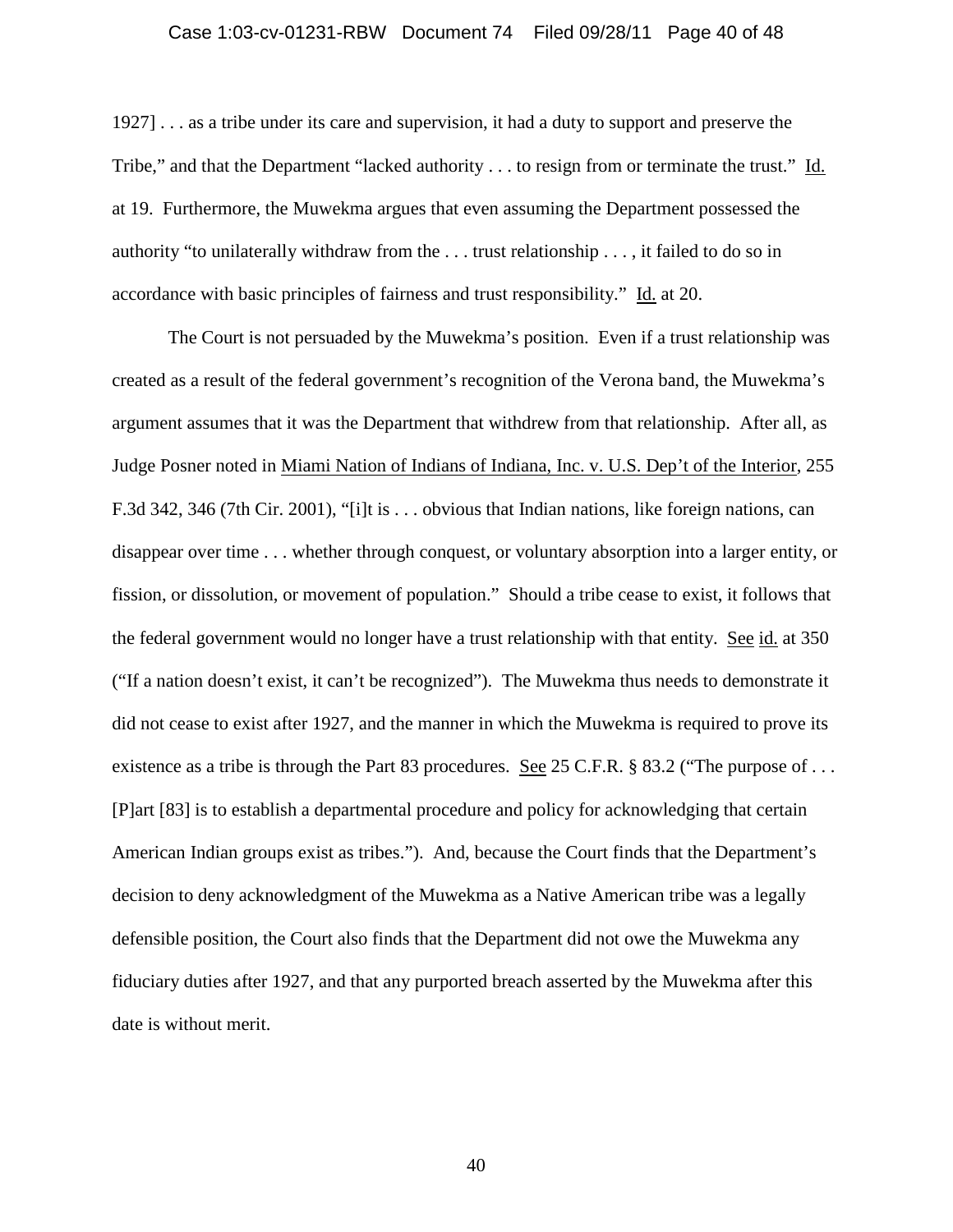## D. The Due Process Claim

The Muwekma argues that "[t]he Department's application of 25 C.F.R. [§] 83 failed to afford [it] due process for the withdrawal of recognition." Pl.'s First SJ Mem. at 31. Specifically, the Muwekma asserts that "[t]he right to continued recognition, including the associated services, protections[,] and financial benefits, once the right has been established, is a property right that cannot be revoked without due process." Id. at 30. The Muwekma argues that "[t]he hallmarks of procedural due process—notice, opportunity to be heard, and an impartial decision[]maker—were entirely lacking in the Department's procedures," and while the Muwekma acknowledges being consulted in the decision by the Department's staff, the Department did not provide it a formal hearing. Id. at 32. Furthermore, the Muwekma complains that it was not afforded an "opportunity to cross-examine the staff professionals who developed and interpreted [the] evidence against [it]." Id. The Court finds this claim meritless.<sup>[13](#page-38-0)</sup>

The Muwekma's due process claim cannot be maintained due to the Muwekma's failure to demonstrate that it possessed a property right in its prior acknowledgment. As noted above, the Seventh Circuit has recognized that "[i]t is . . . obvious that Indian nations, like foreign nations, can disappear over time . . . whether through conquest, or voluntary absorption into a larger entity, or fission, or dissolution, or movement of population." Miami Nation, 255 F.3d at 346. Whether the Verona band continued to exist as an entity after 1927 and whether the Muwekma's property right in federal acknowledgment ceased to exist along with the entity itself at the moment of dissolution are both questions the Department had to address. And it was the Muwekma's burden to establish that, in fact, it continued to exist as a tribe after 1927 through

<span id="page-40-0"></span><sup>&</sup>lt;sup>13</sup> Given that this claim is based on the purported "withdrawal of recognition" by the Department, it appears to the Court that this claim is seemingly also barred by the statute of limitations. See supra at 34. The Department, however, does not argue anywhere in its submissions that the Muwekma's due process claim is barred by the statute of limitations, and thus the Court will not make that determination.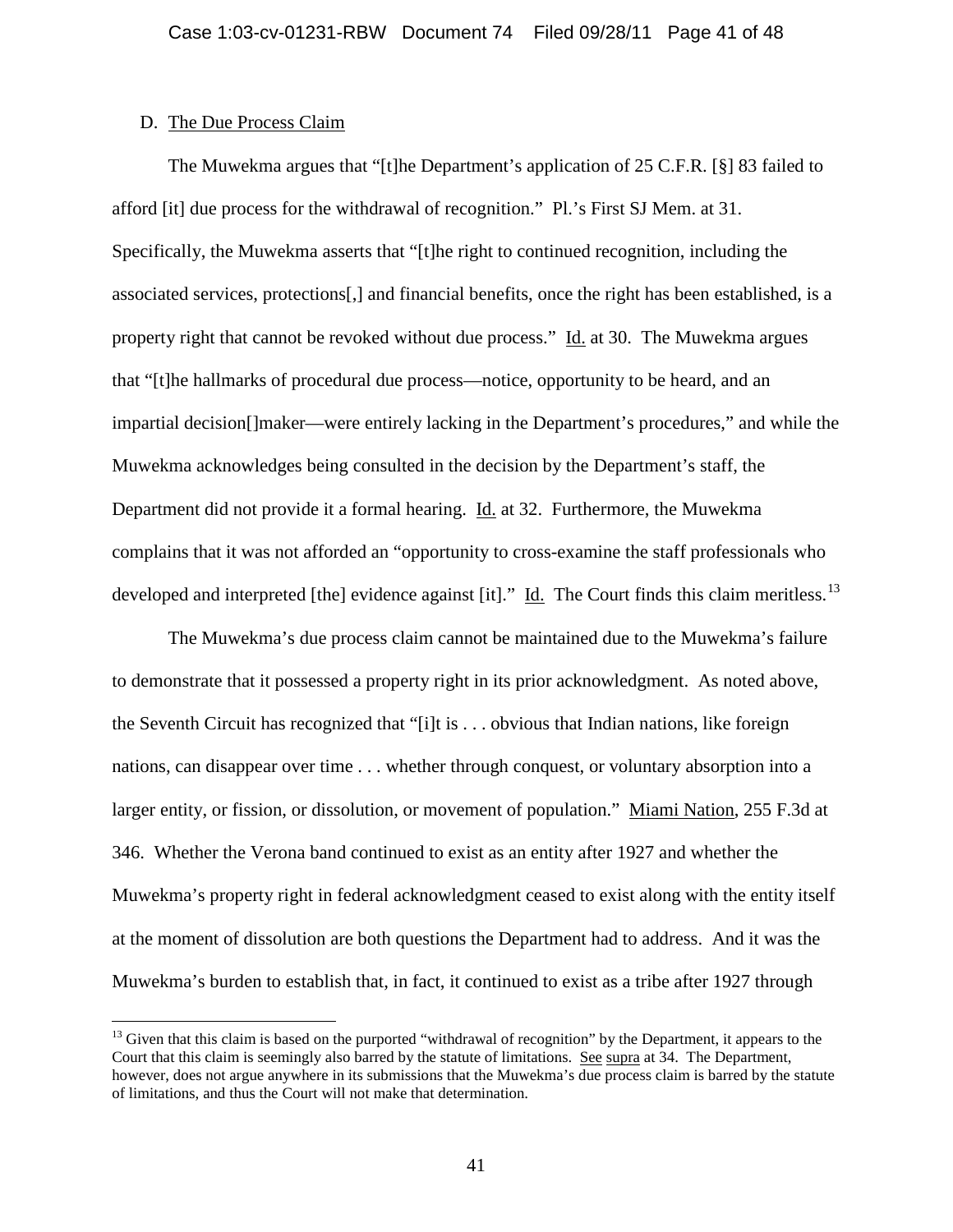### Case 1:03-cv-01231-RBW Document 74 Filed 09/28/11 Page 42 of 48

the Part 83 procedures. See id.; Koerpel v. Heckler, 797 F.2d 858, 863-65 (10th Cir. 1986) (holding that the plaintiff bears the burden of proving the existence of a constitutionally protected property interest). Having failed to meet this burden, the Muwekma has failed to establish that the Department violated the Due Process Clause in issuing its Final Determination.

## E. The Muwekma's Conflict-of-Interest Claim

The Muwekma argues that the Department violated 5 U.S.C. § 554(d) by allowing "one of its attorney[-]advisors" to advise the Department concerning its "decision on the merits of Muwekma's petition for recognition," and to also allow the same attorney-advisor to "represent. the Department in the Muwekma v. Babbitt litigation" that took place before Judge Urbina. Pl.'s First Mem. at 33. This argument rests on a misinterpretation of the APA. The various subparagraphs of Section 554 apply only to "every case of adjudication required by statute to be determined on the record after opportunity for an agency hearing." 5 U.S.C. § 554(d). Here, the Muwekma does not cite, nor is the Court aware of, a statute that requires the Department to provide a hearing to an applicant seeking acknowledgment as a Native American tribe. Thus, Section 554(d) has no application to this case.

## F. The Muwekma's Equal Protection Claim

Finally, the Muwekma argues that the Department "violated [the E]qual [P]rotection [Clause] and the APA by restoring two similarly situated California tribes based on a lower evidentiary standard while denying" the Muwekma the opportunity to seek recognition under the same standard. Pl.'s First SJ Mem. at 21-22. Both the Equal Protection Clause and the APA prohibit agencies from treating similarly situated petitioners differently without providing a sufficiently reasoned justification for the disparate treatment. See, e.g., Settles v. U.S. Parole Comm'n, 429 F.3d 1098, 1102-03 (D.C. Cir. 2005) ("To prevail on [an] equal protection claim,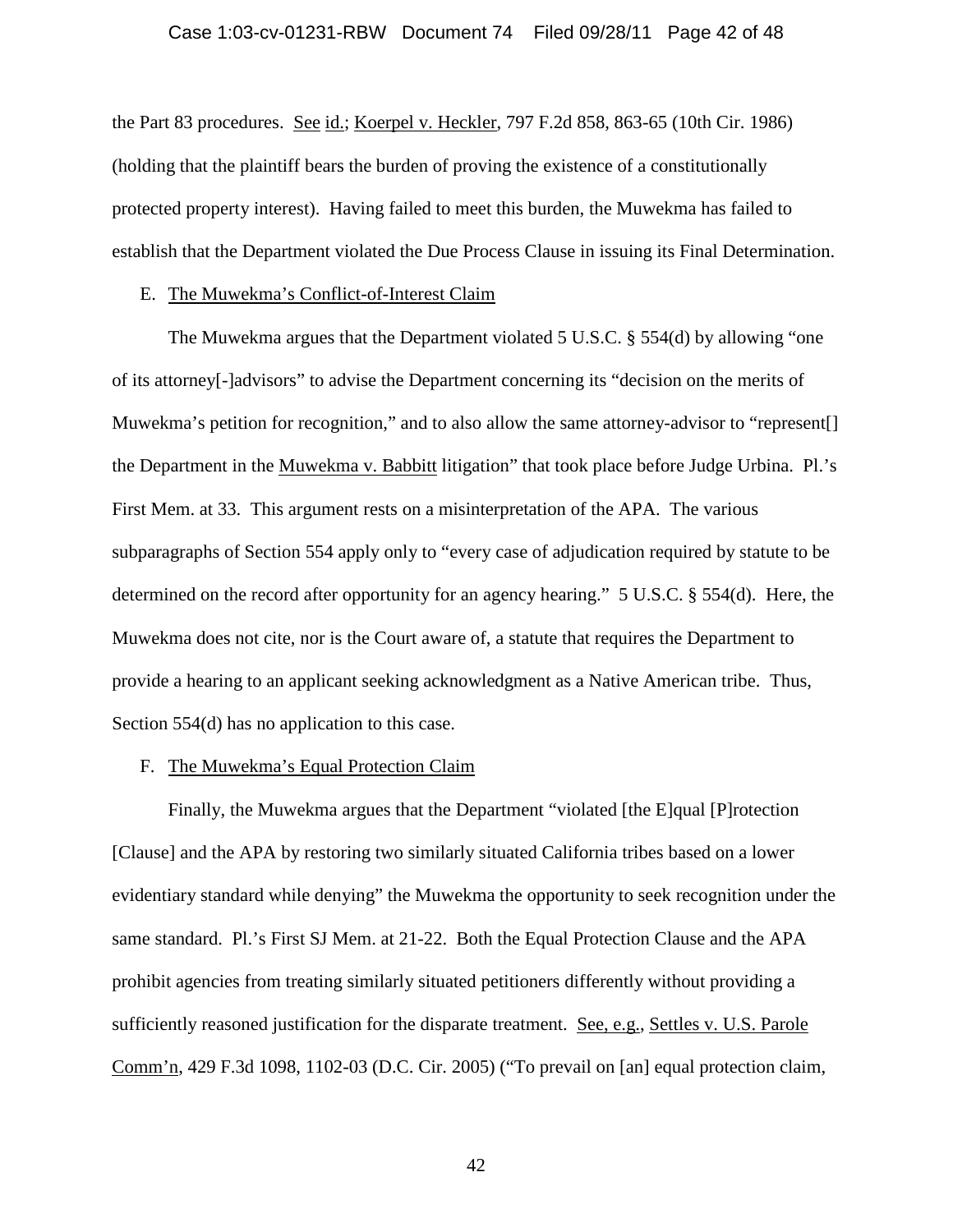### Case 1:03-cv-01231-RBW Document 74 Filed 09/28/11 Page 43 of 48

[a plaintiff must] demonstrate that [it] was treated differently than similarly situated individuals [or entities] and that the [agency's] explanation does not satisfy the relevant level of scrutiny." (citing Plyler v. Doe, 457 U.S. 202, 216 (1982)); Cnty. of Los Angeles v. Shalala, 192 F.3d 1005, 1022 (D.C. Cir. 1999) (holding that "an agency action is arbitrary when the agency offers insufficient reasons for treating similar situations differently" (internal quotation marks and citations omitted)); Freeman Eng'g Assocs. v. FCC, 103 F.3d 169, 178 (D.C. Cir. 1997) (observing that "an agency may not treat like cases differently" (internal quotation marks and citation omitted)); Petroleum Commc'ns, Inc. v. FCC, 22 F.3d 1164, 1172 (D.C. Cir. 1994) (stating that the District of Columbia Circuit has "long held that an agency must provide [an] adequate explanation before it treats similarly situated parties differently" (citations omitted)). To the Court's knowledge, the District of Columbia Circuit has not explicitly defined what constitutes "similarly situated," but at least one other circuit has defined that term to mean that the two classes being compared are "prima facie identical in all relevant respects, or directly comparable . . . in all material respects." Racine Charter One, Inc. v. Racine Unified Sch. Dist., 424 F.3d 677, 680 (7th Cir. 2005) (internal citations and quotation marks omitted).

In addressing the Muwekma's equal protection claim, the Court must first address an observation made in its September 30, 2008 Order, wherein the Court construed the September 21, 2006 Memorandum Opinion as having "implicitly[,] if not explicitly, [concluded] that the [Muwekma] is similarly situated to Ione and Lower Lake." September 30, 2008 Order, at 8, Muwekma v. Babbitt, No. 03-cv-1231 (RBW) (D.D.C.). As noted above, the Department represents that it "did not understand the Court's Order of September 21, 2006, to have held that [the Muwekma] was similarly situated to Ione and Lower Lake in that the Court concluded that . . . 'it lacks sufficient information about the Department's decision to recognize Ione and Lower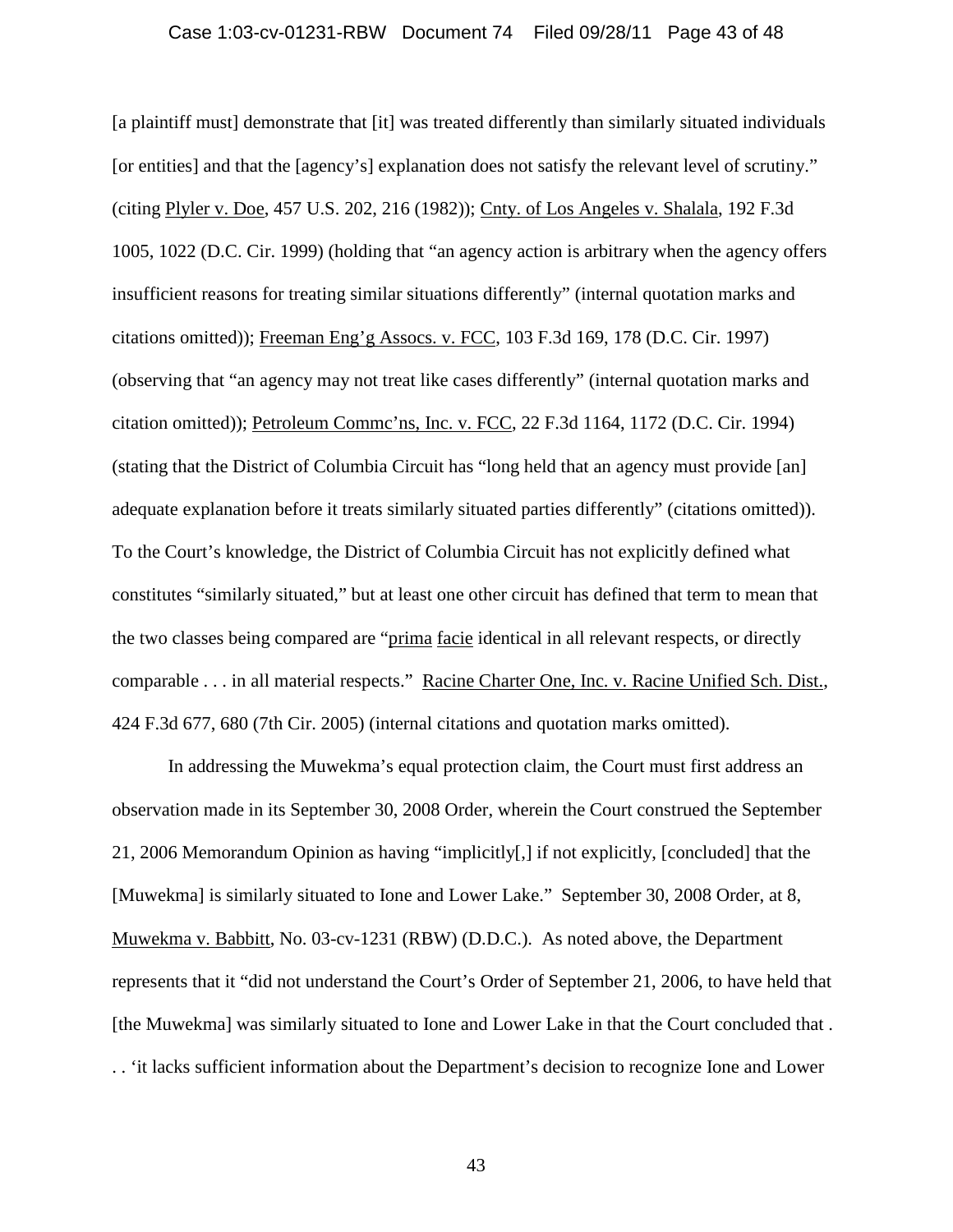### Case 1:03-cv-01231-RBW Document 74 Filed 09/28/11 Page 44 of 48

Lake outside of the Part 83 process." Defs.' Supp. Mem. at 16 (quoting Muwekma, 452 F. Supp. 2d at 113). The Muwekma, for its part, expressed its agreement with the Court's Order that the Department "was . . . bound to follow the mandate of this Court and limit the scope of its remand to the Memorandum Opinion's order of an 'express justification' and a 'detailed explanation of the reasons' for requiring Muwekma to proceed through the lengthy federal acknowledgment process while exempting" the Lower Lake and Ione. Pl.'s Supp. Opp'n at 6.

Upon further reflection, the Court acknowledges that its September 30, 2008 Order incorrectly represented the ruling in its September 21, 2006 Memorandum Opinion. As the Department correctly observed, Defs.' Supp. Mem. at 1, the Court did not decide the question of whether the Muwekma was "similarly situated" to the Lower Lake and Ione, see Muwekma, 452 F. Supp. 2d at 116 (noting that the relevant inquiry before the Court was "whether the Department has provided a rational basis for requiring [the p]laintiff to adhere to the Part 83 procedure while exempting other tribes that are purportedly similarly situated" (emphasis added)). Indeed, "the Court's review [was] limited to the administrative record," Fund for Animals, 903 F. Supp. at 105 (citing Camp, 411 U.S. at 142), and, as the Court noted numerous times in the September 21, 2006 Memorandum Opinion, the record did not reveal any consideration by the Department of whether the Muwekma was entitled to the same waiver of the Part 83 procedures that was granted to both the Lower Lake and the Ione, see Muwekma, 452 F. Supp. at 113 (concluding that the Court "lack[ed] sufficient information about the Department's decision to recognize Ione and Lower Lake outside of the Part 83 process to resolve [the p]laintiff's equal protection and APA claims"); id. at 119 ("[T]he [Department has] cited nothing to explain the basis for the Department's decision to treat Muwekma differently from Ione and Lower Lake."); id. at 120 ("[T]he administrative record contains no indication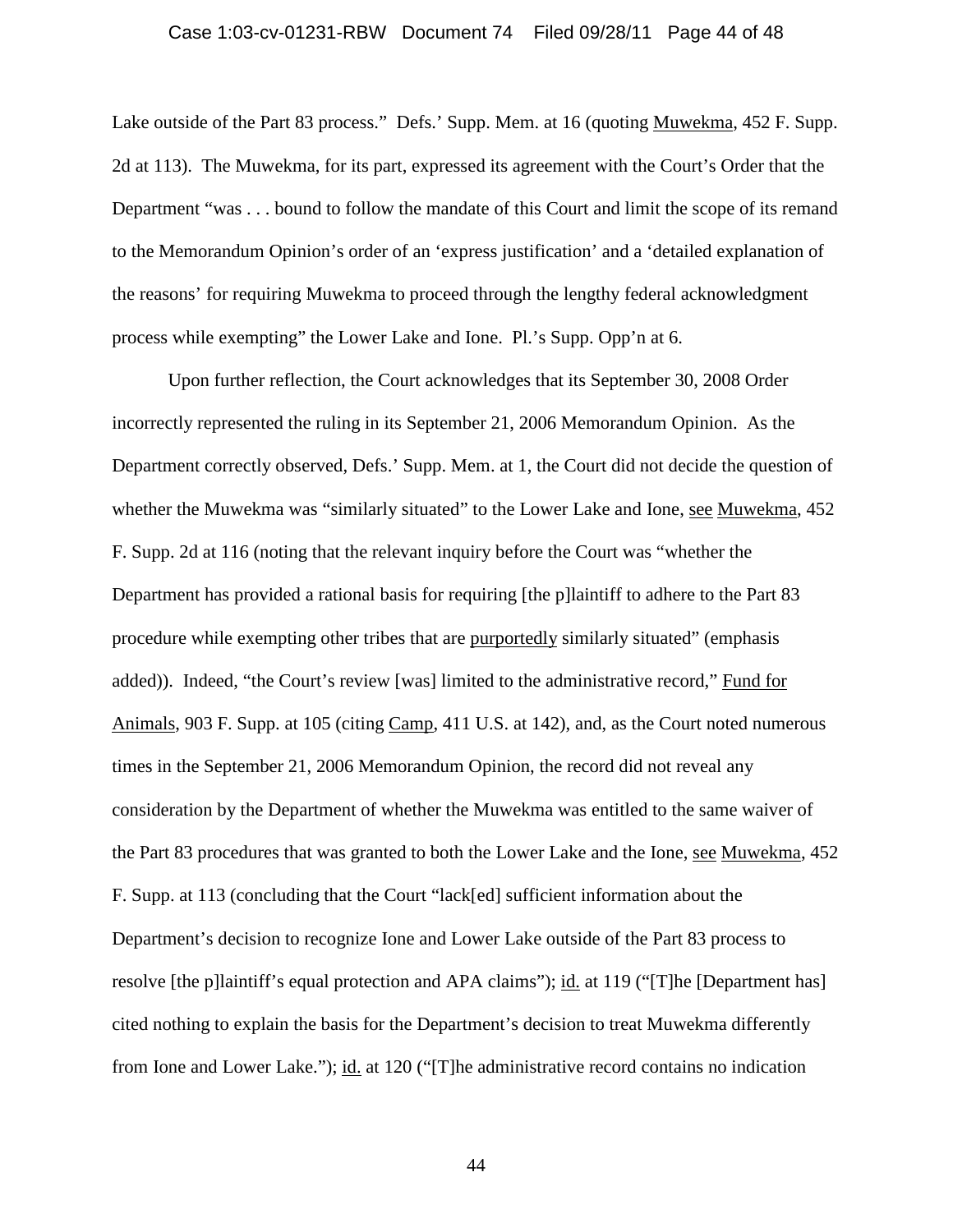### Case 1:03-cv-01231-RBW Document 74 Filed 09/28/11 Page 45 of 48

why the Department would refuse to consider Muwekma's requests for administrative correction while allowing Ione and Lowe Lake to proceed outside the Part 83 process."). Without running afoul of well-settled law circumscribing this Court's review of the Department's Final Determination, the Court could not have decided the question of whether the Muwekma, Lower Lake, and Ione were "similarly situated." Thus, contrary to the Court's observations in the September 30, 2008 Order, the Department was instructed on remand to address whether the several tribes were similarly situated, and it necessarily could make that assessment only by reviewing the record evidence.

Consequently, the Court must review the Department's supplement to the administrative record to determine whether the agency provided an adequate explanation "why it chose to do what it did," Tourus Records, Inc. v. DEA, 259 F.3d 731, 737 (D.C. Cir. 2001)—to wit, denying the Muwekma a waiver to obtain federal acknowledgment without proceeding through the Part 83 process. And, the Court now finds the Department's explanation sufficient. The Department explained that the record reflects a "pattern of federal dealings with the Lower Lake and Ione which evidences their long-standing and continuing governmental relationship with the United States," whereas, the Muwekma had no such interactions with the Federal Government.<sup>[14](#page-40-0)</sup> Defs.' Second SJ Mem at 8.

With regard to the Lower Lake, the Department noted that "[t]he Federal Government purchased land to establish the Lower Lake Rancheria on January 25, 1916," and that "[t]he [G]overnment held this land in trust until the Act of 1956 authorized its sale." Id. The

<span id="page-44-0"></span> $14$  The Department also argues that the Muwekma is not similarly situated to the Lower Lake and the Ione because it "lacks collective rights in lands." Defs.' Second SJ Mem. at 13. The Court need not assess the merits of this contention, however, because it finds that the Muwekma's lack of interactions as an entity with the federal government is sufficient to support the Department's conclusion that the Muwekma is not similarly situated to the Lower Lake and Ione tribes.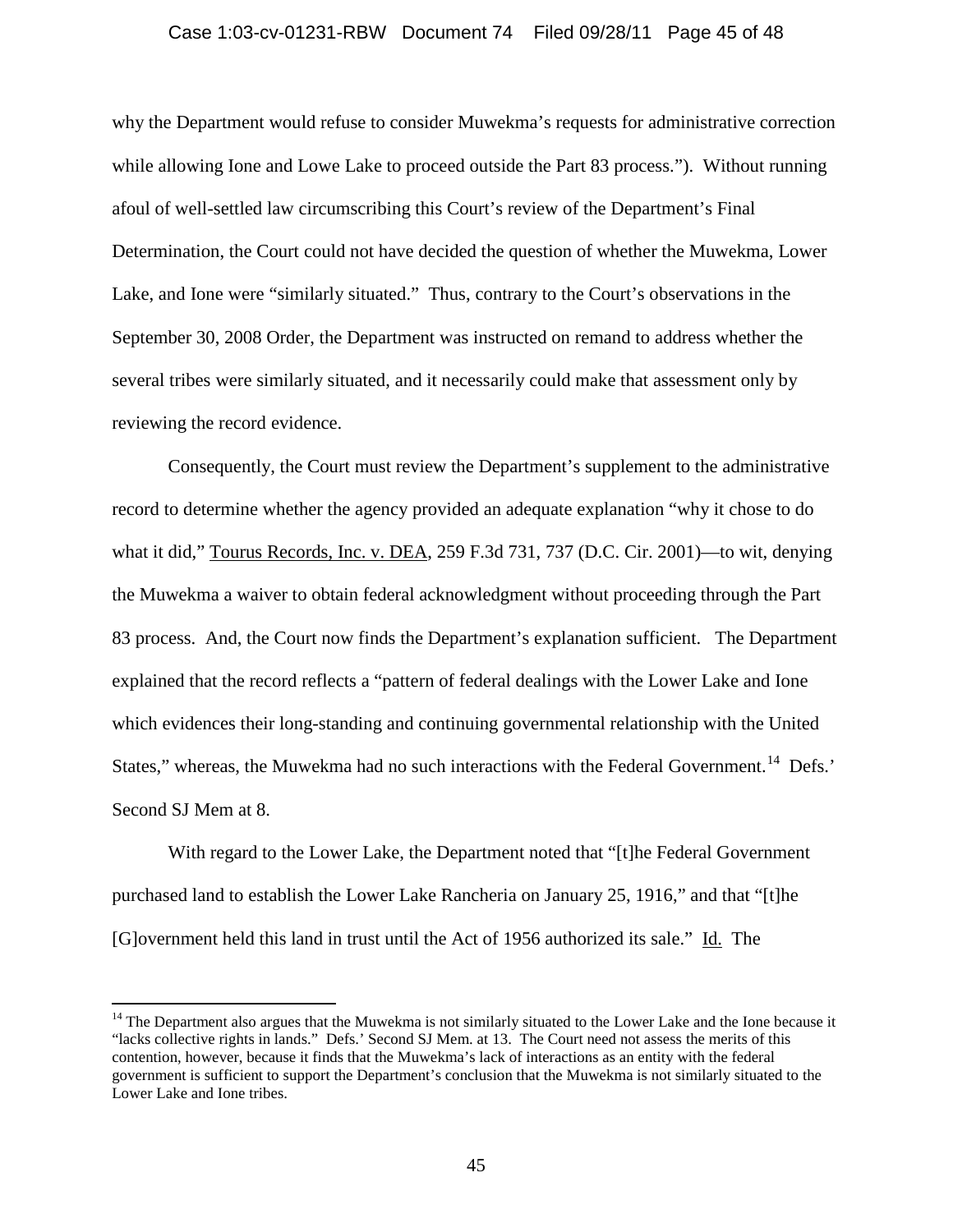### Case 1:03-cv-01231-RBW Document 74 Filed 09/28/11 Page 46 of 48

Department also cited other instances demonstrating communications and dealings between the federal government and the Lower Lake. See id. (citing various reports that contained a "recommend[ation] that land be purchased for the Lower Lake band," a recommendation "to acquire additional land for the band and other small groups," and an observation noting "the existence of a Lower Lake group living off the rancheria"). The Department also noted that the Lower Lake had been identified by the federal government on two separate instances—in 1953, when the United States "House of Representatives listed the Lower Lake Rancheria" in House Report 2503, and in 1980, when "the BIA central office and regional office considered including the Lower Lake Rancheria on the list of federally recognized tribes, but did not do so." Id. Based on these interactions with the federal government and the earlier references to it as an entity, the Court has no basis for finding that the Department's conclusion that the "Lower Lake and Muwekma were not similarly situated," id. at 6, is arbitrary and capricious.

Likewise, the supplement to the administrative record also identifies a history of dealings between the federal government and the Ione. In 1915, a special agent for the BIA identified the Ione in a census conducted by the agency, and that "[t]he [f]ederal [g]overnment attempted to purchase land for" the Ione at that time. Id. at 7. The Department then noted that "the Indian Office obtained a deed and abstract of title for the purchase of land for the Ione[,] . . . and the Department provided the Office with a formal "Authority" for the purchase. Id. Documents in the record also reflect the federal government's "extensive, but unsuccessful, effort[] to clear title to the land for the" Ione from 1915-1925. Id. The record further reveals efforts made by the Ione to inquire as to the status of its tribal lands. See id. at 7-8 (noting that "[i]n 1941, the Department considered a petition from the 'Indians of the Ione Valley' requesting the purchase of land," and that "[i]n 1970, two Ione individuals contacted the BIA about the status of the land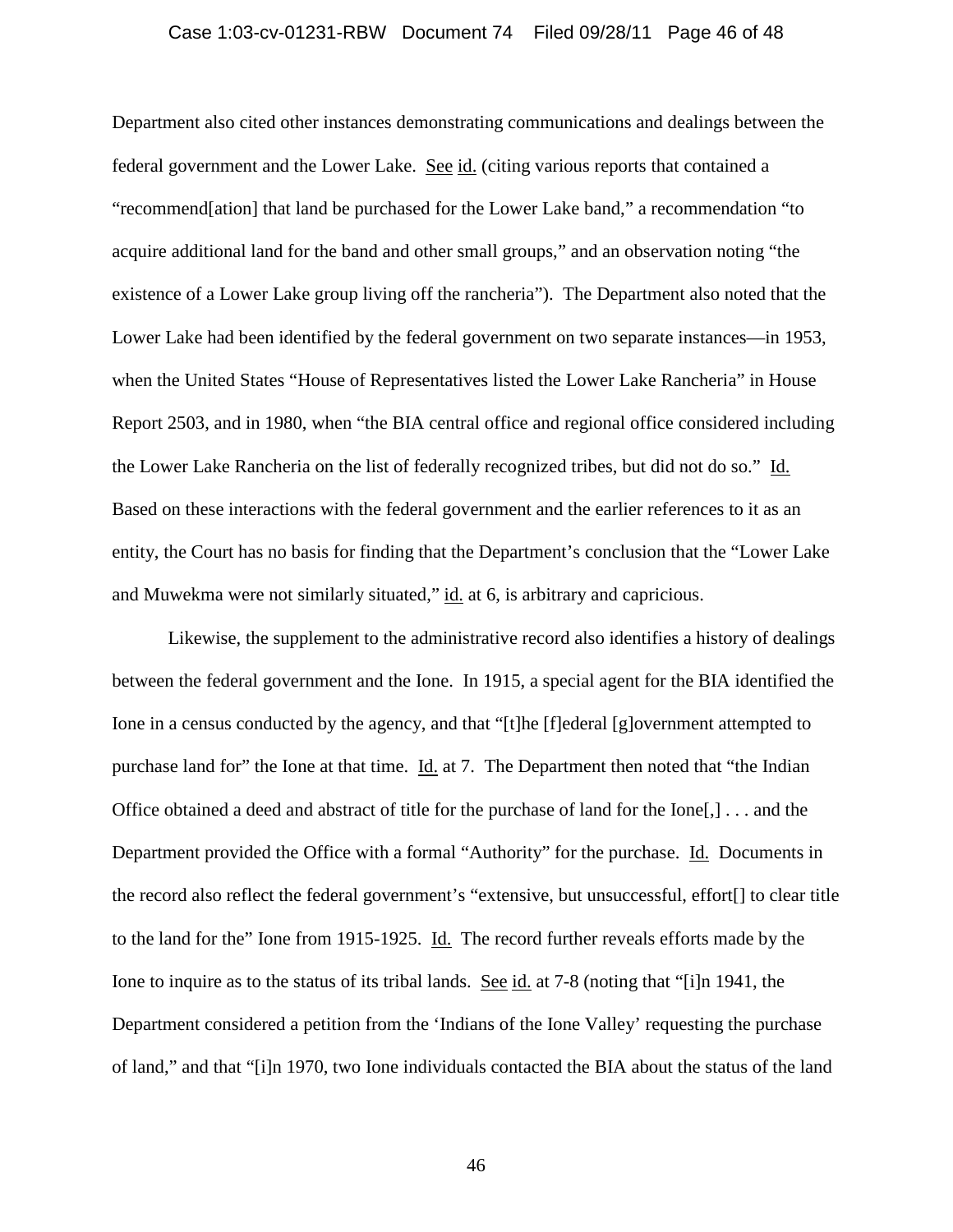### Case 1:03-cv-01231-RBW Document 74 Filed 09/28/11 Page 47 of 48

on which they lived," and subsequently "the California Rural Indian Land Project . . . of the California Indian Legal Services proposed bringing a quiet[-]title action on behalf of the Ione Band . . . and requesting that the land be accepted and held in trust"). The Court finds these facts, which the Department found to have evidenced a "historical circumstance of an uncompleted acquisition of trust land on the [Ione's] behalf," sufficient to differentiate the Ione from the Muwekma.

The Muwekma argues, however, that there is actually no longstanding pattern of federal dealings between the federal government and the Ione and the Lower Lake because the record reflects "large periods of time in which [the Department] had no relationship with Ione or Lower Lake." Pl.'s Reply to Second SJ Mem. at 7. The Muwekma's argument misses the point. Unlike the evidence proffered by the Muwekma, which at best demonstrated interactions between the federal government and individuals that descended from the Verona band, the evidence in the supplemental administrative record reflects dealings between the federal government and the Ione and Lower Lake tribes as entities. The Department viewed its interactions with the Ione and Lower Lake tribes as evidence that the federal government dealt with these entities as tribes, and thus concluded that it was appropriate to acknowledge these tribes outside of the Part 83 process. Thus, the Department's conclusion that the Muwekma was not "similarly situated" to the Ione and Lower Lake must be upheld.

### **IV. Conclusion**

Despite the Muwekma's efforts to raise a smorgasbord of claims in an attempt to reverse the Department's Final Determination, the Court finds that there exists no basis upon which it may overturn the agency's findings. Accordingly, the Court must grant the Department's crossmotion for summary judgment, and deny the Muwekma's motion for summary judgment.